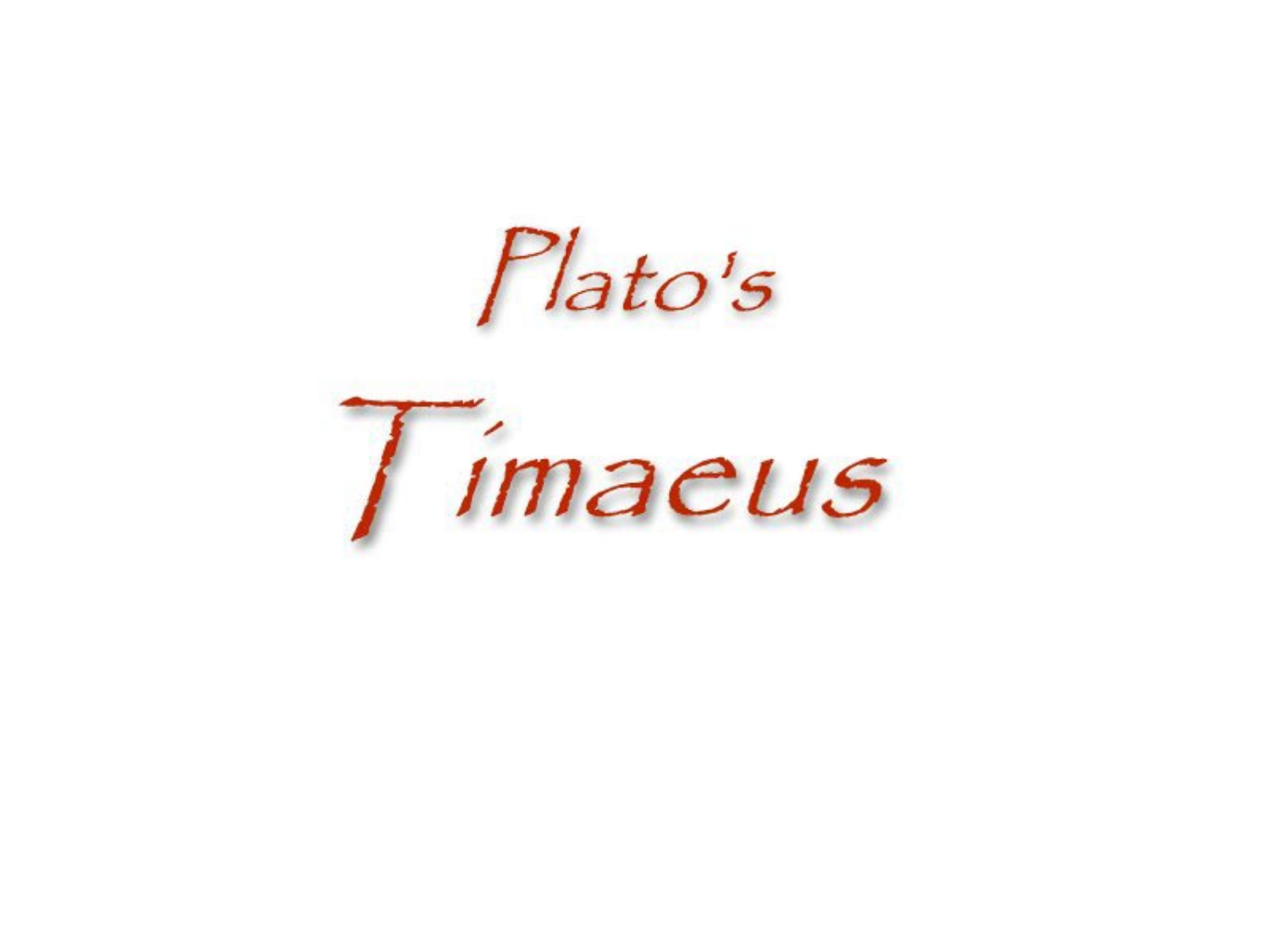Plato's "Timaeus,"translated by Benjamin Jowett is a publication of The Electronic Classics Series. This Portable Document file is furnished free and without any charge of any kind. Any person using this document file, for any purpose, and in any way does so at his or her own risk. Neither the Pennsylvania State University nor Jim Manis, Editor, nor anyone associated with the Pennsylvania State University assumes any responsibility for the material contained within the document or for the file as an electronic transmission, in any way.

Plato's "Timaeus,"translated by Benjamin Jowett, The Electronic Classics Series, Jim Manis, Editor, PSU-Hazleton, Hazleton, PA 18202 is a Portable Document File produced as part of an ongoing publication project to bring classical works of literature, in English, to free and easy access of those wishing to make use of them.

Jim Manis is a faculty member of the English Department of The Pennsylvania State University. This page and any preceding page(s) are restricted by copyright. The text of the following pages is not copyrighted within the United States; however, the fonts used may be.

Cover design: Jim Manis

Copyright © 1999 - 2013

The Pennsylvania State University is an equal opportunity university.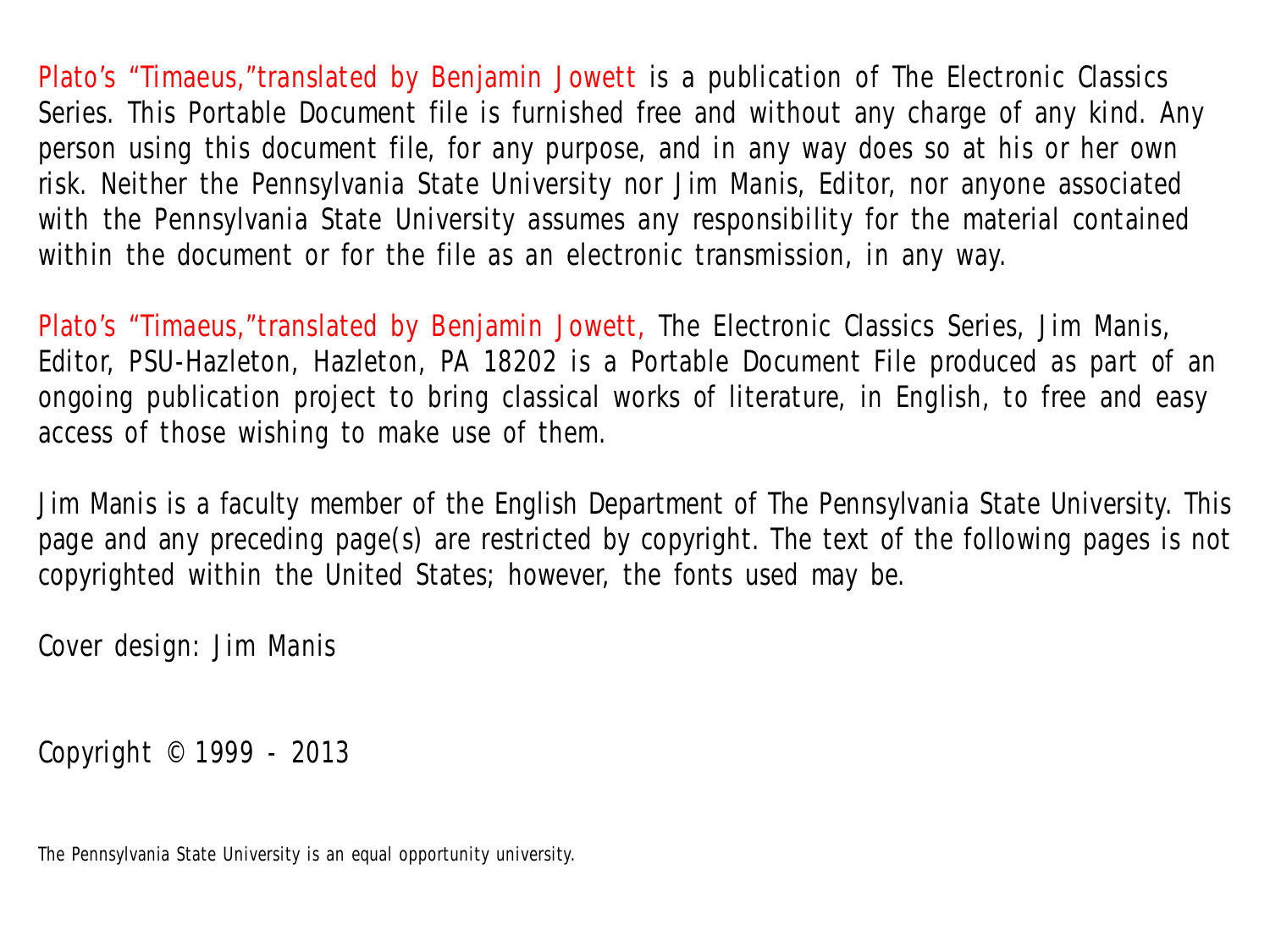# TIMAEUS

by

# Plato

# Translated by Benjamin Jowett

PERSONS OF THE DIALOGUE: Socrates, Critias, Timaeus, Hermocrates.

SOCRATES: One, two, three; but where, my dear Timaeus, is the fourth of those who were yesterday my guests and are to be my entertainers to-day?

TIMAEUS: He has been taken ill, Socrates; for he would not willingly have been absent from this gathering.

SOCRATES: Then, if he is not coming, you and the two others must supply his place.

TIMAEUS: Certainly, and we will do all that we can; having been handsomely entertained by you yesterday, those of us who remain should be only too glad to return your hospitality.

SOCRATES: Do you remember what were the points of which I required you to speak?

TIMAEUS: We remember some of them, and you will be here to remind us of anything which we have forgotten: or rather, if we are not troubling you, will you briefly recapitulate the whole, and then the particulars will be more firmly fixed in our memories?

SOCRATES: To be sure I will: the chief theme of my yesterday's discourse was the State—how constituted and of what citizens composed it would seem likely to be most perfect.

TIMAEUS: Yes, Socrates; and what you said of it was very much to our mind.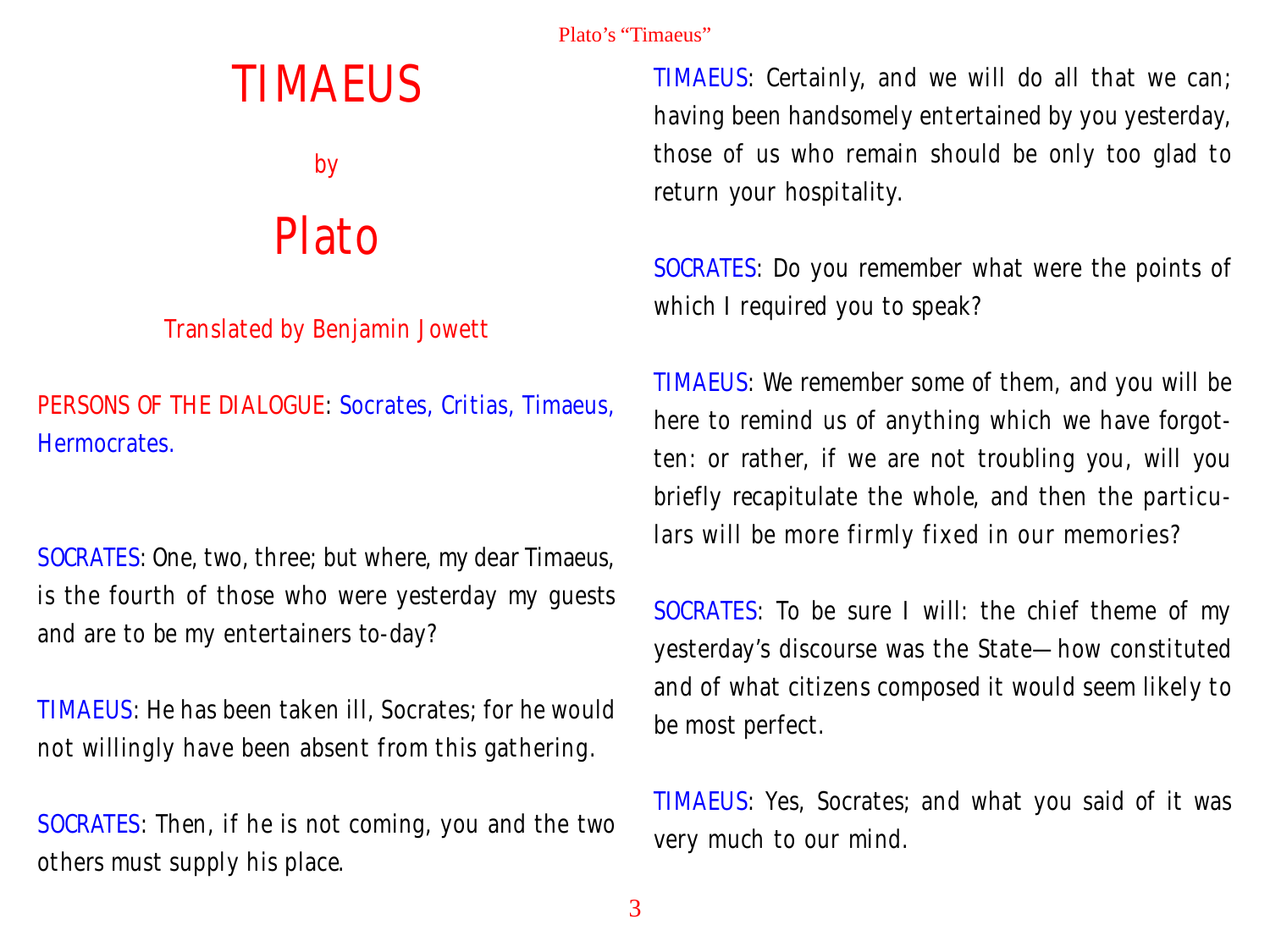SOCRATES: Did we not begin by separating the husbandmen and the artisans from the class of defenders of the State?

TIMAEUS: Yes.

SOCRATES: And when we had given to each one that single employment and particular art which was suited to his nature, we spoke of those who were intended to be our warriors, and said that they were to be guardians of the city against attacks from within as well as from without, and to have no other employment; they were to be merciful in judging their subjects, of whom they were by nature friends, but fierce to their enemies, when they came across them in battle.

TIMAEUS: Exactly.

SOCRATES: We said, if I am not mistaken, that the guardians should be gifted with a temperament in a high degree both passionate and philosophical; and that then they would be as they ought to be, gentle to their friends and fierce with their enemies.

TIMAEUS: Certainly.

SOCRATES: And what did we say of their education? Were they not to be trained in gymnastic, and music, and all other sorts of knowledge which were proper for them?

TIMAEUS: Very true.

SOCRATES: And being thus trained they were not to consider gold or silver or anything else to be their own private property; they were to be like hired troops, receiving pay for keeping guard from those who were protected by them—the pay was to be no more than would suffice for men of simple life; and they were to spend in common, and to live together in the continual practice of virtue, which was to be their sole pursuit.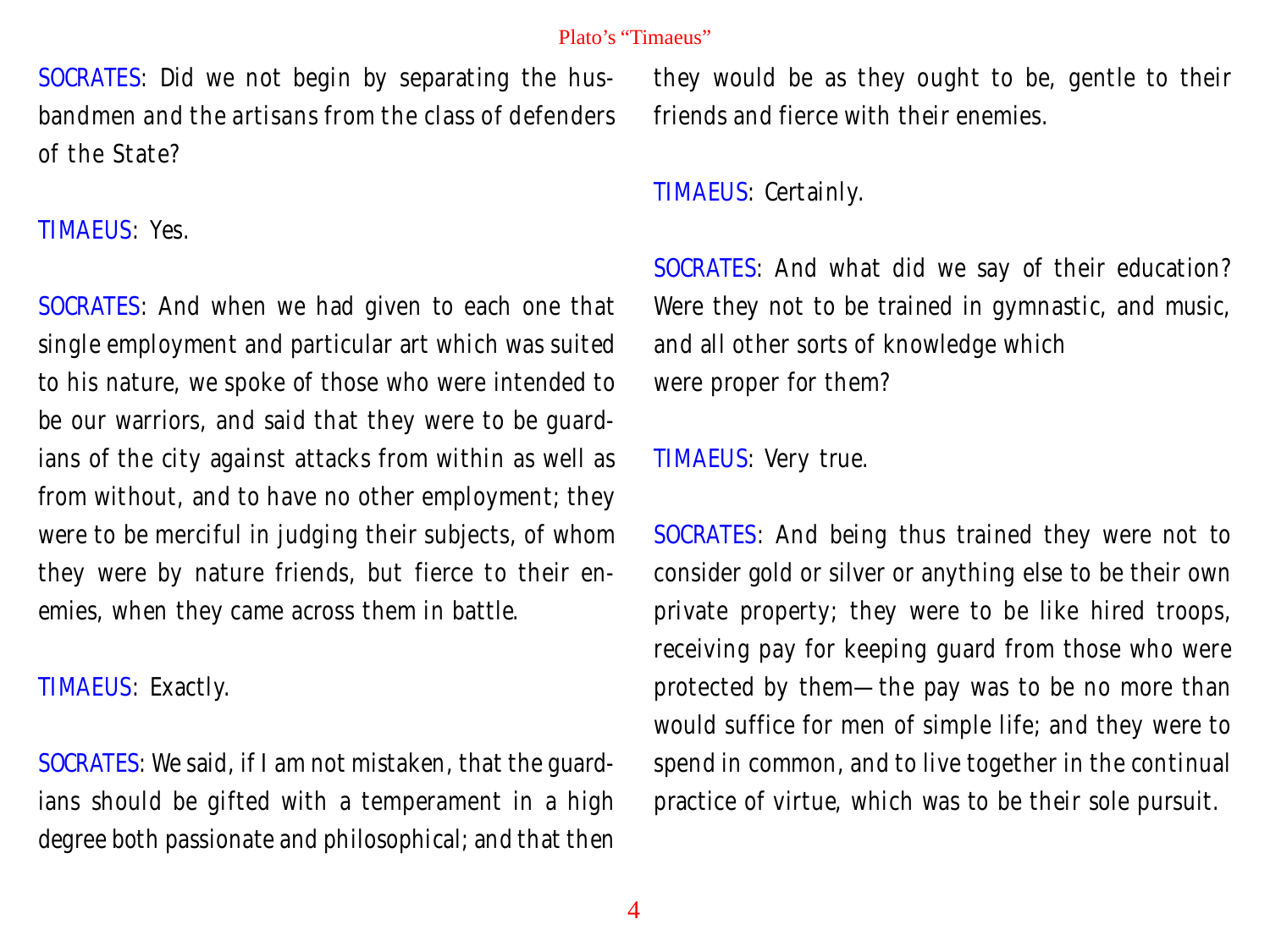TIMAEUS: That was also said.

SOCRATES: Neither did we forget the women; of whom we declared, that their natures should be assimilated and brought into harmony with those of the men, and that common pursuits should be assigned to them both in time of war and in their ordinary life.

TIMAEUS: That, again, was as you say.

SOCRATES: And what about the procreation of children? Or rather was not the proposal too singular to be forgotten? for all wives and children were

to be in common, to the intent that no one should ever know his own child, but they were to imagine that they were all one family; those who were within a suitable limit of age were to be brothers and sisters, those who were of an elder generation parents and grandparents, and those of a younger, children and grandchildren.

TIMAEUS: Yes, and the proposal is easy to remember, as you say.

SOCRATES: And do you also remember how, with a view of securing as far as we could the best breed, we said that the chief magistrates, male and female, should contrive secretly, by the use of certain lots, so to arrange the nuptial meeting, that the bad of either sex and the good of either sex might pair with their like; and there was to be no quarrelling on this account, for they would imagine that the union was a mere accident, and was to be attributed to the lot?

TIMAEUS: I remember.

SOCRATES: And you remember how we said that the children of the good parents were to be educated, and the children of the bad secretly dispersed among the inferior citizens; and while they were all growing up the rulers were to be on the look-out, and to bring up from below in their turn those who were worthy, and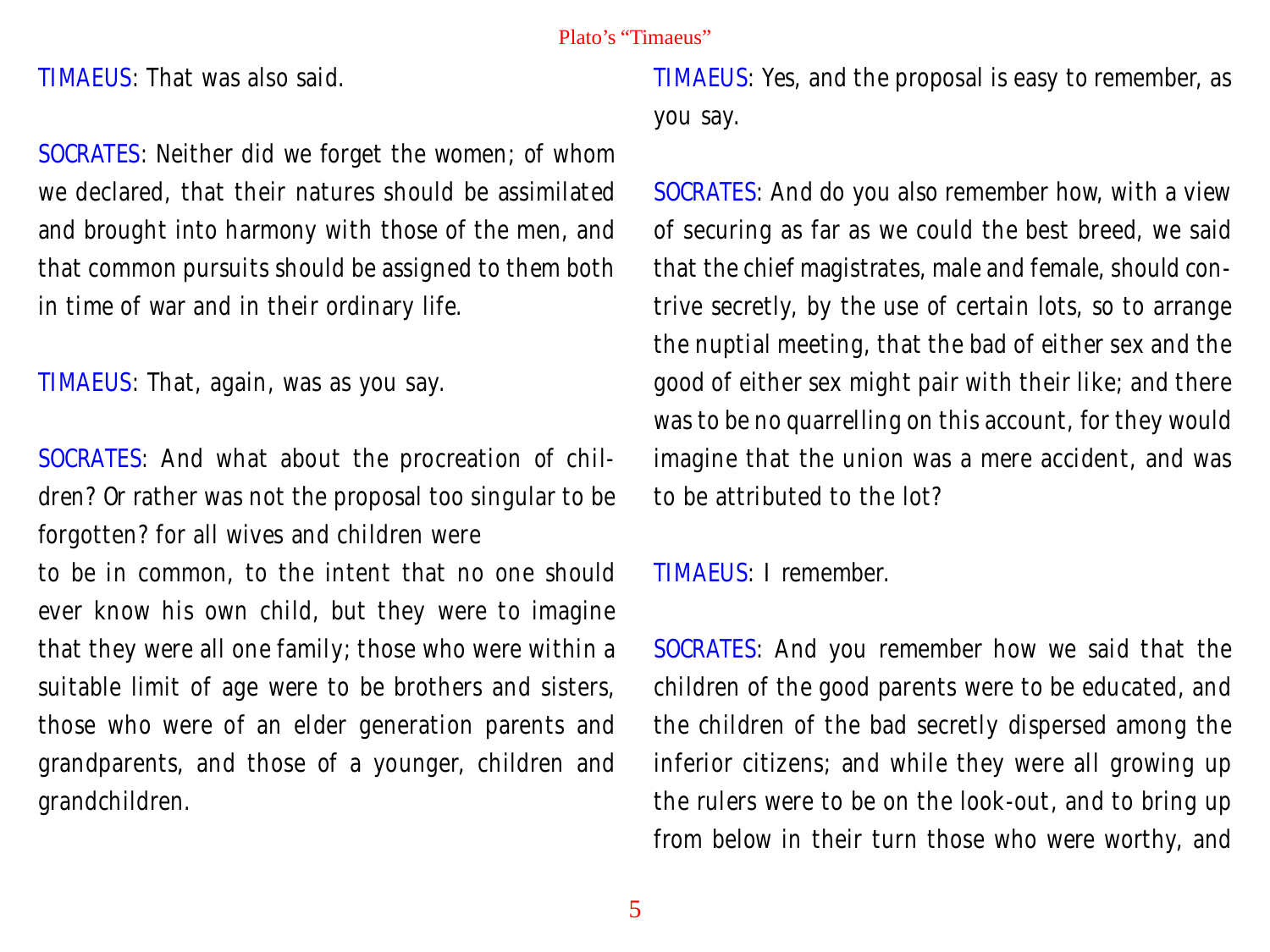those among themselves who were unworthy were to take the places of those who came up?

TIMAEUS: True.

SOCRATES: Then have I now given you all the heads of our yesterday's discussion? Or is there anything more, my dear Timaeus, which has been omitted?

TIMAEUS: Nothing, Socrates; it was just as you have said.

SOCRATES: I should like, before proceeding further, to tell you how I feel about the State which we have described. I might compare myself to a person who, on beholding beautiful animals either created by the painter's art, or, better still, alive but at rest, is seized with a desire of seeing them in motion or engaged in some struggle or conflict to which their forms appear suited; this is my feeling about the State which we have been describing. There are conflicts which all cities undergo, and I should like to hear some one tell of our own city carrying on a struggle against her neighbours, and how she went out to war in a becoming manner, and when at war showed by the greatness of her actions and the magnanimity of her words in dealing with other cities a result worthy of her training and education. Now I, Critias and Hermocrates, am conscious that I myself should never be able to celebrate the city and her citizens in a befitting manner, and I am not surprised at my own incapacity; to me the wonder is rather that the poets present as well as past are no better—not that I mean to depreciate them; but every one can see that they are a tribe of imitators, and will imitate best and most easily the life in which they have been brought up; while that which is beyond the range of a man's education he finds hard to carry out in action, and still harder adequately to represent in language. I am aware that the Sophists have plenty of brave words and fair conceits, but I am afraid that being only wanderers from one city to another, and having never had habitations of their own, they may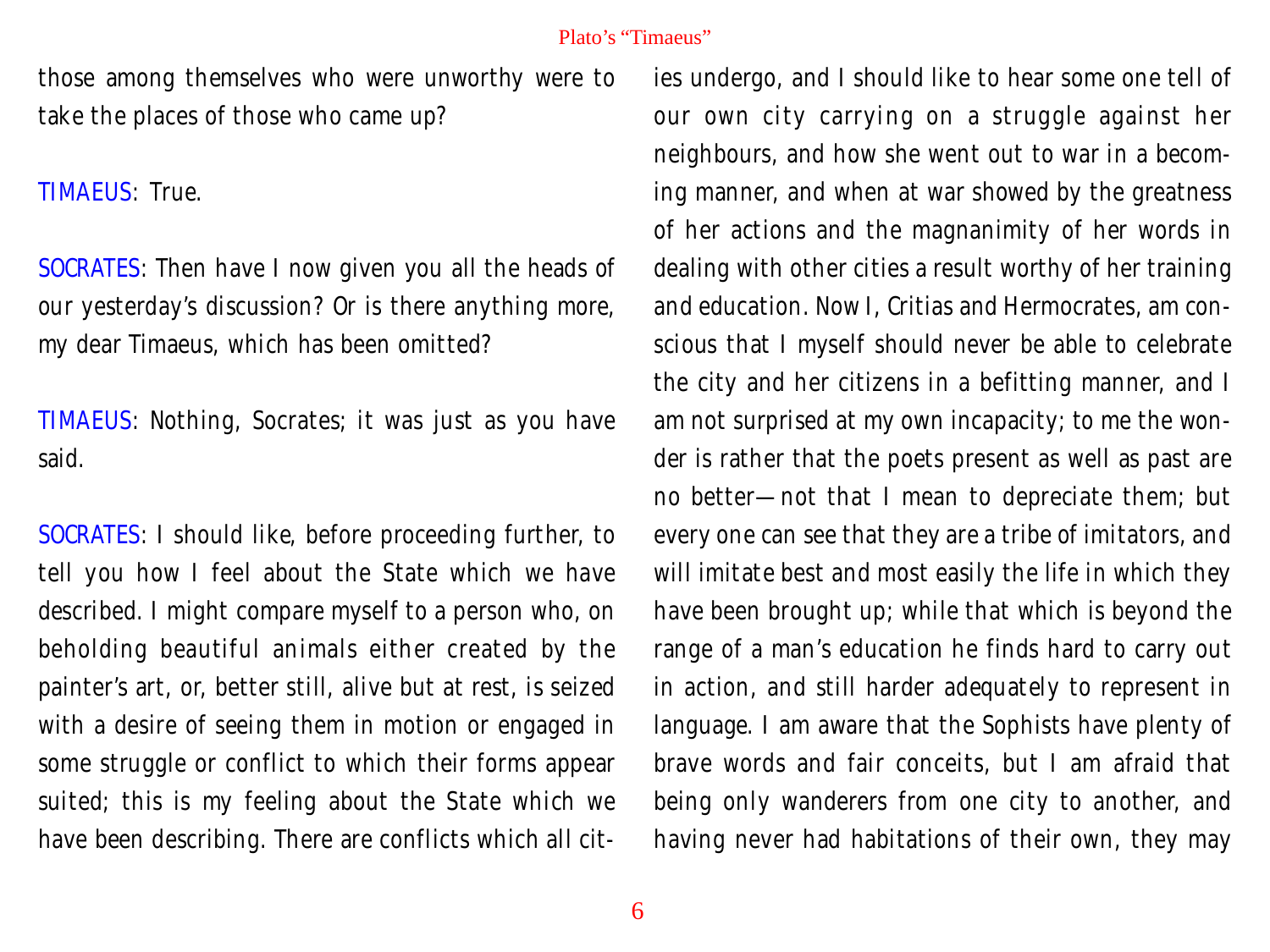fail in their conception of philosophers and statesmen, and may not know what they do and say in time of war, when they are fighting or holding parley with their enemies. And thus people of your class are the only ones remaining who are fitted by nature and education to take part at once both in politics and philosophy. Here is Timaeus, of Locris in Italy, a city which has admirable laws, and who is himself in wealth and rank the equal of any of his fellow-citizens; he has held the most important and honourable offices in his own state, and, as I believe, has scaled the heights of all philosophy; and here is Critias, whom every Athenian knows to be no novice in the matters of which we are speaking; and as to Hermocrates, I am assured by many witnesses that his genius and education qualify him to take part in any speculation of the kind. And therefore yesterday when I saw that you wanted me to describe the formation of the State, I readily assented, being very well aware, that, if you only would, none were better qualified to carry the discussion further, and that when you had engaged our city in a suitable war,

you of all men living could best exhibit her playing a fitting part. When I had completed my task, I in return imposed this other task upon you. You conferred together and agreed to entertain me to-day, as I had entertained you, with a feast of discourse. Here am I in festive array, and no man can be more ready for the promised banquet.

HERMOCRATES: And we too, Socrates, as Timaeus says, will not be wanting in enthusiasm; and there is no excuse for not complying with your request. As soon as we arrived yesterday at the guest-chamber of Critias, with whom we are staying, or rather on our way thither, we talked the matter over, and he told us an ancient tradition, which I wish, Critias, that you would repeat to Socrates, so that he may help us to judge whether it will satisfy his requirements or not.

CRITIAS: I will, if Timaeus, who is our other partner, approves.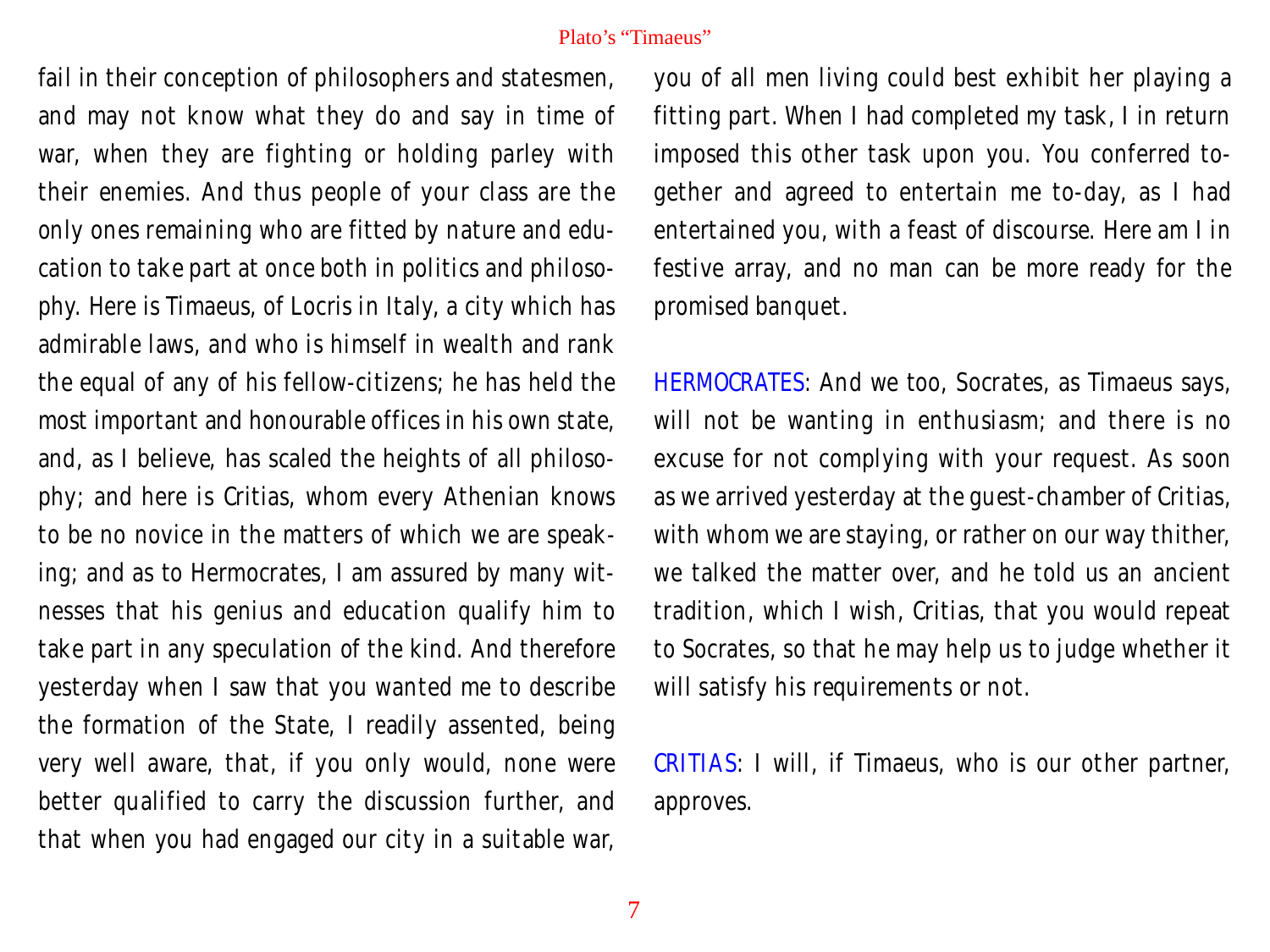TIMAEUS: I quite approve.

CRITIAS: Then listen, Socrates, to a tale which, though strange, is certainly true, having been attested by Solon, who was the wisest of the seven sages. He was a relative and a dear friend of my great-grandfather, Dropides, as he himself says in many passages of his poems; and he told the story to Critias, my grandfather, who remembered and repeated it to us. There were of old, he said, great and marvellous actions of the Athenian city, which have passed into oblivion through lapse of time and the destruction of mankind, and one in particular, greater than all the rest. This we will now rehearse. It will be a fitting monument of our gratitude to you, and a hymn of praise true and worthy of the goddess, on this her day of festival.

SOCRATES: Very good. And what is this ancient famous action of the Athenians, which Critias declared, on the authority of Solon, to be not a mere legend, but an actual fact?

CRITIAS: I will tell an old-world story which I heard from an aged man; for Critias, at the time of telling it, was, as he said, nearly ninety years of age, and I was about ten. Now the day was that day of the Apaturia which is called the Registration of Youth, at which, according to custom, our parents gave prizes for recitations, and the poems of several poets were recited by us boys, and many of us sang the poems of Solon, which at that time had not gone out of fashion. One of our tribe, either because he thought so or to please Critias, said that in his judgment Solon was not only the wisest of men, but also the noblest of poets. The old man, as I very well remember, brightened up at hearing this and said, smiling: Yes, Amynander, if Solon had only, like other poets, made poetry the business of his life, and had completed the tale which he brought with him from Egypt, and had not been compelled, by reason of the factions and troubles which he found stirring in his own country when he came home, to attend to other matters, in my opinion he would have been as famous as Homer or Hesiod, or any poet.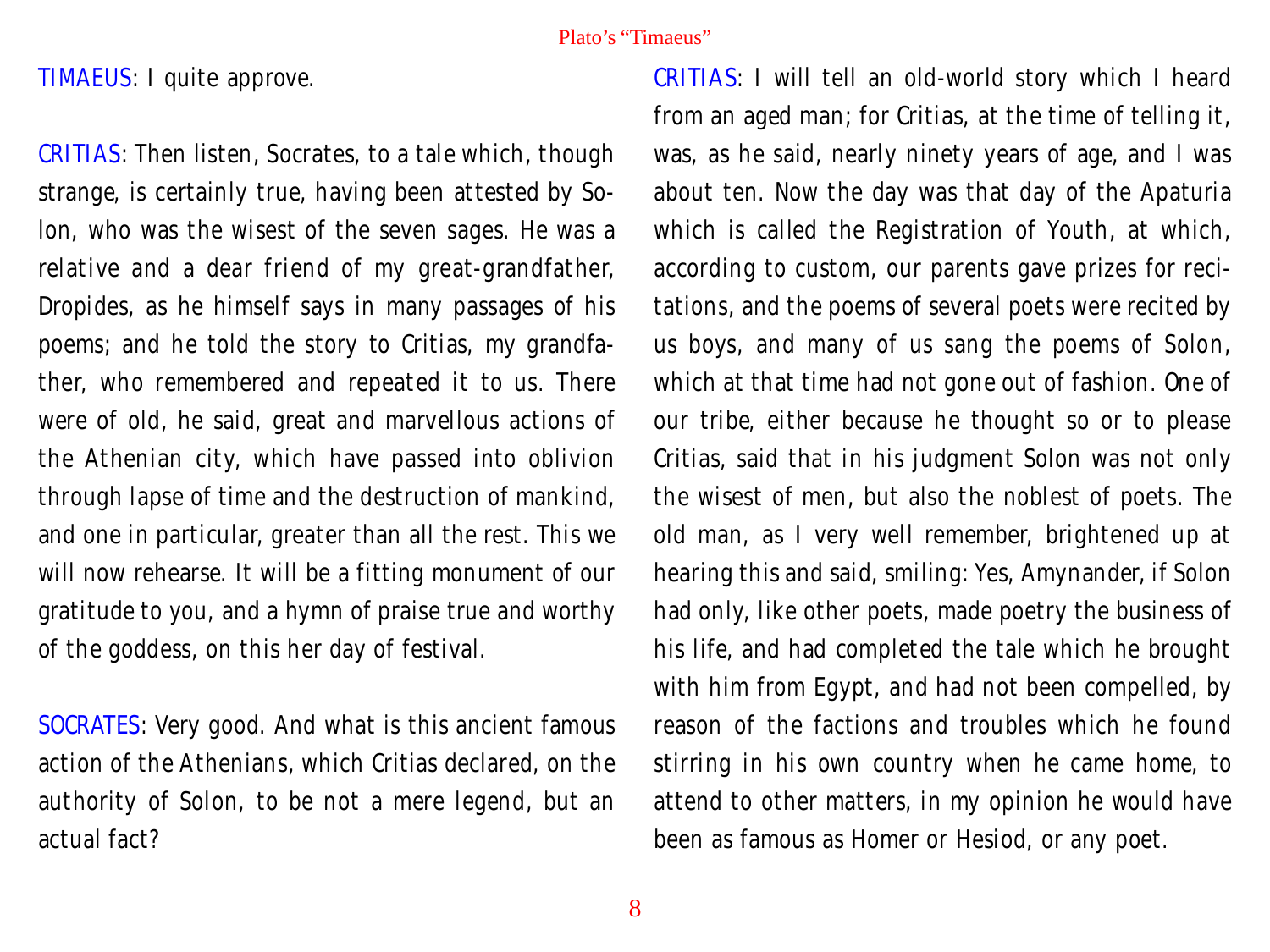And what was the tale about, Critias? said Amynander.

About the greatest action which the Athenians ever did, and which ought to have been the most famous, but, through the lapse of time and the destruction of the actors, it has not come down to us.

Tell us, said the other, the whole story, and how and from whom Solon heard this veritable tradition.

He replied:—In the Egyptian Delta, at the head of which the river Nile divides, there is a certain district which is called the district of Sais, and the great city of the district is also called Sais, and is the city from which King Amasis came. The citizens have a deity for their foundress; she is called in the Egyptian tongue Neith, and is asserted by them to be the same whom the Hellenes call Athene; they are great lovers of the Athenians, and say that they are in some way related to them. To this city came Solon, and was received there with great honour; he asked the priests who were most skilful in such matters, about antiquity, and made the discovery that neither he nor any other Hellene knew anything

worth mentioning about the times of old. On one occasion, wishing to draw them on to speak of antiquity, he began to tell about the most ancient things in our part of the world—about Phoroneus, who is called 'the first man,' and about Niobe; and after the Deluge, of the survival of Deucalion and Pyrrha; and he traced the genealogy of their descendants, and reckoning up the dates, tried to compute how many years ago the events of which he was speaking happened. Thereupon one of the priests, who was of a very great age, said: O Solon, Solon, you Hellenes are never anything but children, and there is not an old man among you. Solon in return asked him what he meant. I mean to say, he replied, that in mind you are all young; there is no old opinion handed down among you by ancient tradition, nor any science which is hoary with age. And I will tell you why. There have been, and will be again, many destructions of mankind arising out of many causes; the greatest have been brought about by the agencies of fire and water, and other lesser ones by innumerable other causes. There is a story, which even you have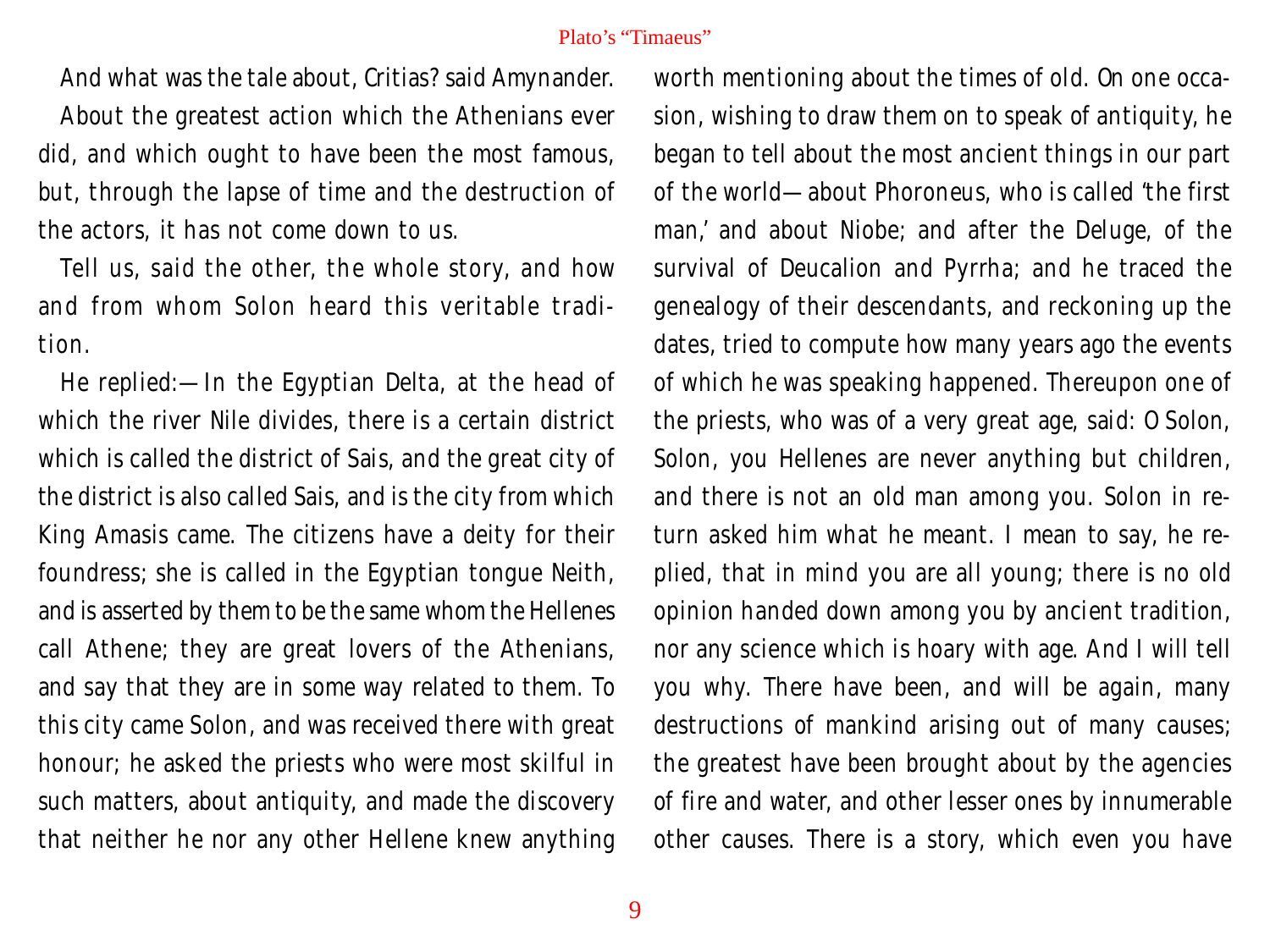preserved, that once upon a time Paethon, the son of Helios, having yoked the steeds in his father's chariot, because he was not able to drive them in the path of his father, burnt up all that was upon the earth, and was himself destroyed by a thunderbolt. Now this has the form of a myth, but really signifies a declination of the bodies moving in the heavens around the earth, and a great conflagration of things upon the earth, which recurs after long intervals; at such times those who live upon the mountains and in dry and lofty places are more liable to destruction than those who dwell by rivers or on the seashore. And from this calamity the Nile, who is our never-failing saviour, delivers and preserves us. When, on the other hand, the gods purge the earth with a deluge of water, the survivors in your country are herdsmen and shepherds who dwell on the mountains, but those who, like you, live in cities are carried by the rivers into the sea. Whereas in this land, neither then nor at any other time, does the water come down from above on the fields, having always a tendency to come up from below; for which reason the

traditions preserved here are the most ancient. The fact is, that wherever the extremity of winter frost or of summer sun does not prevent, mankind exist, sometimes in greater, sometimes in lesser numbers. And whatever happened either in your country or in ours, or in any other region of which we are informed—if there were any actions noble or great or in any other way remarkable, they have all been written down by us of old, and are preserved in our temples. Whereas just when you and other nations are beginning to be provided with letters and the other requisites of civilized life, after the usual interval, the stream from heaven, like a pestilence, comes pouring down, and leaves only those of you who are destitute of letters and education; and so you have to begin all over again like children, and know nothing of what happened in ancient times, either among us or among yourselves. As for those genealogies of yours which you just now recounted to us, Solon, they are no better than the tales of children. In the first place you remember a single deluge only, but there were many previous ones; in the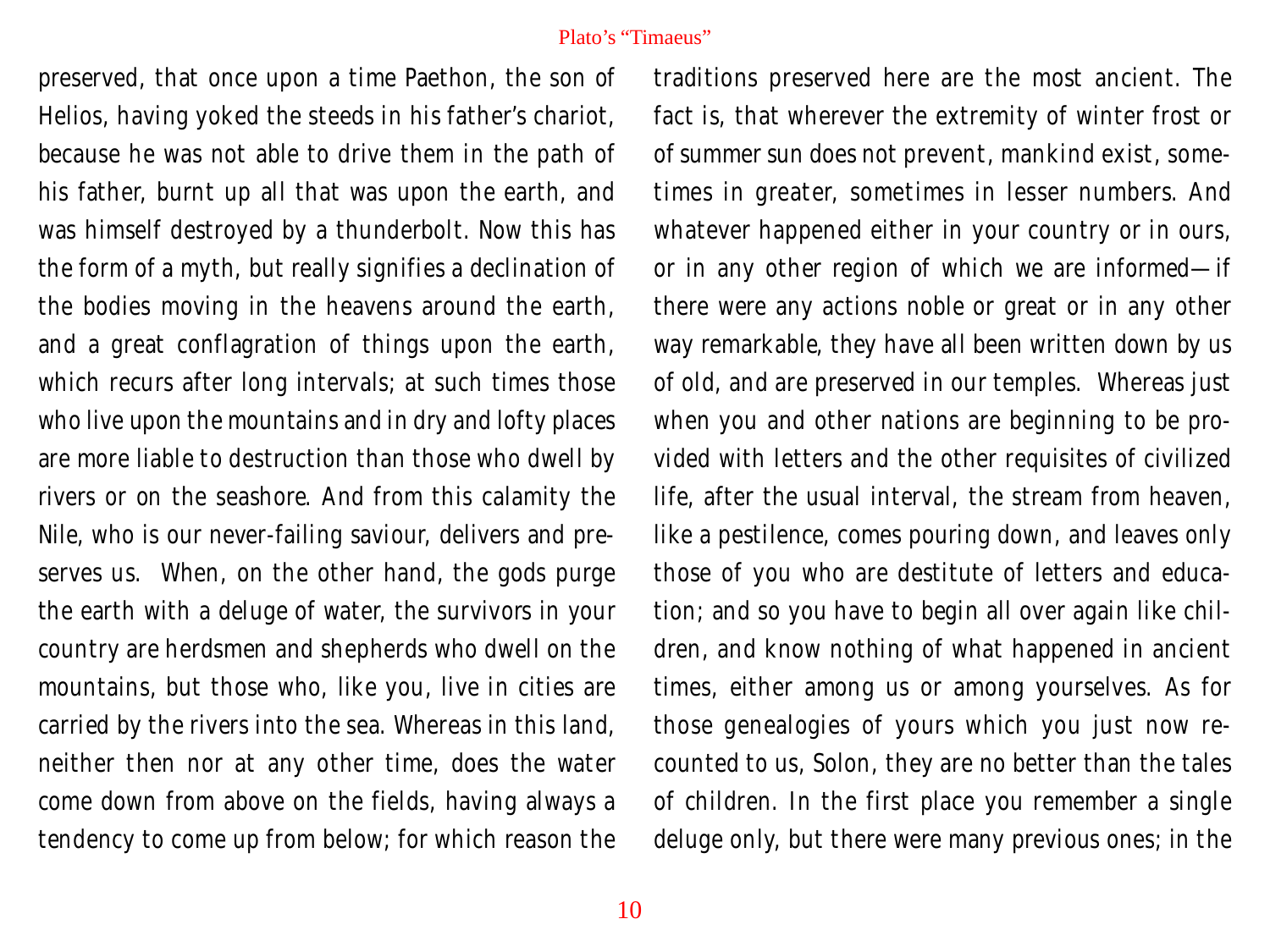next place, you do not know that there formerly dwelt in your land the fairest and noblest race of men which ever lived, and that you and your whole city are descended from a small seed or remnant of them which survived. And this was unknown to you, because, for many generations, the survivors of that destruction died, leaving no written word. For there was a time, Solon, before the great deluge of all, when the city which now is Athens was first in war and in every way the best governed of all cities, is said to have performed the noblest deeds and to have had the fairest constitution of any of which tradition tells, under the face of heaven. Solon marvelled at his words, and earnestly requested the priests to inform him exactly and in order about these former citizens. You are welcome to hear about them, Solon, said the priest, both for your own sake and for that of your city, and above all, for the sake of the goddess who is the common patron and parent and educator of both our cities. She founded your city a thousand years before ours (Observe that Plato gives the same date (9000 years ago) for the foundation of Athens and for the repulse of the invasion from Atlantis (Crit.).), receiving from the Earth and Hephaestus the seed of your race, and afterwards she founded ours, of which the constitution is recorded in our sacred registers to be 8000 years old. As touching your citizens of 9000 years ago, I will briefly inform you of their laws and of their most famous action; the exact particulars of the whole we will hereafter go through at our leisure in the sacred registers themselves. If you compare these very laws with ours you will find that many of ours are the counterpart of yours as they were in the olden time. In the first place, there is the caste of priests, which is separated from all the others; next, there are the artificers, who ply their several crafts by themselves and do not intermix; and also there is the class of shepherds and of hunters, as well as that of husbandmen; and you will observe, too, that the warriors in Egypt are distinct from all the other classes, and are commanded by the law to devote themselves solely to military pursuits; moreover, the weapons which they carry are shields and spears, a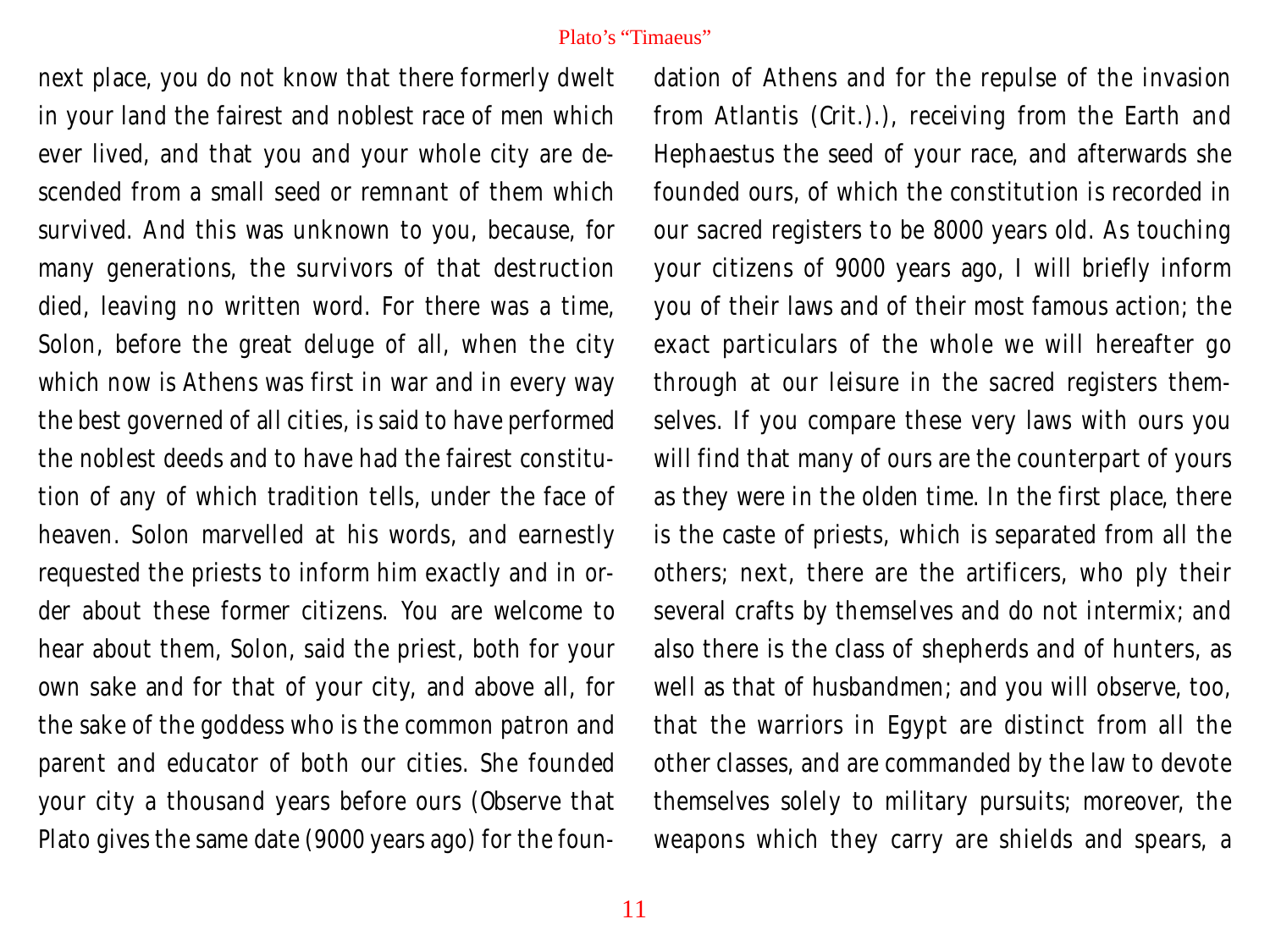style of equipment which the goddess taught of Asiatics first to us, as in your part of the world first to you. Then as to wisdom, do you observe how our law from the very first made a study of the whole order of things, extending even to prophecy and medicine which gives health, out of these divine elements deriving what was needful for human life, and adding every sort of knowledge which was akin to them. All this order and arrangement the goddess first imparted to you when establishing your city; and she chose the spot of earth in which you were born, because she saw that the happy temperament of the seasons in that land would produce the wisest of men. Wherefore the goddess, who was a lover both of war and of wisdom, selected and first of all settled that spot which was the most likely to produce men likest herself. And there you dwelt, having such laws as these and still better ones, and excelled all mankind in all virtue, as became the children and disciples of the gods.

Many great and wonderful deeds are recorded of your state in our histories. But one of them exceeds all the

rest in greatness and valour. For these histories tell of a mighty power which unprovoked made an expedition against the whole of Europe and Asia, and to which your city put an end. This power came forth out of the Atlantic Ocean, for in those days the Atlantic was navigable; and there was an island situated in front of the straits which are by you called the Pillars of Heracles; the island was larger than Libya and Asia put together, and was the way to other islands, and from these you might pass to the whole of the opposite continent which surrounded the true ocean; for this sea which is within the Straits of Heracles is only a harbour, having a narrow entrance, but that other is a real sea, and the surrounding land may be most truly called a boundless continent. Now in this island of Atlantis there was a great and wonderful empire which had rule over the whole island and several others, and over parts of the continent, and, furthermore, the men of Atlantis had subjected the parts of Libya within the columns of Heracles as far as Egypt, and of Europe as far as Tyrrhenia. This vast power, gathered into one, endeav-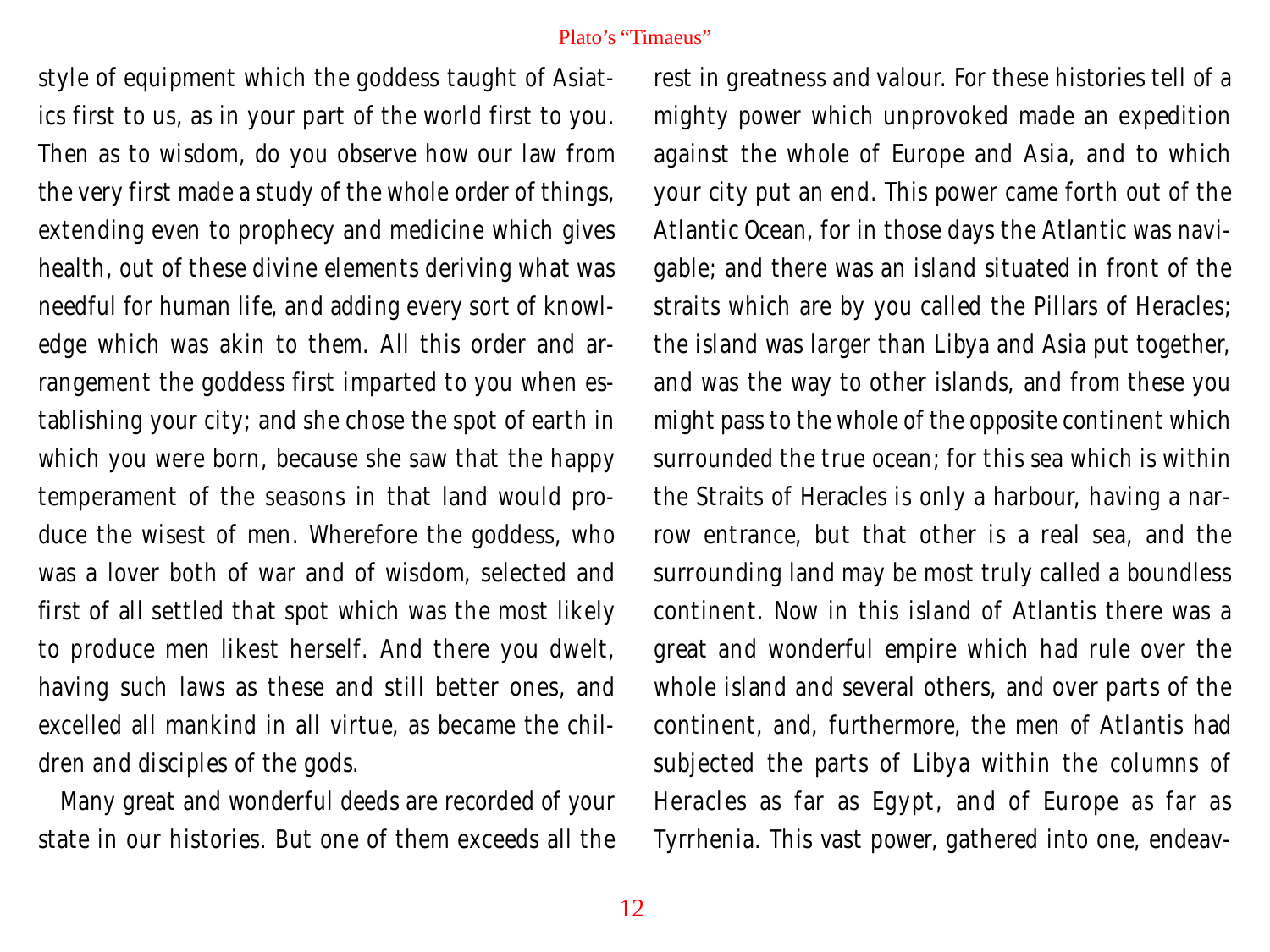oured to subdue at a blow our country and yours and the whole of the region within the straits; and then, Solon, your country shone forth, in the excellence of her virtue and strength, among all mankind. She was pre-eminent in courage and military skill, and was the leader of the Hellenes. And when the rest fell off from her, being compelled to stand alone, after having undergone the very extremity of danger, she defeated and triumphed over the invaders, and preserved from slavery those who were not yet subjugated, and generously liberated all the rest of us who dwell within the pillars. But afterwards there occurred violent earthquakes and floods; and in a single day and night of misfortune all your warlike men in a body sank into the earth, and the island of Atlantis in like manner disappeared in the depths of the sea. For which reason the sea in those parts is impassable and impenetrable, because there is a shoal of mud in the way; and this was caused by the subsidence of the island.

I have told you briefly, Socrates, what the aged Critias heard from Solon and related to us. And when you

were speaking yesterday about your city and citizens, the tale which I have just been repeating to you came into my mind, and I remarked with astonishment how, by some mysterious coincidence, you agreed in almost every particular with the narrative of Solon; but I did not like to speak at the moment. For a long time had elapsed, and I had forgotten too much; I thought that I must first of all run over the narrative in my own mind, and then I would speak. And so I readily assented to your request yesterday, considering that in all such cases the chief difficulty is to find a tale suitable to our purpose, and that with such a tale we should be fairly well provided.

And therefore, as Hermocrates has told you, on my way home yesterday I at once communicated the tale to my companions as I remembered it; and after I left them, during the night by thinking I recovered nearly the whole of it. Truly, as is often said, the lessons of our childhood make a wonderful impression on our memories; for I am not sure that I could remember all the discourse of yesterday, but I should be much sur-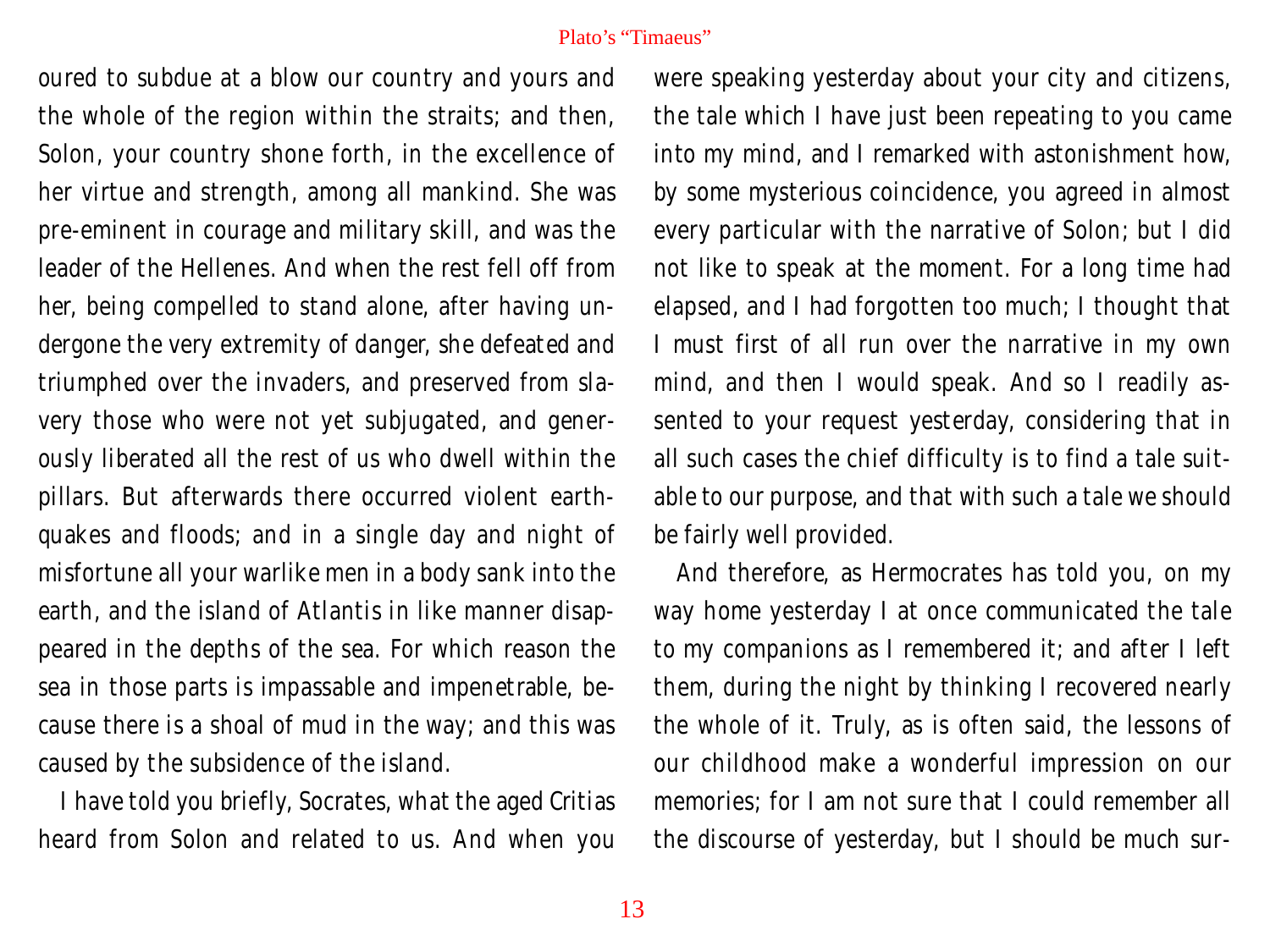prised if I forgot any of these things which I have heard very long ago. I listened at the time with childlike interest to the old man's narrative; he was very ready to teach me, and I asked him again and again to repeat his words, so that like an indelible picture they were branded into my mind. As soon as the day broke, I rehearsed them as he spoke them to my companions, that they, as well as myself, might have something to say. And now, Socrates, to make an end of my preface, I am ready to tell you the whole tale. I will give you not only the general heads, but the particulars, as they were told to me. The city and citizens, which you yesterday described to us in fiction, we will now transfer to the world of reality. It shall be the ancient city of Athens, and we will suppose that the citizens whom you imagined, were our veritable ancestors, of whom the priest spoke; they will perfectly harmonize, and there will be no inconsistency in saying that the citizens of your republic are these ancient Athenians. Let us divide the subject among us, and all endeavour according to our ability gracefully to execute the task which you have

imposed upon us. Consider then, Socrates, if this narrative is suited to the purpose, or whether we should seek for some other instead.

SOCRATES: And what other, Critias, can we find that will be better than this, which is natural and suitable to the festival of the goddess, and has the very great advantage of being a fact and not a fiction? How or where shall we find another if we abandon this? We cannot, and therefore you must tell the tale, and good luck to you; and I in return for my yesterday's discourse will now rest and be a listener.

CRITIAS: Let me proceed to explain to you, Socrates, the order in which we have arranged our entertainment. Our intention is, that Timaeus, who is the most of an astronomer amongst us, and has made the nature of the universe his special study, should speak first, beginning with the generation of the world and going down to the creation of man; next, I am to receive the men whom he has created, and of whom some will have profited by the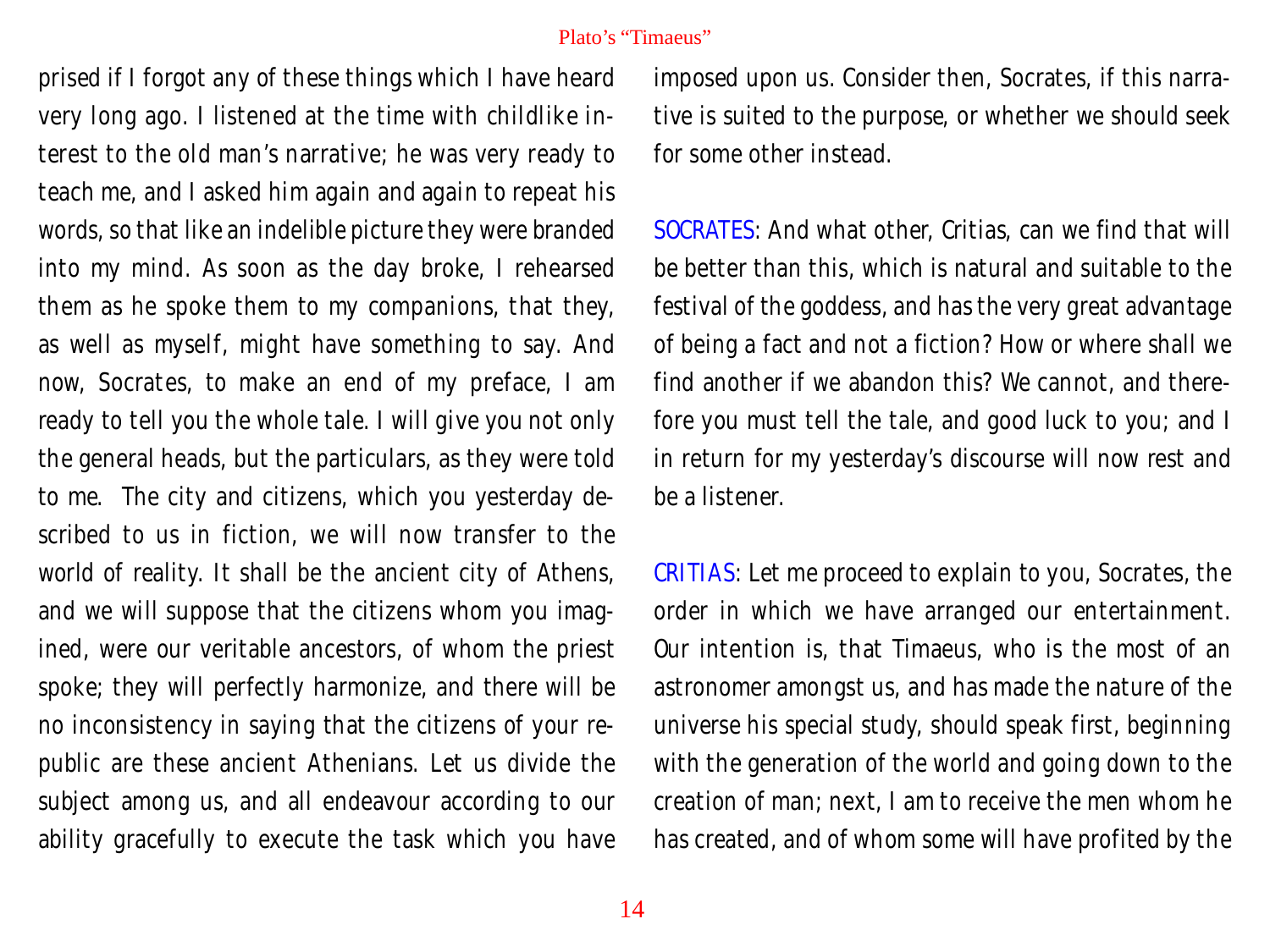excellent education which you have given them; and then, in accordance with the tale of Solon, and equally with his law, we will bring them into court and make them citizens, as if they were those very Athenians whom the sacred Egyptian record has recovered from oblivion, and thenceforward we will speak of them as Athenians and fellow-citizens.

SOCRATES: I see that I shall receive in my turn a perfect and splendid feast of reason. And now, Timaeus, you, I suppose, should speak next, after duly calling upon the Gods.

TIMAEUS: All men, Socrates, who have any degree of right feeling, at the beginning of every enterprise, whether small or great, always call upon God. And we, too, who are going to discourse of the nature of the universe, how created or how existing without creation, if we be not altogether out of our wits, must invoke the aid of Gods and Goddesses and pray that our words may be acceptable to them and consistent with

themselves. Let this, then, be our invocation of the Gods, to which I add an exhortation of myself to speak in such manner as will be most intelligible to you, and will most accord with my own intent.

First then, in my judgment, we must make a distinction and ask, What is that which always is and has no becoming; and what is that which is always becoming and never is? That which is apprehended by intelligence and reason is always in the same state; but that which is conceived by opinion with the help of sensation and without reason, is always in a process of becoming and perishing and never really is. Now everything that becomes or is created must of necessity be created by some cause, for without a cause nothing can be created. The work of the creator, whenever he looks to the unchangeable and fashions the form and nature of his work after an unchangeable pattern, must necessarily be made fair and perfect; but when he looks to the created only, and uses a created pattern, it is not fair or perfect. Was the heaven then or the world, whether called by this or by any other more appropri-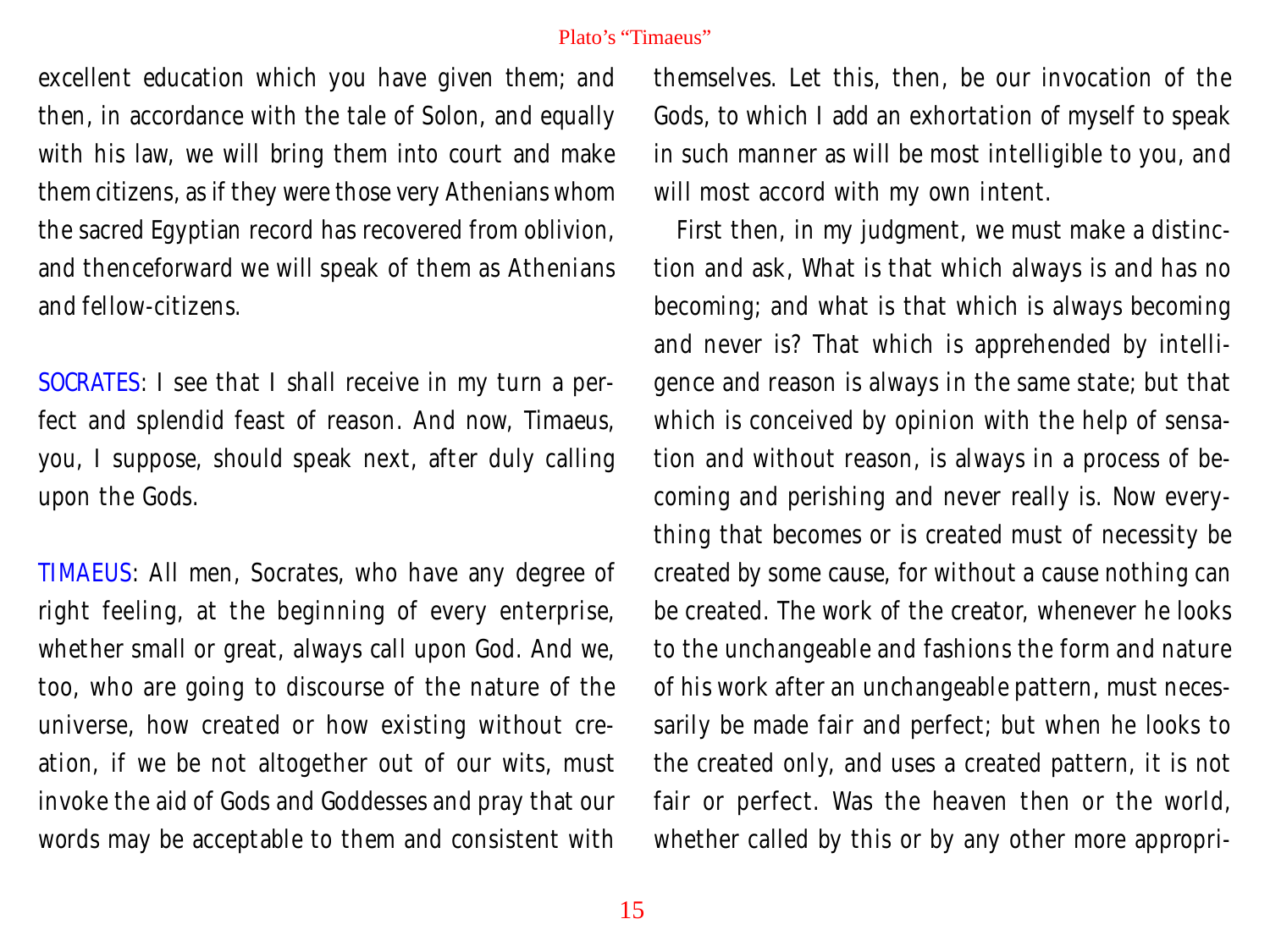ate name—assuming the name, I am asking a question which has to be asked at the beginning of an enquiry about anything—was the world, I say, always in existence and without beginning? or created, and had it a beginning? Created, I reply, being visible and tangible and having a body, and therefore sensible; and all sensible things are apprehended by opinion and sense and are in a process of creation and created. Now that which is created must, as we affirm, of necessity be created by a cause. But the father and maker of all this universe is past finding out; and even if we found him, to tell of him to all men would be impossible. And there is still a question to be asked about him: Which of the patterns had the artificer in view when he made the world—the pattern of the unchangeable, or of that which is created? If the world be indeed fair and the artificer good, it is manifest that he must have looked to that which is eternal; but if what cannot be said without blasphemy is true, then to the created pattern. Every one will see that he must have looked to the eternal; for the world is the fairest of creations and he is the best of causes.

And having been created in this way, the world has been framed in the likeness of that which is apprehended by reason and mind and is unchangeable, and must therefore of necessity, if this is admitted, be a copy of something. Now it is all-important that the beginning of everything should be according to nature. And in speaking of the copy and the original we may assume that words are akin to the matter which they describe; when they relate to the lasting and permanent and intelligible, they ought to be lasting and unalterable, and, as far as their nature allows, irrefutable and immovable—nothing less. But when they express only the copy or likeness and not the eternal things themselves, they need only be likely and analogous to the real words. As being is to becoming, so is truth to belief. If then, Socrates, amid the many opinions about the gods and the generation of the universe, we are not able to give notions which are altogether and in every respect exact and consistent with one another, do not be surprised. Enough, if we adduce probabilities as likely as any others; for we must remember that I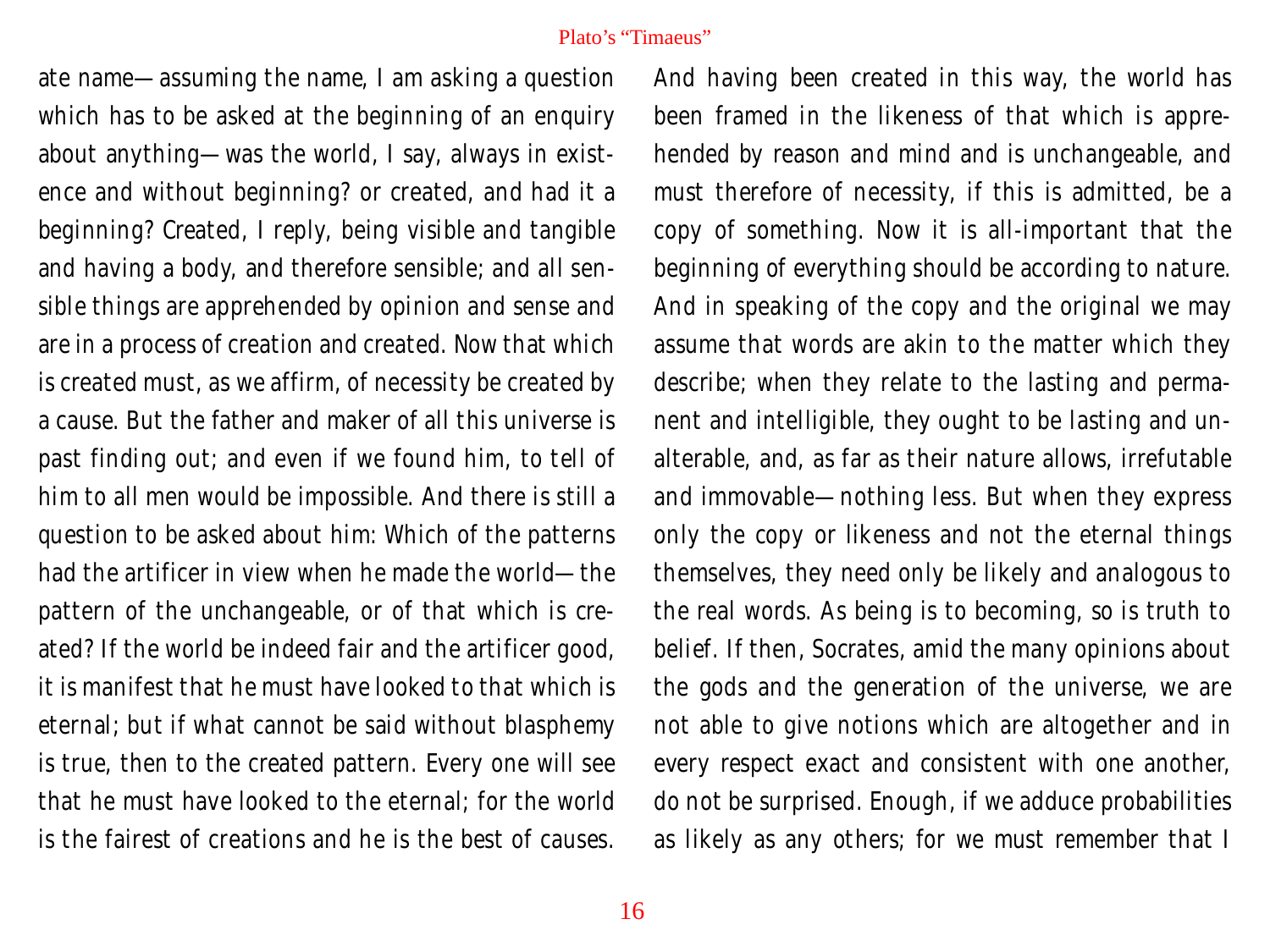who am the speaker, and you who are the judges, are only mortal men, and we ought to accept the tale which is probable and enquire no further.

SOCRATES: Excellent, Timaeus; and we will do precisely as you bid us. The prelude is charming, and is already accepted by us—may we beg of you to proceed to the strain?

TIMAEUS: Let me tell you then why the creator made this world of generation. He was good, and the good can never have any jealousy of anything. And being free from jealousy, he desired that all things should be as like himself as they could be. This is in the truest sense the origin of creation and of the world, as we shall do well in believing on the testimony of wise men: God desired that all things should be good and nothing bad, so far as this was attainable. Wherefore also finding the whole visible sphere not at rest, but moving in an irregular and disorderly fashion, out of disorder he brought order, considering that this was in every way

better than the other. Now the deeds of the best could never be or have been other than the fairest; and the creator, reflecting on the things which are by nature visible, found that no unintelligent creature taken as a whole was fairer than the intelligent taken as a whole; and that intelligence could not be present in anything which was devoid of soul. For which reason, when he was framing the universe, he put intelligence in soul, and soul in body, that he might be the creator of a work which was by nature fairest and best. Wherefore, using the language of probability, we may say that the world became a living creature truly endowed with soul and intelligence by the providence of God.

This being supposed, let us proceed to the next stage: In the likeness of what animal did the Creator make the world? It would be an unworthy thing to liken it to any nature which exists as a part only; for nothing can be beautiful which is like any imperfect thing; but let us suppose the world to be the very image of that whole of which all other animals both individually and in their tribes are portions. For the original of the universe con-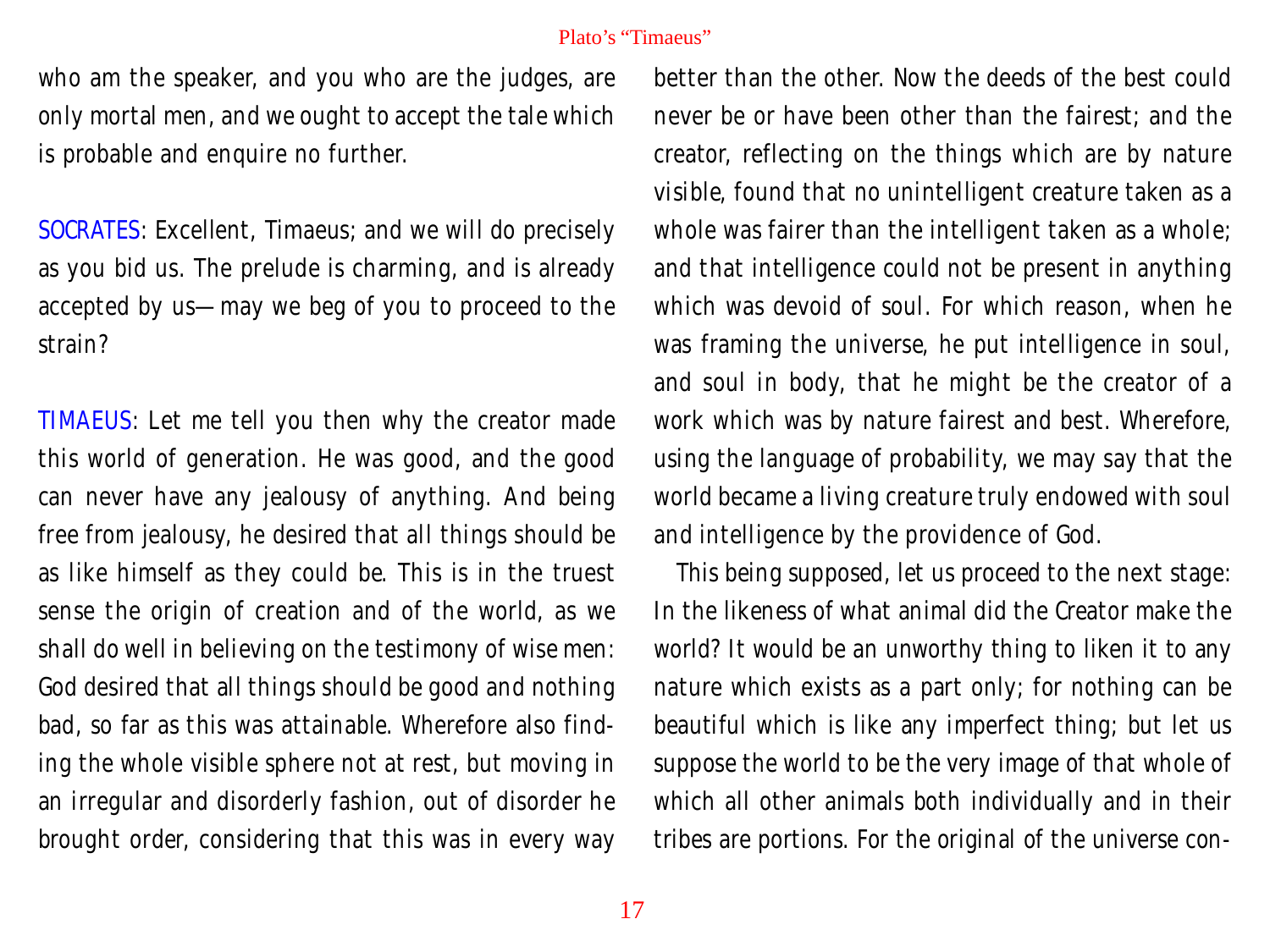tains in itself all intelligible beings, just as this world comprehends us and all other visible creatures. For the Deity, intending to make this world like the fairest and most perfect of intelligible beings, framed one visible animal comprehending within itself all other animals of a kindred nature. Are we right in saying that there is one world, or that they are many and infinite? There must be one only, if the created copy is to accord with the original. For that which includes all other intelligible creatures cannot have a second or companion; in that case there would be need of another living being which would include both, and of which they would be parts, and the likeness would be more truly said to resemble not them, but that other which included them. In order then that the world might be solitary, like the perfect animal, the creator made not two worlds or an infinite number of them; but there is and ever will be one only-begotten and created heaven.

Now that which is created is of necessity corporeal, and also visible and tangible. And nothing is visible where there is no fire, or tangible which has no solidity, and nothing is solid without earth. Wherefore also God in the beginning of creation made the body of the universe to consist of fire and earth. But two things cannot be rightly put together without a third; there must be some bond of union between them. And the fairest bond is that which makes the most complete fusion of itself and the things which it combines; and proportion is best adapted to effect such a union. For whenever in any three numbers, whether cube or square, there is a mean, which is to the last term what the first term is to it; and again, when the mean is to the first term as the last term is to the mean—then the mean becoming first and last, and the first and last both becoming means, they will all of them of necessity come to be the same, and having become the same with one another will be all one. If the universal frame had been created a surface only and having no depth, a single mean would have sufficed to bind together itself and the other terms; but now, as the world must be solid, and solid bodies are always compacted not by one mean but by two, God placed water and air in the mean be-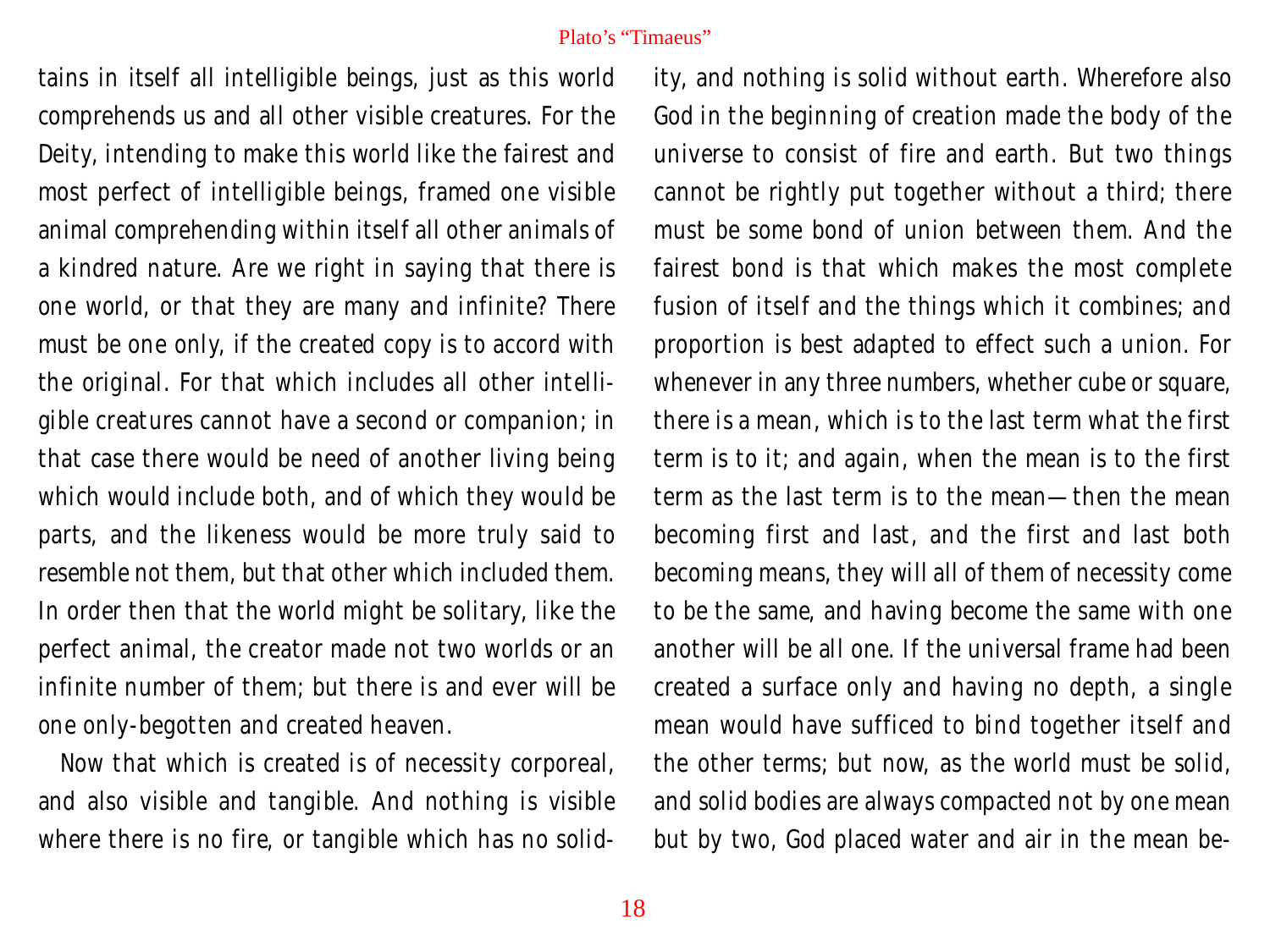tween fire and earth, and made them to have the same proportion so far as was possible (as fire is to air so is air to water, and as air is to water so is water to earth); and thus he bound and put together a visible and tangible heaven. And for these reasons, and out of such elements which are in number four, the body of the world was created, and it was harmonized by proportion, and therefore has the spirit of friendship; and having been reconciled to itself, it was indissoluble by the hand of any other than the framer.

Now the creation took up the whole of each of the four elements; for the Creator compounded the world out of all the fire and all the water and all the air and all the earth, leaving no part of any of them nor any power of them outside. His intention was, in the first place, that the animal should be as far as possible a perfect whole and of perfect parts: secondly, that it should be one, leaving no remnants out of which another such world might be created: and also that it should be free from old age and unaffected by disease. Considering that if heat and cold and other powerful forces which unite bodies surround and attack them from without when they are unprepared, they decompose them, and by bringing diseases and old age upon them, make them waste away—for this cause and on these grounds he made the world one whole, having every part entire, and being therefore perfect and not liable to old age and disease. And he gave to the world the figure which was suitable and also natural. Now to the animal which was to comprehend all animals, that figure was suitable which comprehends within itself all other figures. Wherefore he made the world in the form of a globe, round as from a lathe, having its extremes in every direction equidistant from the centre, the most perfect and the most like itself of all figures; for he considered that the like is infinitely fairer than the unlike. This he finished off, making the surface smooth all round for many reasons; in the first place, because the living being had no need of eyes when there was nothing remaining outside him to be seen; nor of ears when there was nothing to be heard; and there was no surrounding atmosphere to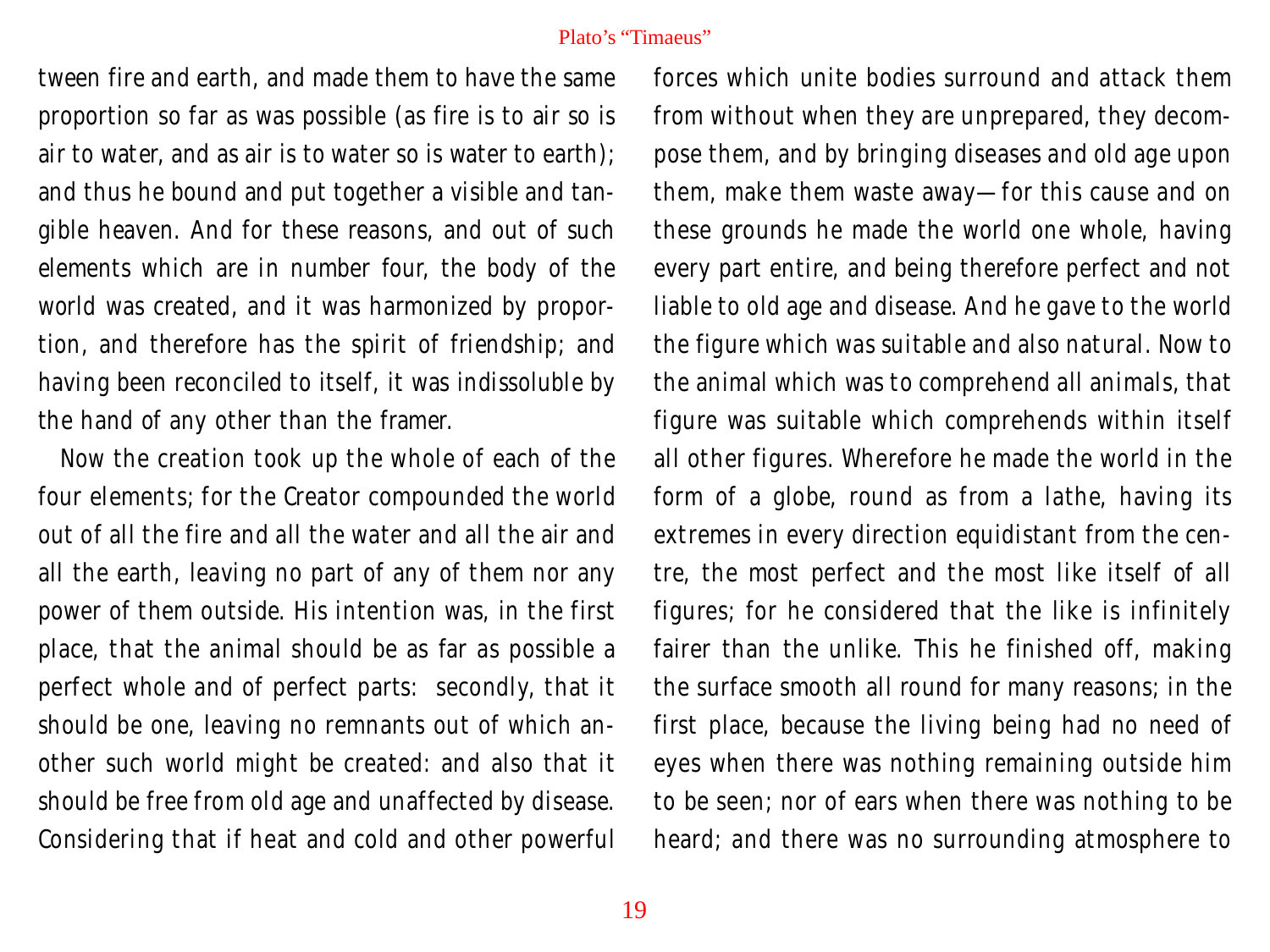be breathed; nor would there have been any use of organs by the help of which he might receive his food or get rid of what he had already digested, since there was nothing which went from him or came into him: for there was nothing beside him. Of design he was created thus, his own waste providing his own food, and all that he did or suffered taking place in and by himself. For the Creator conceived that a being which was self-sufficient would be far more excellent than one which lacked anything; and, as he had no need to take anything or defend himself against any one, the Creator did not think it necessary to bestow upon him hands: nor had he any need of feet, nor of the whole apparatus of walking; but the movement suited to his spherical form was assigned to him, being of all the seven that which is most appropriate to mind and intelligence; and he was made to move in the same manner and on the same spot, within his own limits revolving in a circle. All the other six motions were taken away from him, and he was made not to partake of their deviations. And as this circular movement

required no feet, the universe was created without legs and without feet.

Such was the whole plan of the eternal God about the god that was to be, to whom for this reason he gave a body, smooth and even, having a surface in every direction equidistant from the centre, a body entire and perfect, and formed out of perfect bodies. And in the centre he put the soul, which he diffused throughout the body, making it also to be the exterior environment of it; and he made the universe a circle moving in a circle, one and solitary, yet by reason of its excellence able to converse with itself, and needing no other friendship or acquaintance. Having these purposes in view he created the world a blessed god.

Now God did not make the soul after the body, although we are speaking of them in this order; for having brought them together he would never have allowed that the elder should be ruled by the younger; but this is a random manner of speaking which we have, because somehow we ourselves too are very much under the dominion of chance. Whereas he made the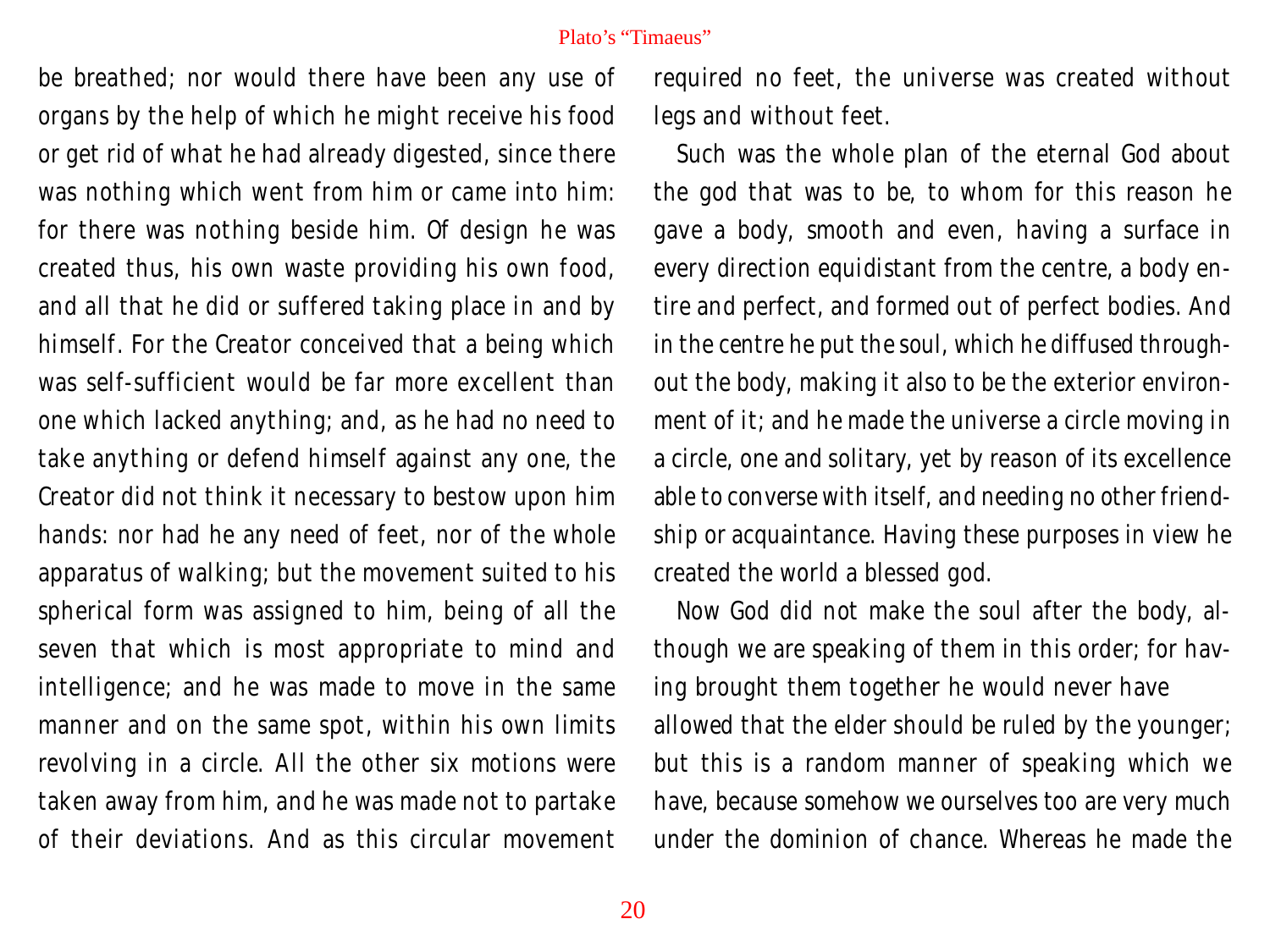soul in origin and excellence prior to and older than the body, to be the ruler and mistress, of whom the body was to be the subject. And he made her out of the following elements and on this wise: Out of the indivisible and unchangeable, and also out of that which is divisible and has to do with material bodies, he compounded a third and intermediate kind of essence, partaking of the nature of the same and of the other, and this compound he placed accordingly in a mean between the indivisible, and the divisible and material. He took the three elements of the same, the other, and the essence, and mingled them into one form, compressing by force the reluctant and unsociable nature of the other into the same. When he had mingled them with the essence and out of three made one, he again divided this whole into as many portions as was fitting, each portion being a compound of the same, the other, and the essence. And he proceeded to divide after this manner:—First of all, he took away one part of the whole (1), and then he separated a second part which was double the first (2), and then he took away a third

part which was half as much again as the second and three times as much as the first (3), and then he took a fourth part which was twice as much as the second (4), and a fifth part which was three times the third (9), and a sixth part which was eight times the first (8), and a seventh part which was twenty-seven times the first (27). After this he filled up the double intervals (i.e. between 1, 2, 4, 8) and the triple (i.e. between 1, 3, 9, 27) cutting off yet other portions from the mixture and placing them in the intervals, so that in each interval there were two kinds of means, the one exceeding and exceeded by equal parts of its extremes (as for example 1,  $4/3$ , 2, in which the mean  $4/3$  is onethird of 1 more than 1, and one-third of 2 less than 2), the other being that kind of mean which exceeds and is exceeded by an equal number (e.g. - over 1, 4/3, 3/2, over 2, 8/3, 3, - over 4, 16/3, 6, - over 8: and - over 1, 3/2, 2, - over 3, 9/2, 6, - over 9, 27/2, 18, - over 27.).

Where there were intervals of 3/2 and of 4/3 and of 9/8, made by the connecting terms in the former in-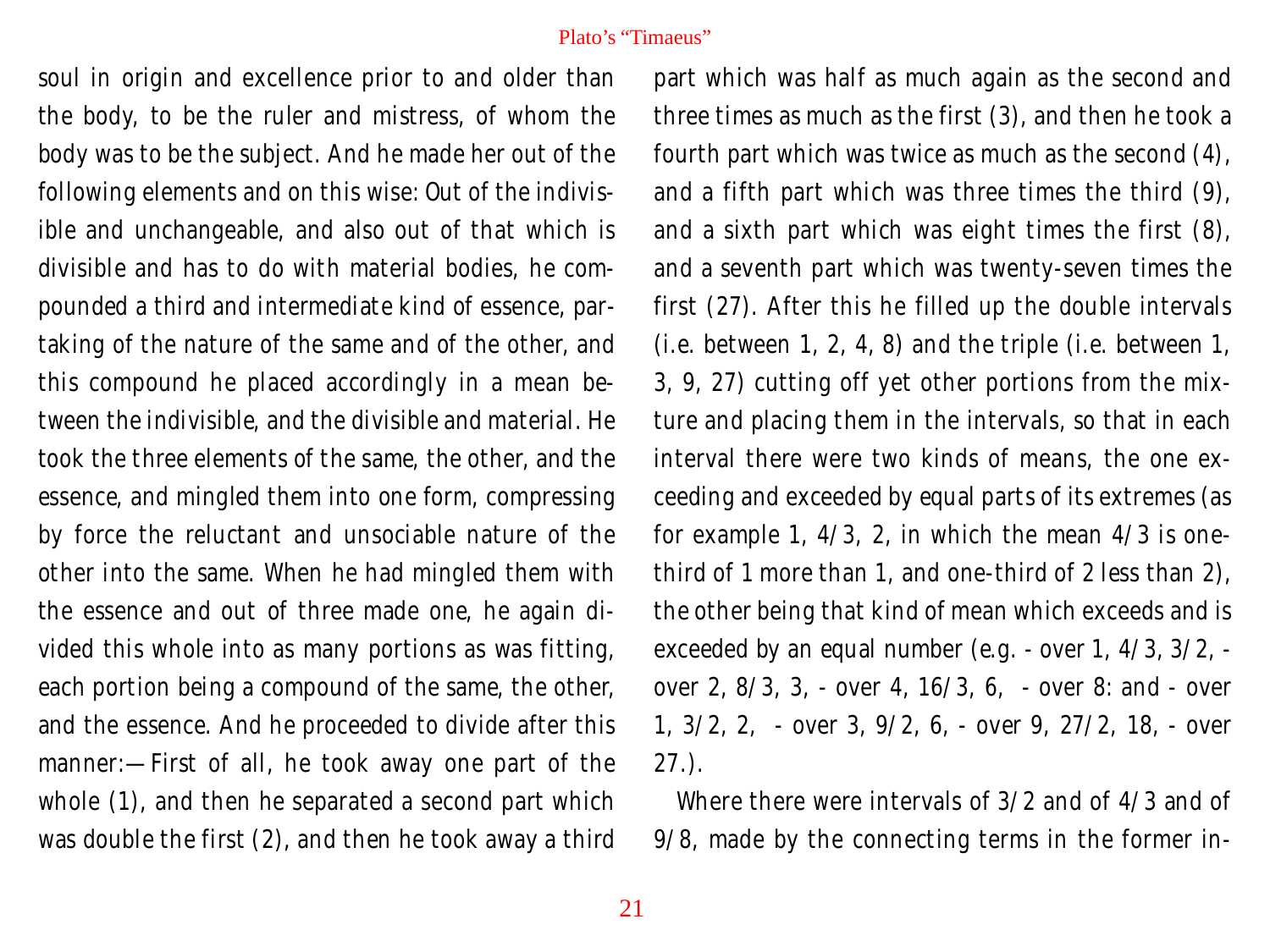tervals, he filled up all the intervals of 4/3 with the interval of 9/8, leaving a fraction over; and the interval which this fraction expressed was in the ratio of 256 to 243 (e.g. 243:256::81/64:4/3::243/128:2::81/ 32:8/3::243/64:4::81/16:16/3::242/32:8.).

And thus the whole mixture out of which he cut these portions was all exhausted by him. This entire compound he divided lengthways into two parts, which he joined to one another at the centre like the letter X, and bent them into a circular form, connecting them with themselves and each other at the point opposite to their original meeting-point; and, comprehending them in a uniform revolution upon the same axis, he made the one the outer and the other the inner circle. Now the motion of the outer circle he called the motion of the same, and the motion of the inner circle the motion of the other or diverse. The motion of the same he carried round by the side (i.e. of the rectangular figure supposed to be inscribed in the circle of the Same.) to the right, and the motion of the diverse diagonally (i.e. across the rectangular figure from corner to corner.) to the left. And he gave dominion to the motion of the same and like, for that he left single and undivided; but the inner motion he divided in six places and made seven unequal circles having their intervals in ratios of two and and three, three of each, and bade the orbits proceed in a direction opposite to one another; and three (Sun, Mercury, Venus) he made to move with equal swiftness, and the remaining four (Moon, Saturn, Mars, Jupiter) to move with unequal swiftness to the three and to one another, but in due proportion.

Now when the Creator had framed the soul according to his will, he formed within her the corporeal universe, and brought the two together, and united them centre to centre. The soul, interfused everywhere from the centre to the circumference of heaven, of which also she is the external envelopment, herself turning in herself, began a divine beginning of never-ceasing and rational life enduring throughout all time. The body of heaven is visible, but the soul is invisible, and partakes of reason and harmony, and being made by the best of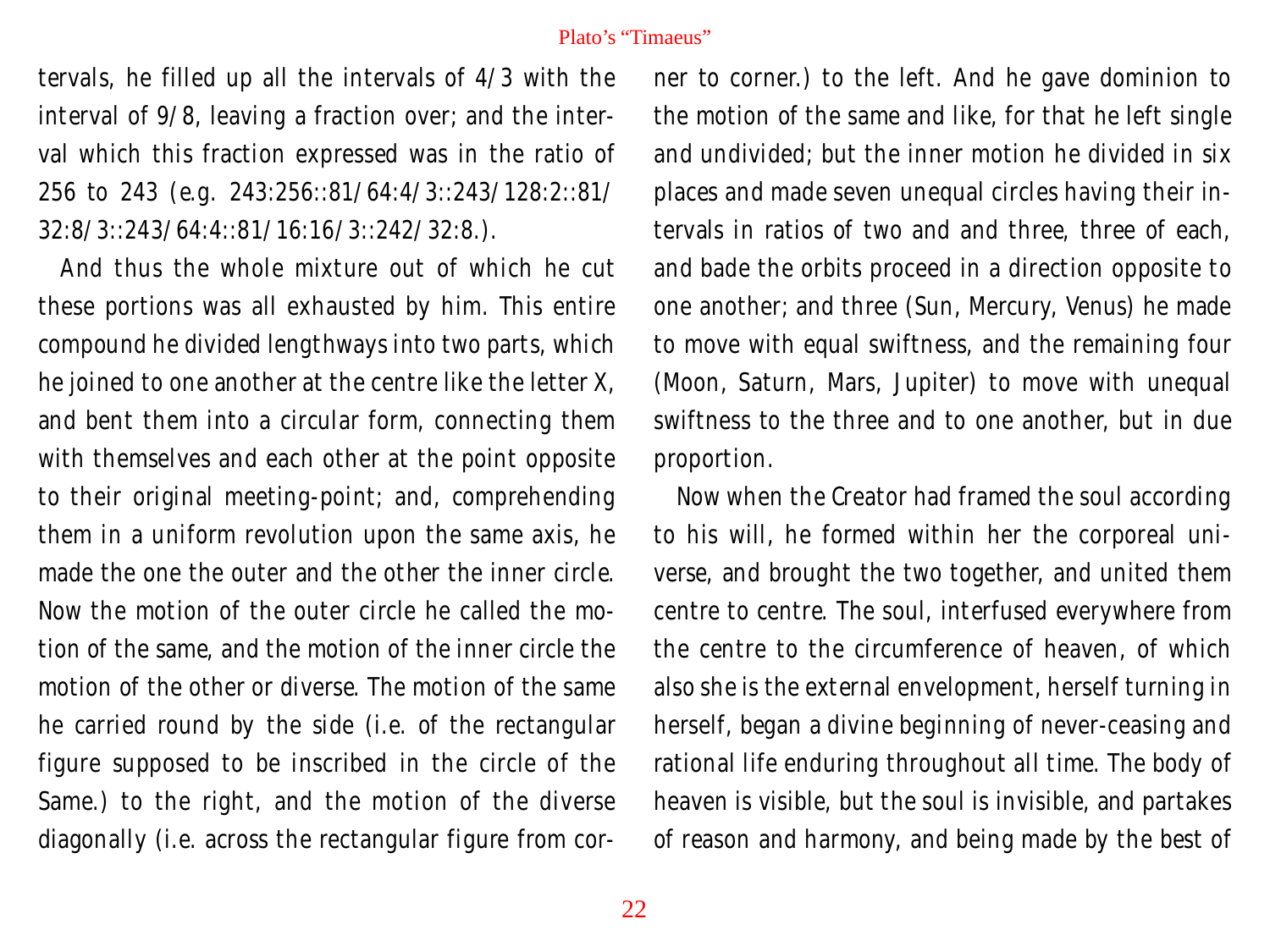intellectual and everlasting natures, is the best of things created. And because she is composed of the same and of the other and of the essence, these three, and is divided and united in due proportion, and in her revolutions returns upon herself, the soul, when touching anything which has essence, whether dispersed in parts or undivided, is stirred through all her powers, to declare the sameness or difference of that thing and some other; and to what individuals are related, and by what affected, and in what way and how and when, both in the world of generation and in the world of immutable being. And when reason, which works with equal truth, whether she be in the circle of the diverse or of the same—in voiceless silence holding her onward course in the sphere of the self-moved—when reason, I say, is hovering around the sensible world and when the circle of the diverse also moving truly imparts the intimations of sense to the whole soul, then arise opinions and beliefs sure and certain. But when reason is concerned with the rational, and the circle of the same moving smoothly declares it, then intelligence and

knowledge are necessarily perfected. And if any one affirms that in which these two are found to be other than the soul, he will say the very opposite of the truth.

When the father and creator saw the creature which he had made moving and living, the created image of the eternal gods, he rejoiced, and in his joy determined to make the copy still more like the original; and as this was eternal, he sought to make the universe eternal, so far as might be. Now the nature of the ideal being was everlasting, but to bestow this attribute in its fulness upon a creature was impossible. Wherefore he resolved to have a moving image of eternity, and when he set in order the heaven, he made this image eternal but moving according to number, while eternity itself rests in unity; and this image we call time. For there were no days and nights and months and years before the heaven was created, but when he constructed the heaven he created them also. They are all parts of time, and the past and future are created species of time, which we unconsciously but wrongly transfer to the eternal es-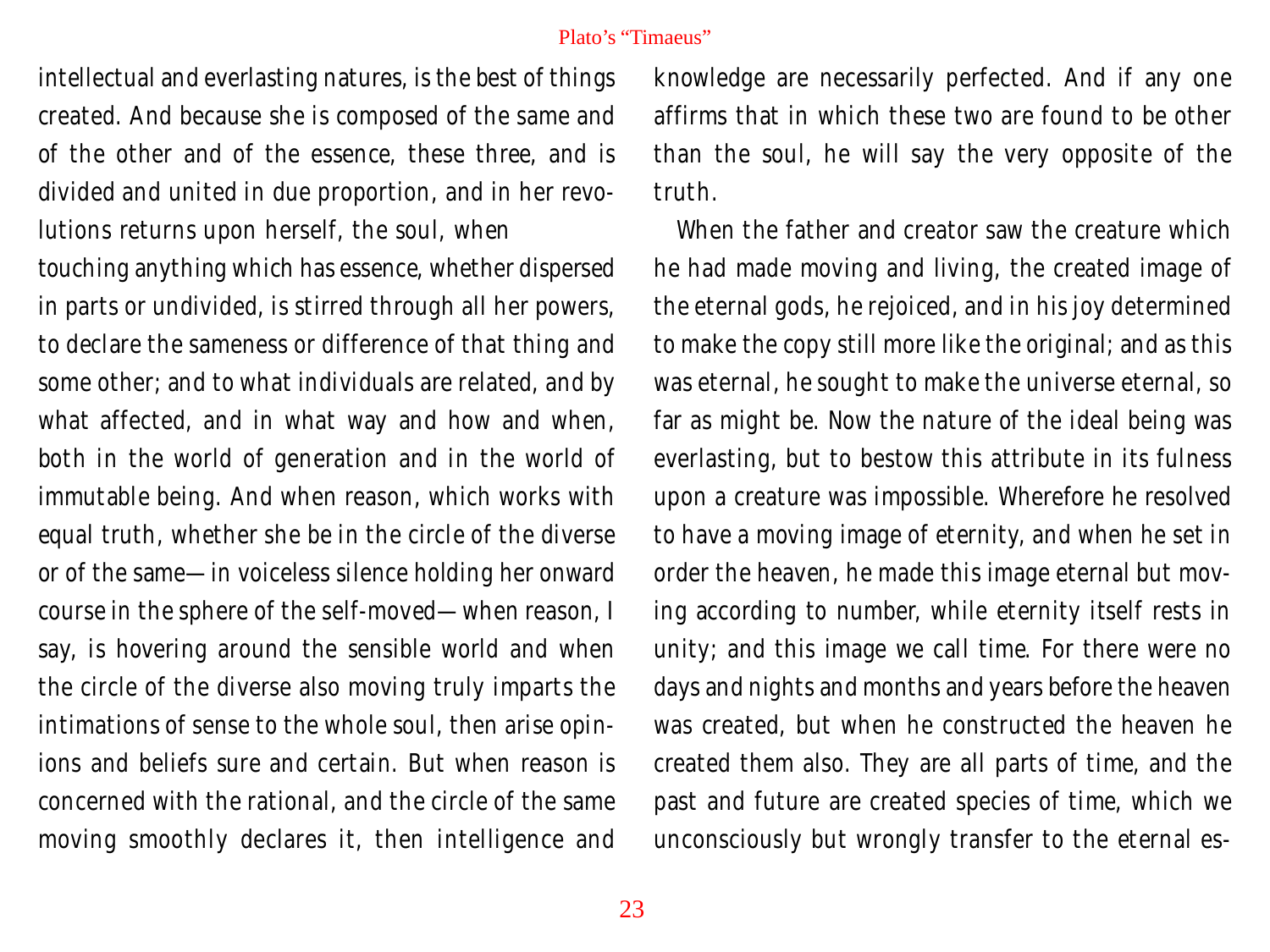sence; for we say that he 'was,' he 'is,' he 'will be,' but the truth is that 'is' alone is properly attributed to him, and that 'was' and 'will be' are only to be spoken of becoming in time, for they are motions, but that which is immovably the same cannot become older or younger by time, nor ever did or has become, or hereafter will be, older or younger, nor is subject at all to any of those states which affect moving and sensible things and of which generation is the cause. These are the forms of time, which imitates eternity and revolves according to a law of number. Moreover, when we say that what has become *is* become and what becomes *is* becoming, and that what will become *is* about to become and that the non-existent *is* non-existent—all these are inaccurate modes of expression (compare Parmen.). But perhaps this whole subject will be more suitably discussed on some other occasion.

Time, then, and the heaven came into being at the same instant in order that, having been created together, if ever there was to be a dissolution of them, they might be dissolved together. It was framed after

the pattern of the eternal nature, that it might resemble this as far as was possible; for the pattern exists from eternity, and the created heaven has been, and is, and will be, in all time. Such was the mind and thought of God in the creation of time. The sun and moon and five other stars, which are called the planets, were created by him in order to distinguish and preserve the numbers of time; and when he had made their several bodies, he placed them in the orbits in which the circle of the other was revolving,—in seven orbits seven stars. First, there was the moon in the orbit nearest the earth, and next the sun, in the second orbit above the earth; then came the morning star and the star sacred to Hermes, moving in orbits which have an equal swiftness with the sun, but in an opposite direction; and this is the reason why the sun and Hermes and Lucifer overtake and are overtaken by each other. To enumerate the places which he assigned to the other stars, and to give all the reasons why he assigned them, although a secondary matter, would give more trouble than the primary. These things at some future time, when we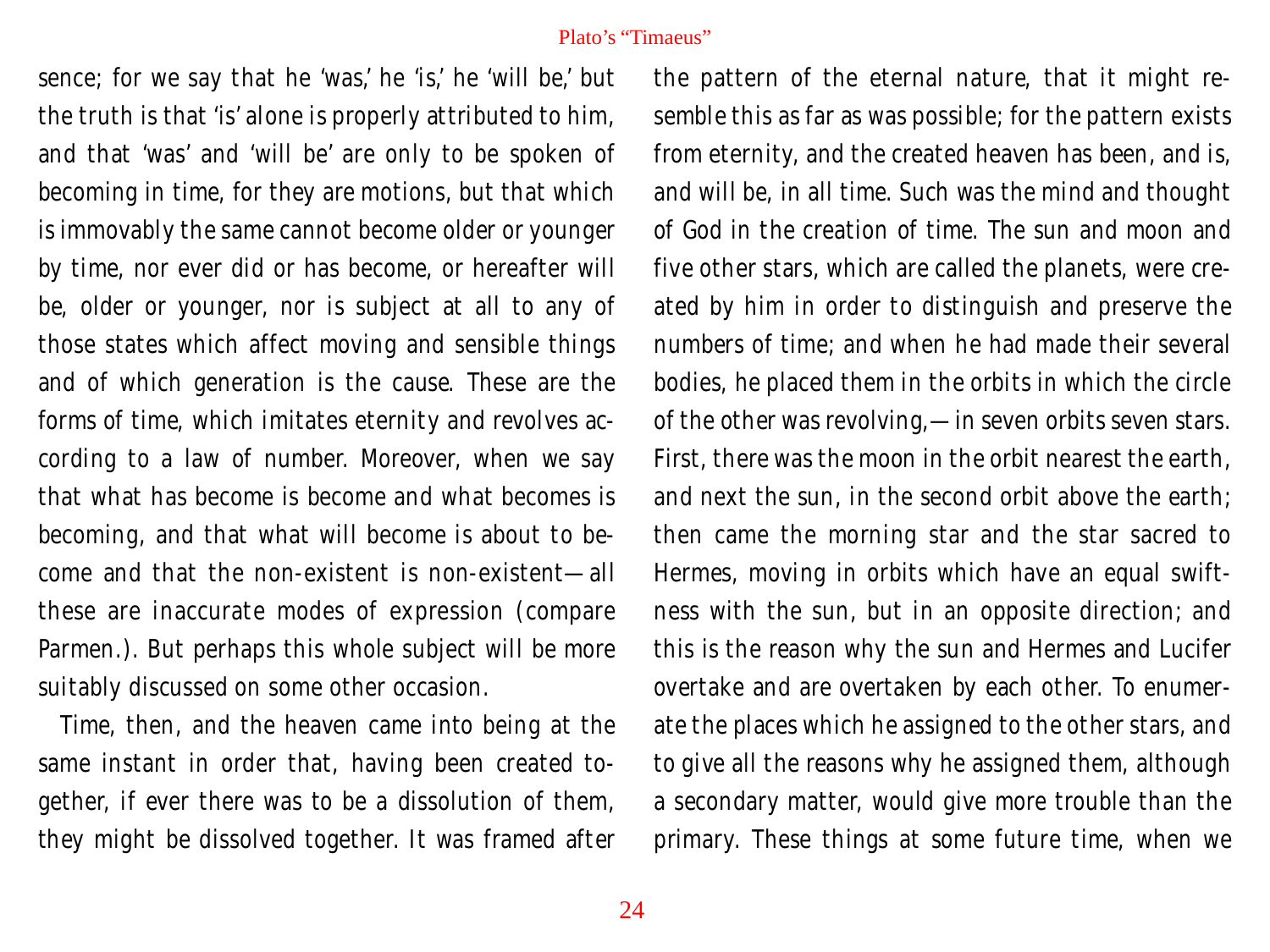are at leisure, may have the consideration which they deserve, but not at present.

Now, when all the stars which were necessary to the creation of time had attained a motion suitable to them, and had become living creatures having bodies fastened by vital chains, and learnt their appointed task, moving in the motion of the diverse, which is diagonal, and passes through and is governed by the motion of the same, they revolved, some in a larger and some in a lesser orbit—those which had the lesser orbit revolving faster, and those which had the larger more slowly. Now by reason of the motion of the same, those which revolved fastest appeared to be overtaken by those which moved slower although they really overtook them; for the motion of the same made them all turn in a spiral, and, because some went one way and some another, that which receded most slowly from the sphere of the same, which was the swiftest, appeared to follow it most nearly. That there might be some visible measure of their relative swiftness and slowness as they proceeded in their eight courses, God lighted a fire, which

we now call the sun, in the second from the earth of these orbits, that it might give light to the whole of heaven, and that the animals, as many as nature intended, might participate in number, learning arithmetic from the revolution of the same and the like. Thus then, and for this reason the night and the day were created, being the period of the one most intelligent revolution. And the month is accomplished when the moon has completed her orbit and overtaken the sun, and the year when the sun has completed his own orbit. Mankind, with hardly an exception, have not remarked the periods of the other stars, and they have no name for them, and do not measure them against one another by the help of number, and hence they can scarcely be said to know that their wanderings, being infinite in number and admirable for their variety, make up time. And yet there is no difficulty in seeing that the perfect number of time fulfils the perfect year when all the eight revolutions, having their relative degrees of swiftness, are accomplished together and attain their completion at the same time, measured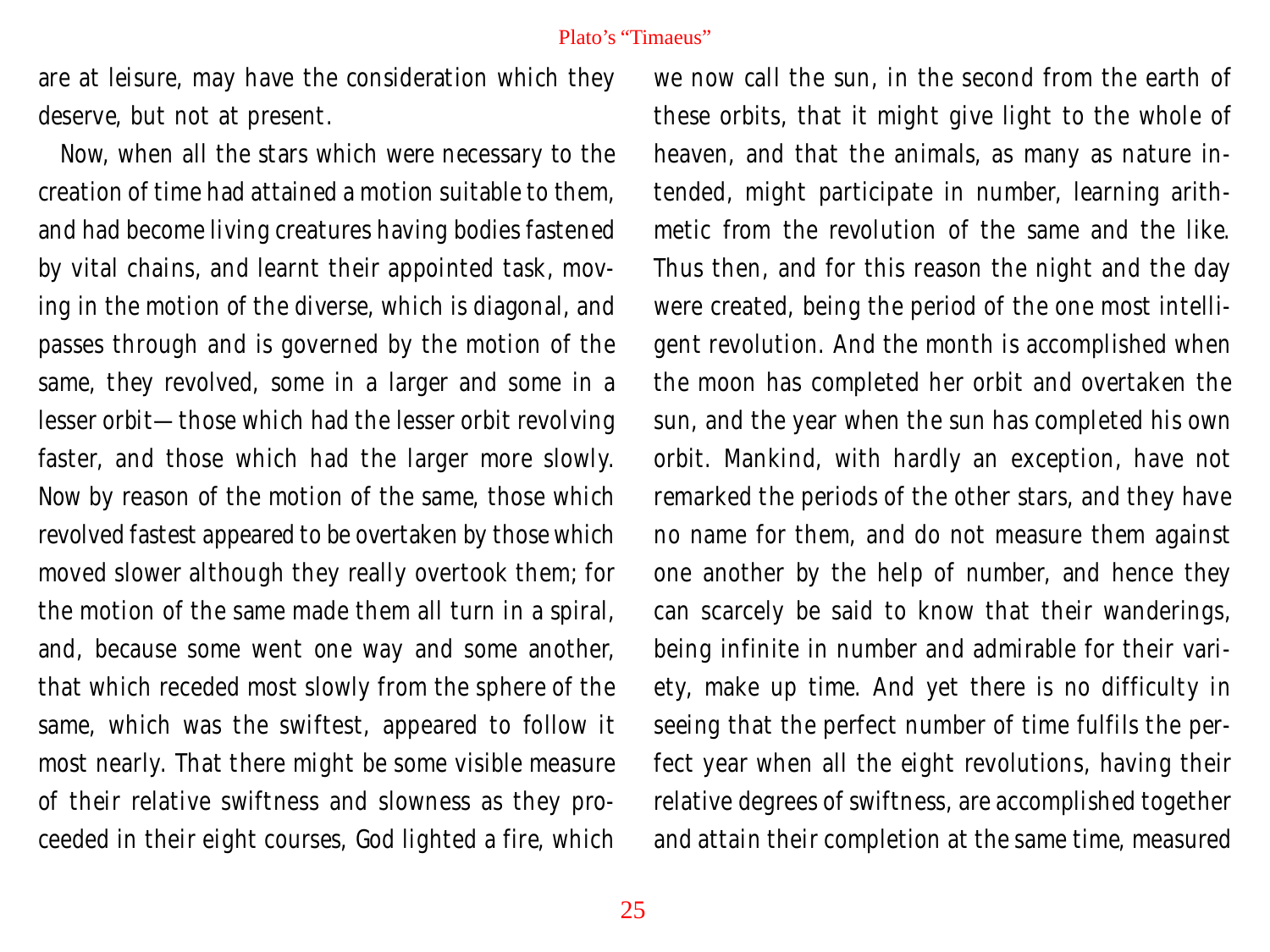by the rotation of the same and equally moving. After this manner, and for these reasons, came into being such of the stars as in their heavenly progress received reversals of motion, to the end that the created heaven might imitate the eternal nature, and be as like as possible to the perfect and intelligible animal.

Thus far and until the birth of time the created universe was made in the likeness of the original, but inasmuch as all animals were not yet comprehended therein, it was still unlike. What remained, the creator then proceeded to fashion after the nature of the pattern. Now as in the ideal animal the mind perceives ideas or species of a certain nature and number, he thought that this created animal ought to have species of a like nature and number. There are four such; one of them is the heavenly race of the gods; another, the race of birds whose way is in the air; the third, the watery species; and the fourth, the pedestrian and land creatures. Of the heavenly and divine, he created the greater part out of fire, that they might be the brightest of all things and fairest to behold, and he fashioned them

after the likeness of the universe in the figure of a circle, and made them follow the intelligent motion of the supreme, distributing them over the whole circumference of heaven, which was to be a true cosmos or glorious world spangled with them all over. And he gave to each of them two movements: the first, a movement on the same spot after the same manner, whereby they ever continue to think consistently the same thoughts about the same things; the second, a forward movement, in which they are controlled by the revolution of the same and the like; but by the other five motions they were unaffected, in order that each of them might attain the highest perfection. And for this reason the fixed stars were created, to be divine and eternal animals, ever-abiding and revolving after the same manner and on the same spot; and the other stars which reverse their motion and are subject to deviations of this kind, were created in the manner already described. The earth, which is our nurse, clinging (or 'circling') around the pole which is extended through the universe, he framed to be the guardian and artificer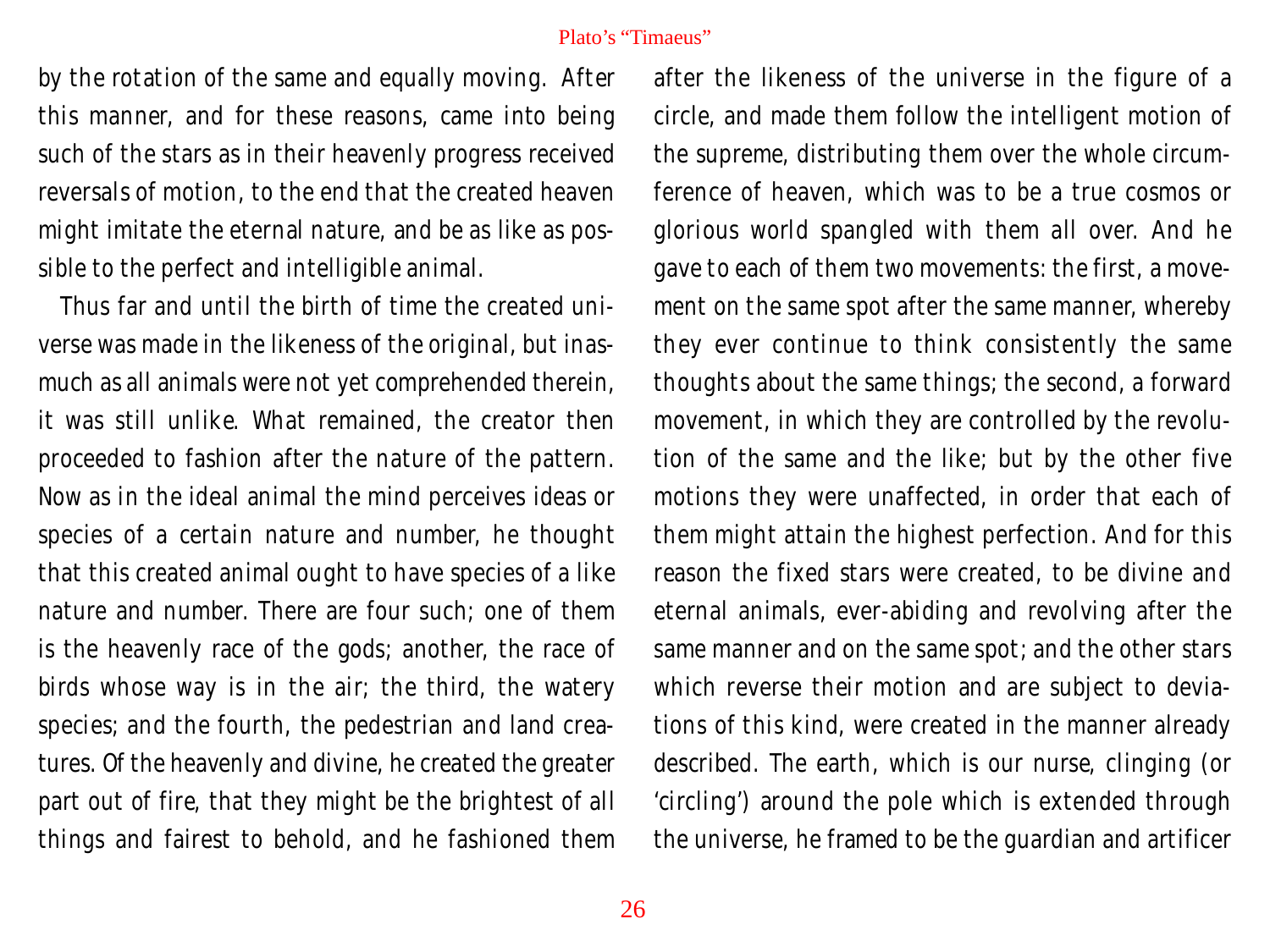of night and day, first and eldest of gods that are in the interior of heaven. Vain would be the attempt to tell all the figures of them circling as in dance, and their juxtapositions, and the return of them in their revolutions upon themselves, and their approximations, and to say which of these deities in their conjunctions meet, and which of them are in opposition, and in what order they get behind and before one another, and when they are severally eclipsed to our sight and again reappear, sending terrors and intimations of the future to those who cannot calculate their movements—to attempt to tell of all this without a visible representation of the heavenly system would be labour in vain. Enough on this head; and now let what we have said about the nature of the created and visible gods have an end.

To know or tell the origin of the other divinities is beyond us, and we must accept the traditions of the men of old time who affirm themselves to be the offspring of the gods—that is what they say—and they must surely have known their own ancestors. How can we doubt the word of the children of the gods? Although they give no probable or certain proofs, still, as they declare that they are speaking of what took place in their own family, we must conform to custom and believe them. In this manner, then, according to them, the genealogy of these gods is to be received and set forth.

Oceanus and Tethys were the children of Earth and Heaven, and from these sprang Phorcys and Cronos and Rhea, and all that generation; and from Cronos and Rhea sprang Zeus and Here, and all those who are said to be their brethren, and others who were the children of these.

Now, when all of them, both those who visibly appear in their revolutions as well as those other gods who are of a more retiring nature, had come into being, the creator of the universe addressed them in these words: 'Gods, children of gods, who are my works, and of whom I am the artificer and father, my creations are indissoluble, if so I will. All that is bound may be undone, but only an evil being would wish to undo that which is harmonious and happy. Wherefore, since ye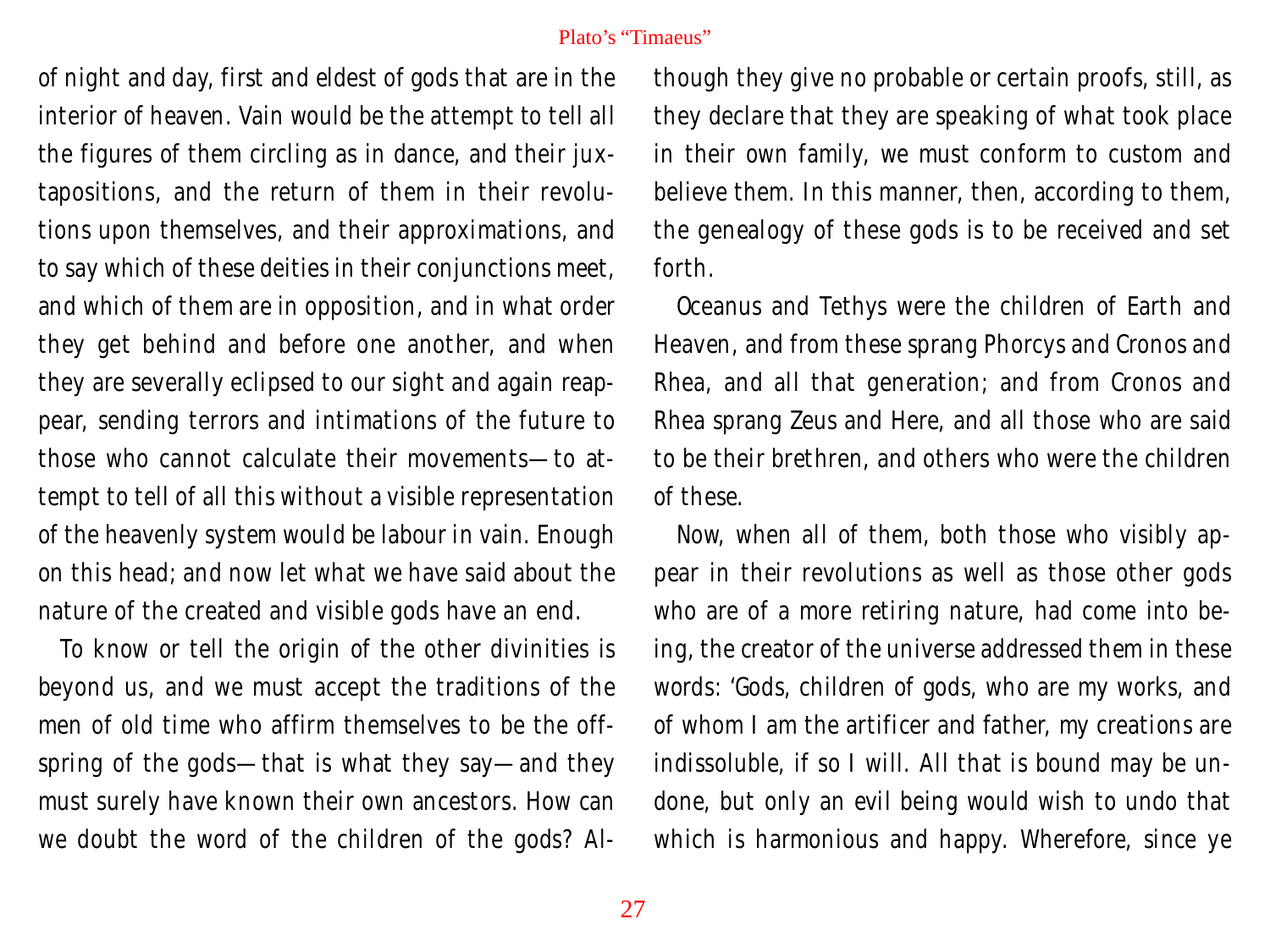are but creatures, ye are not altogether immortal and indissoluble, but ye shall certainly not be dissolved, nor be liable to the fate of death, having in my will a greater and mightier bond than those with which ye were bound at the time of your birth. And now listen to my instructions:—Three tribes of mortal beings remain to be created—without them the universe will be incomplete, for it will not contain every kind of animal which it ought to contain, if it is to be perfect. On the other hand, if they were created by me and received life at my hands, they would be on an equality with the gods. In order then that they may be mortal, and that this universe may be truly universal, do ye, according to your natures, betake yourselves to the formation of animals, imitating the power which was shown by me in creating you. The part of them worthy of the name immortal, which is called divine and is the guiding principle of those who are willing to follow justice and you—of that divine part I will myself sow the seed, and having made a beginning, I will hand the work over to you. And do ye then interweave the mortal with the

immortal, and make and beget living creatures, and give them food, and make them to grow, and receive them again in death.'

Thus he spake, and once more into the cup in which he had previously mingled the soul of the universe he poured the remains of the elements, and mingled them in much the same manner; they were not, however, pure as before, but diluted to the second and third degree. And having made it he divided the whole mixture into souls equal in number to the stars, and assigned each soul to a star; and having there placed them as in a chariot, he showed them the nature of the universe, and declared to them the laws of destiny, according to which their first birth would be one and the same for all,—no one should suffer a disadvantage at his hands; they were to be sown in the instruments of time severally adapted to them, and to come forth the most religious of animals; and as human nature was of two kinds, the superior race would hereafter be called man. Now, when they should be implanted in bodies by necessity, and be always gaining or losing some part of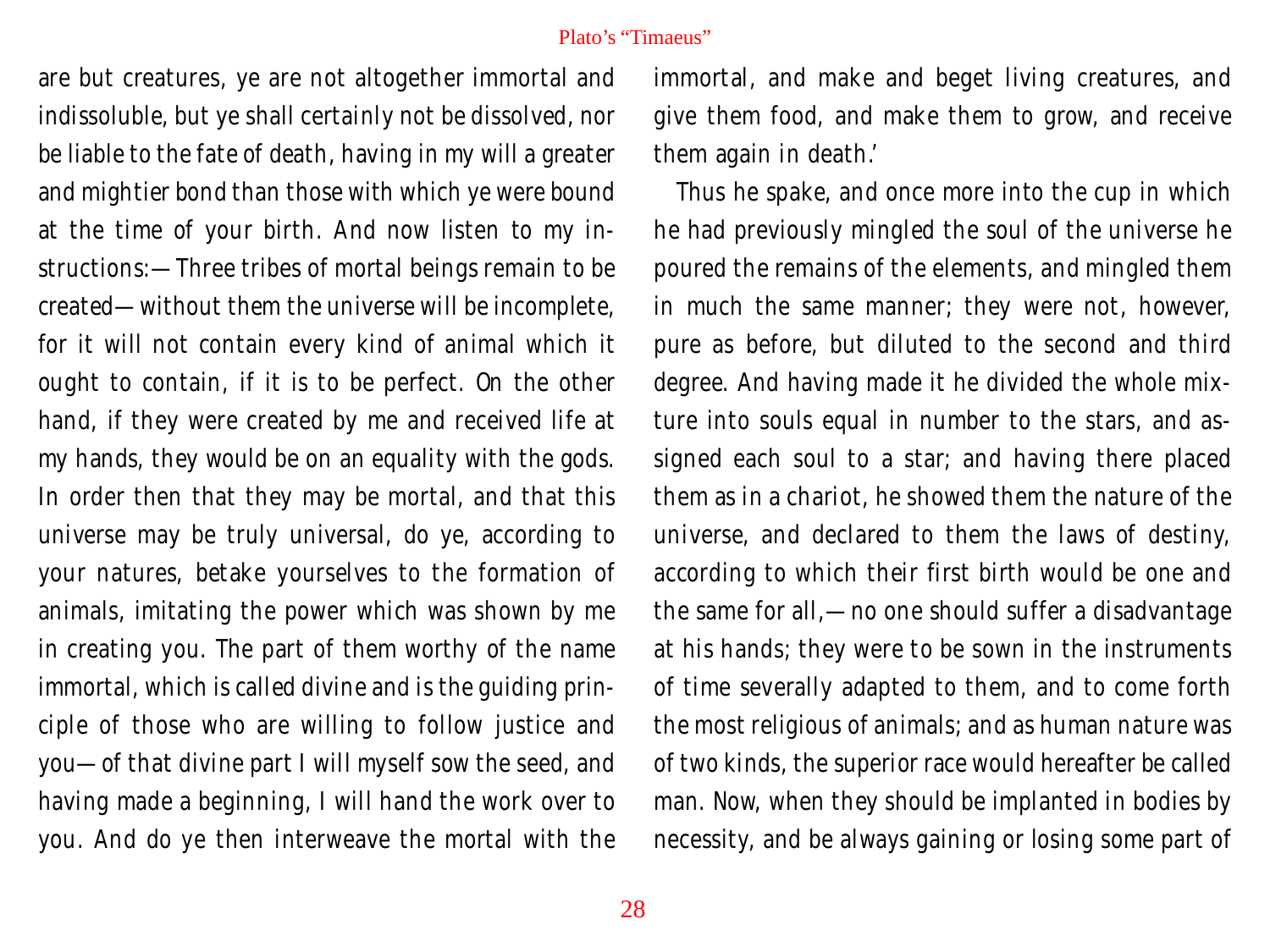their bodily substance, then in the first place it would be necessary that they should all have in them one and the same faculty of sensation, arising out of irresistible impressions; in the second place, they must have love, in which pleasure and pain mingle; also fear and anger, and the feelings which are akin or opposite to them; if they conquered these they would live righteously, and if they were conquered by them, unrighteously. He who lived well during his appointed time was to return and dwell in his native star, and there he would have a blessed and congenial existence. But if he failed in attaining this, at the second birth he would pass into a woman, and if, when in that state of being, he did not desist from evil, he would continually be changed into some brute who resembled him in the evil nature which he had acquired, and would not cease from his toils and transformations until he followed the revolution of the same and the like within him, and overcame by the help of reason the turbulent and irrational mob of later accretions, made up of fire and air and water and earth, and returned to the form of his first and better state.

Having given all these laws to his creatures, that he might be guiltless of future evil in any of them, the creator sowed some of them in the earth, and some in the moon, and some in the other instruments of time; and when he had sown them he committed to the younger gods the fashioning of their mortal bodies, and desired them to furnish what was still lacking to the human soul, and having made all the suitable additions, to rule over them, and to pilot the mortal animal in the best and wisest manner which they could, and avert from him all but self-inflicted evils.

When the creator had made all these ordinances he remained in his own accustomed nature, and his children heard and were obedient to their father's word, and receiving from him the immortal principle of a mortal creature, in imitation of their own creator they borrowed portions of fire, and earth, and water, and air from the world, which were hereafter to be restored these they took and welded them together, not with the indissoluble chains by which they were themselves bound, but with little pegs too small to be visible, mak-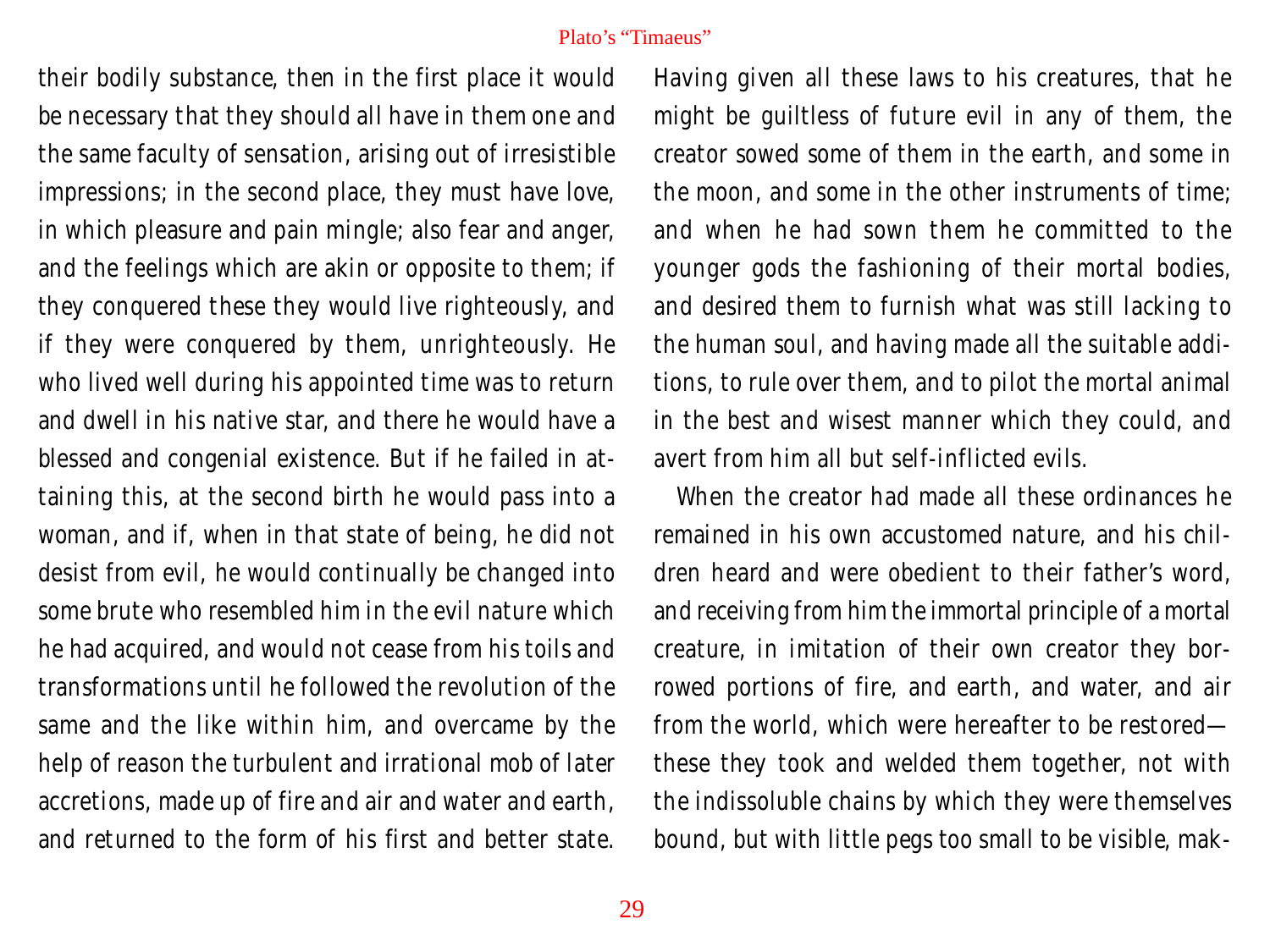ing up out of all the four elements each separate body, and fastening the courses of the immortal soul in a body which was in a state of perpetual influx and efflux. Now these courses, detained as in a vast river, neither overcame nor were overcome; but were hurrying and hurried to and fro, so that the whole animal was moved and progressed, irregularly however and irrationally and anyhow, in all the six directions of motion, wandering backwards and forwards, and right and left, and up and down, and in all the six directions. For great as was the advancing and retiring flood which provided nourishment, the affections produced by external contact caused still greater tumult—when the body of any one met and came into collision with some external fire, or with the solid earth or the gliding waters, or was caught in the tempest borne on the air, and the motions produced by any of these impulses were carried through the body to the soul. All such motions have consequently received the general name of 'sensations,' which they still retain. And they did in fact at that time create a very great and mighty movement; uniting with the ever-flowing stream in stirring up and violently shaking the courses of the soul, they completely stopped the revolution of the same by their opposing current, and hindered it from predominating and advancing; and they so disturbed the nature of the other or diverse, that the three double intervals (i.e. between 1, 2, 4, 8), and the three triple intervals (i.e. between 1, 3, 9, 27), together with the mean terms and connecting links which are expressed by the ratios of 3:2, and 4:3, and of 9:8—these, although they cannot be wholly undone except by him who united them, were twisted by them in all sorts of ways, and the circles were broken and disordered in every possible manner, so that when they moved they were tumbling to pieces, and moved irrationally, at one time in a reverse direction, and then again obliquely, and then upside down, as you might imagine a person who is upside down and has his head leaning upon the ground and his feet up against something in the air; and when he is in such a position, both he and the spectator fancy that the right of either is his left, and the left right. If, when powerfully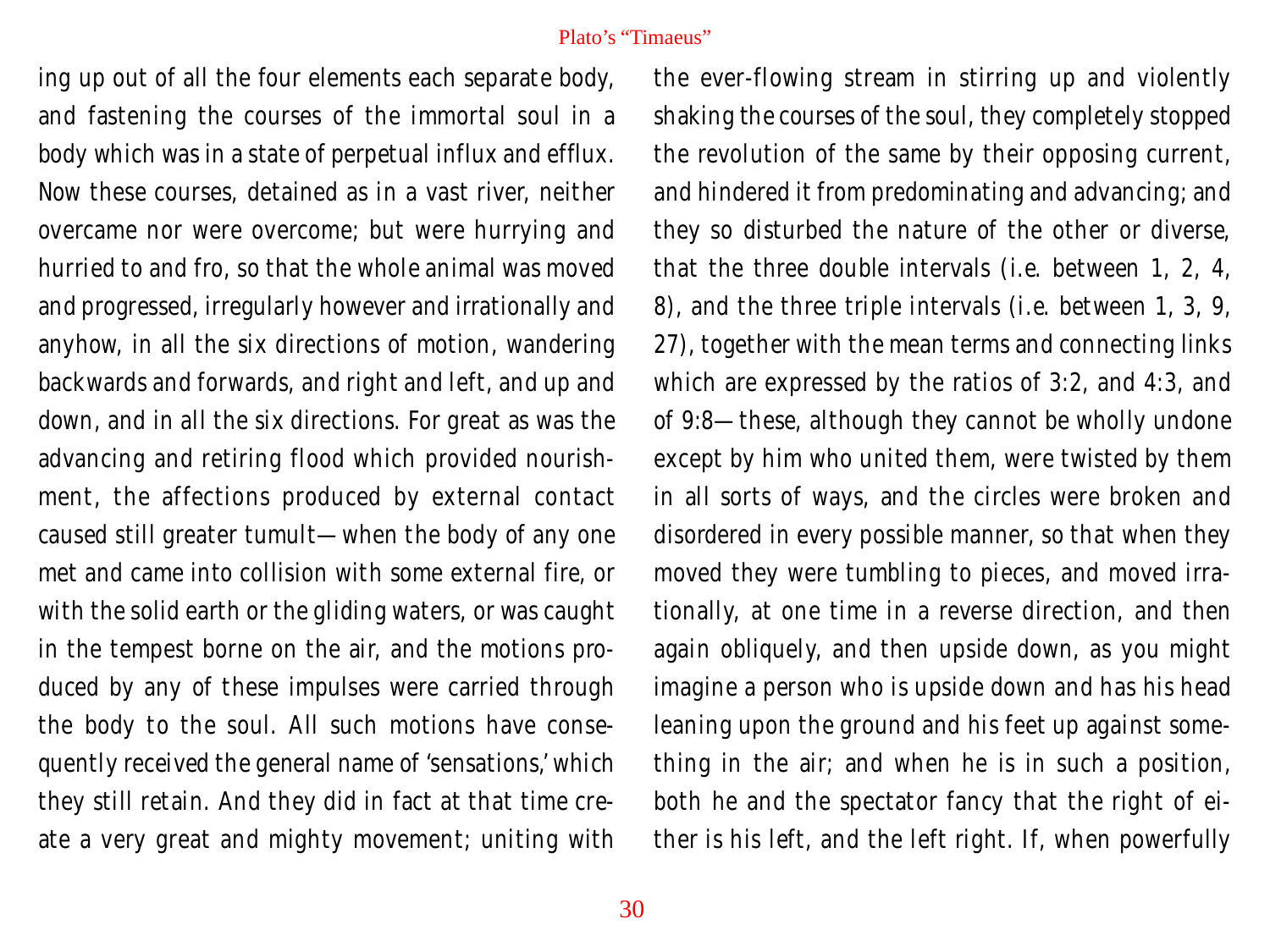experiencing these and similar effects, the revolutions of the soul come in contact with some external thing, either of the class of the same or of the other, they speak of the same or of the other in a manner the very opposite of the truth; and they become false and foolish, and there is no course or revolution in them which has a guiding or directing power; and if again any sensations enter in violently from without and drag after them the whole vessel of the soul, then the courses of the soul, though they seem to conquer, are really conquered.

And by reason of all these affections, the soul, when encased in a mortal body, now, as in the beginning, is at first without intelligence; but when the flood of growth and nutriment abates, and the courses of the soul, calming down, go their own way and become steadier as time goes on, then the several circles return to their natural form, and their revolutions are corrected, and they call the same and the other by their right names, and make the possessor of them to become a rational being. And if these combine in him

with any true nurture or education, he attains the fulness and health of the perfect man, and escapes the worst disease of all; but if he neglects education he walks lame to the end of his life, and returns imperfect and good for nothing to the world below. This, however, is a later stage; at present we must treat more exactly the subject before us, which involves a preliminary enquiry into the generation of the body and its members, and as to how the soul was created—for what reason and by what providence of the gods; and holding fast to probability, we must pursue our way.

First, then, the gods, imitating the spherical shape of the universe, enclosed the two divine courses in a spherical body, that, namely, which we now term the head, being the most divine part of us and the lord of all that is in us: to this the gods, when they put together the body, gave all the other members to be servants, considering that it partook of every sort of motion. In order then that it might not tumble about among the high and deep places of the earth, but might be able to get over the one and out of the other, they provided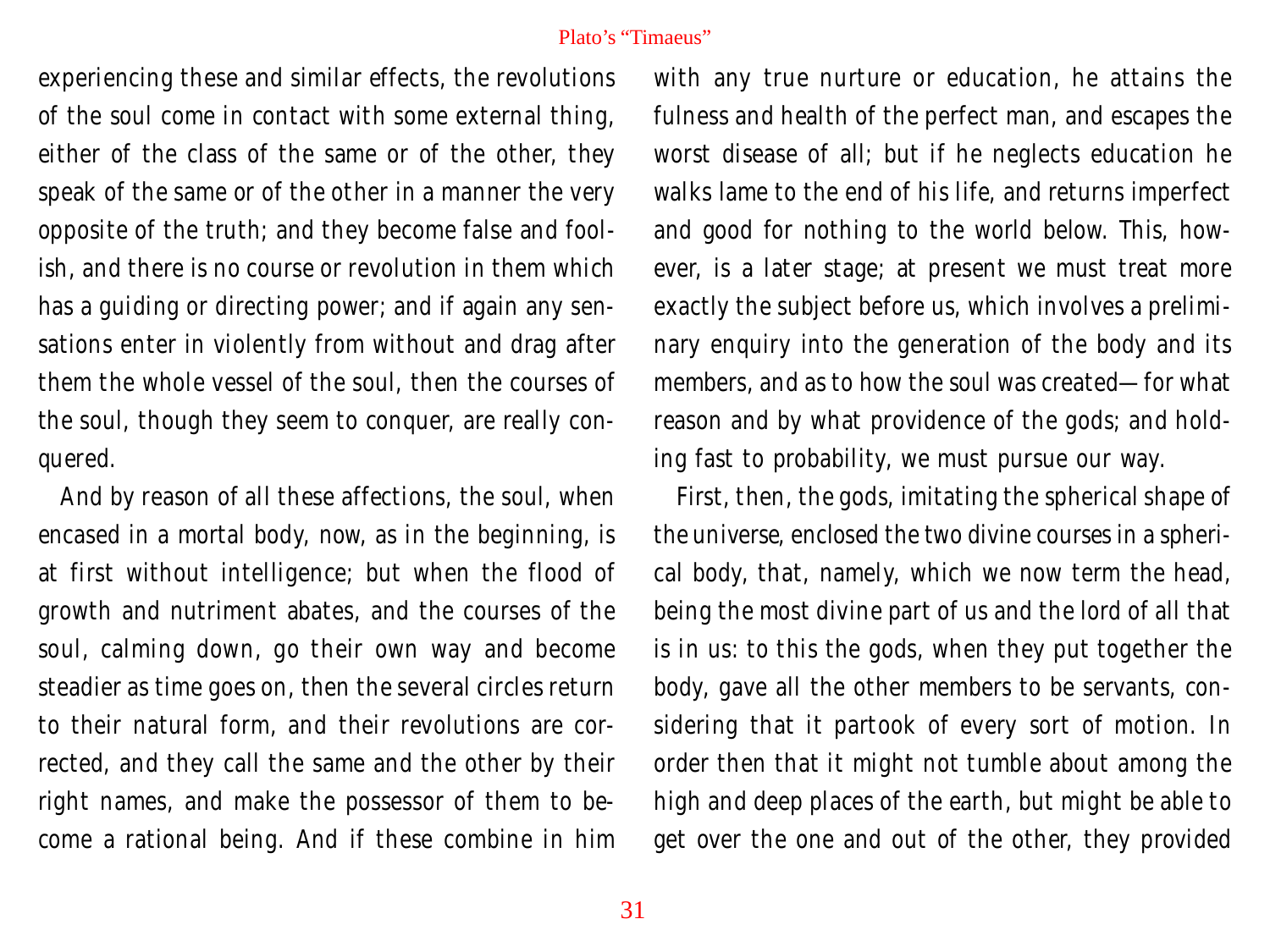the body to be its vehicle and means of locomotion; which consequently had length and was furnished with four limbs extended and flexible; these God contrived to be instruments of locomotion with which it might take hold and find support, and so be able to pass through all places, carrying on high the dwelling-place of the most sacred and divine part of us. Such was the origin of legs and hands, which for this reason were attached to every man; and the gods, deeming the front part of man to be more honourable and more fit to command than the hinder part, made us to move mostly in a forward direction. Wherefore man must needs have his front part unlike and distinguished from the rest of his body.

And so in the vessel of the head, they first of all put a face in which they inserted organs to minister in all things to the providence of the soul, and they appointed this part, which has authority, to be by nature the part which is in front. And of the organs they first contrived the eyes to give light, and the principle according to which they were inserted was as follows: So much of fire as would not burn, but gave a gentle light, they formed into a substance akin to the light of every-day life; and the pure fire which is within us and related thereto they made to flow through the eyes in a stream smooth and dense, compressing the whole eye, and especially the centre part, so that it kept out everything of a coarser nature, and allowed to pass only this pure element. When the light of day surrounds the stream of vision, then like falls upon like, and they coalesce, and one body is formed by natural affinity in the line of vision, wherever the light that falls from within meets with an external object. And the whole stream of vision, being similarly affected in virtue of similarity, diffuses the motions of what it touches or what touches it over the whole body, until they reach the soul, causing that perception which we call sight. But when night comes on and the external and kindred fire departs, then the stream of vision is cut off; for going forth to an unlike element it is changed and extinguished, being no longer of one nature with the surrounding atmosphere which is now deprived of fire: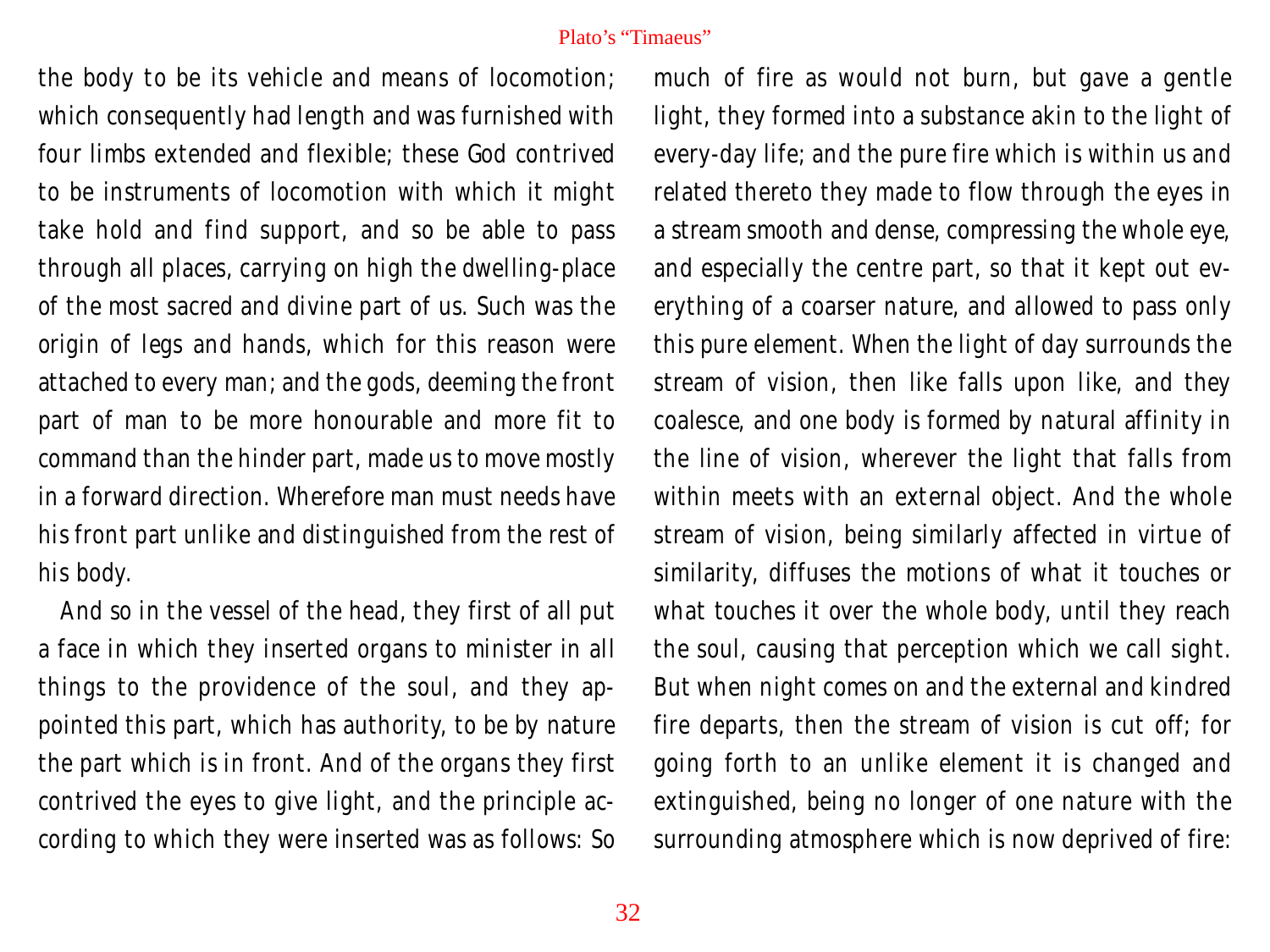and so the eye no longer sees, and we feel disposed to sleep. For when the eyelids, which the gods invented for the preservation of sight, are closed, they keep in the internal fire; and the power of the fire diffuses and equalizes the inward motions; when they are equalized, there is rest, and when the rest is profound, sleep comes over us scarce disturbed by dreams; but where the greater motions still remain, of whatever nature and in whatever locality, they engender corresponding visions in dreams, which are remembered by us

when we are awake and in the external world. And now there is no longer any difficulty in understanding the creation of images in mirrors and all smooth and bright surfaces. For from the communion of the internal and external fires, and again from the union of them and their numerous transformations when they meet in the mirror, all these appearances of necessity arise, when the fire from the face coalesces with the fire from the eye on the bright and smooth surface. And right appears left and left right, because the visual rays come into contact with the rays emitted by the object in a

manner contrary to the usual mode of meeting; but the right appears right, and the left left, when the position of one of the two concurring lights is reversed; and this happens when the mirror is concave and its smooth surface repels the right stream of vision to the left side, and the left to the right (He is speaking of two kinds of mirrors, first the plane, secondly the concave; and the latter is supposed to be placed, first horizontally, and then vertically.). Or if the mirror be turned vertically, then the concavity makes the countenance appear to be all upside down, and the lower rays are driven upwards and the upper downwards.

All these are to be reckoned among the second and co-operative causes which God, carrying into execution the idea of the best as far as possible, uses as his ministers. They are thought by most men not to be the second, but the prime causes of all things, because they freeze and heat, and contract and dilate, and the like. But they are not so, for they are incapable of reason or intellect; the only being which can properly have mind is the invisible soul, whereas fire and water,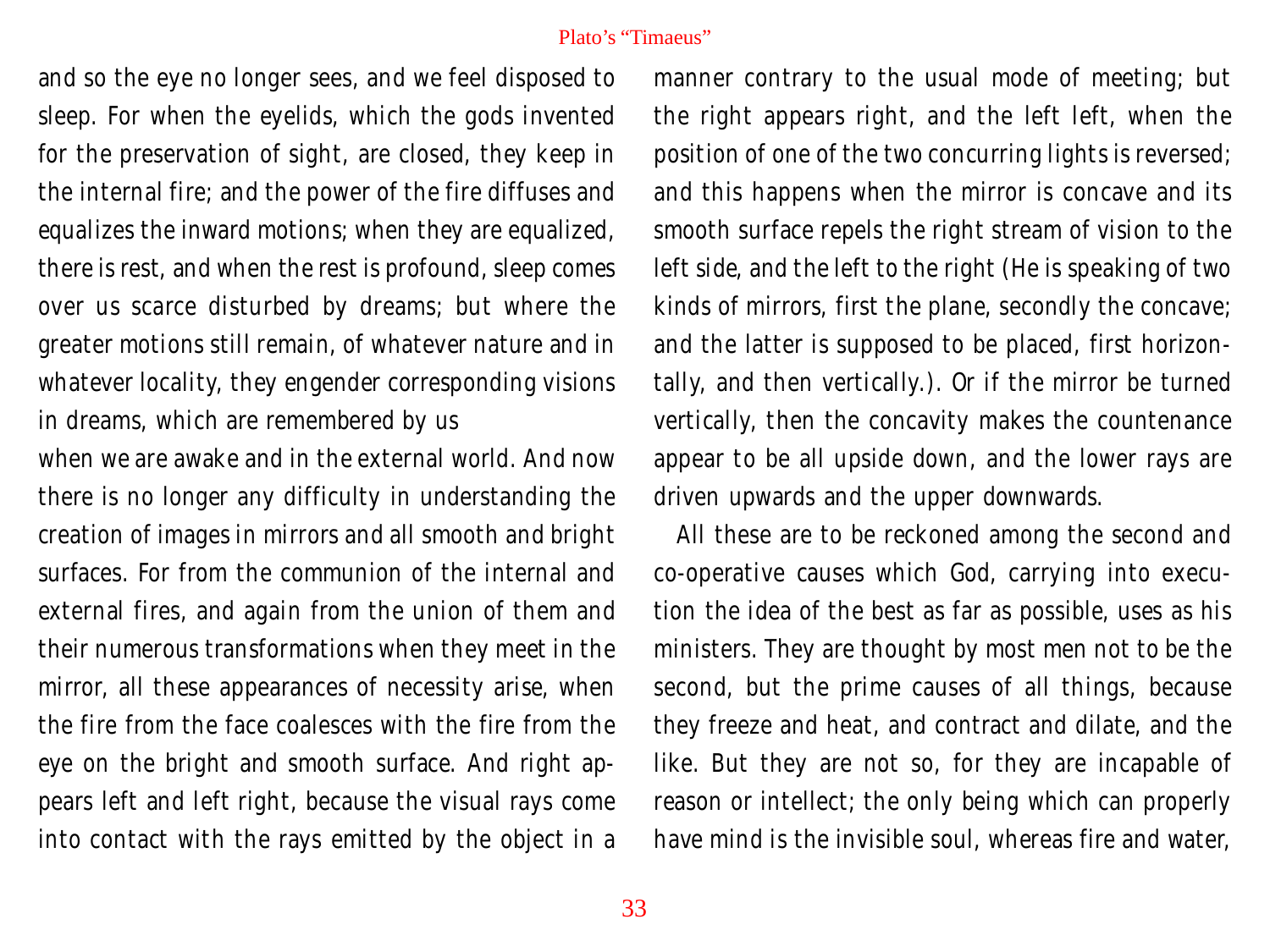and earth and air, are all of them visible bodies. The lover of intellect and knowledge ought to explore causes of intelligent nature first of all, and, secondly, of those things which, being moved by others, are compelled to move others. And this is what we too must do. Both kinds of causes should be acknowledged by us, but a distinction should be made between those which are endowed with mind and are the workers of things fair and good, and those which are deprived of intelligence and always produce chance effects without order or design. Of the second or co-operative causes of sight, which help to give to the eyes the power which they now possess, enough has been said. I will therefore now proceed to speak of the higher use and purpose for which God has given them to us. The sight in my opinion is the source of the greatest benefit to us, for had we never seen the stars, and the sun, and the heaven, none of the words which we have spoken about the universe would ever have been uttered. But now the sight of day and night, and the months and the revolutions of the years, have created number, and have given us a conception of time, and the power of enquiring about the nature of the universe; and from this source we have derived philosophy, than which no greater good ever was or will be given by the gods to mortal man. This is the greatest boon of sight: and of the lesser benefits why should I speak? even the ordinary man if he were deprived of them would bewail his loss, but in vain. Thus much let me say however: God invented and gave us sight to the end that we might behold the courses of intelligence in the heaven, and apply them to the courses of our own intelligence which are akin to them, the unperturbed to the perturbed; and that we, learning them and partaking of the natural truth of reason, might imitate the absolutely unerring courses of God and regulate our own vagaries. The same may be affirmed of speech and hearing: they have been given by the gods to the same end and for a like reason. For this is the principal end of speech, whereto it most contributes. Moreover, so much of music as is adapted to the sound of the voice and to the sense of hearing is granted to us for the sake of harmony; and harmony,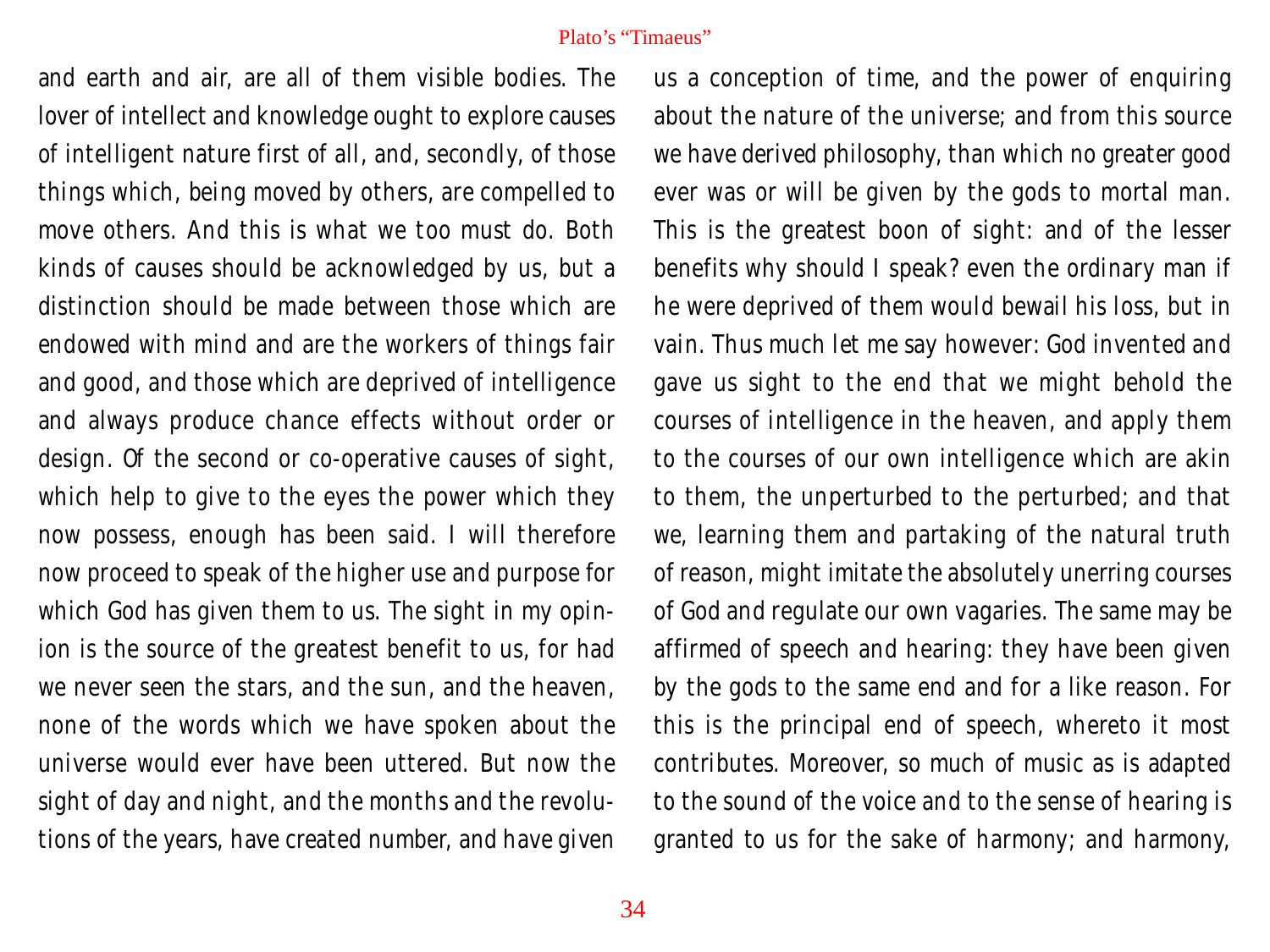which has motions akin to the revolutions of our souls. is not regarded by the intelligent votary of the Muses as given by them with a view to irrational pleasure, which is deemed to be the purpose of it in our day, but as meant to correct any discord which may have arisen in the courses of the soul, and to be our ally in bringing her into harmony and agreement with herself; and rhythm too was given by them for the same reason, on account of the irregular and graceless ways which prevail among mankind generally, and to help us against them.

Thus far in what we have been saying, with small exception, the works of intelligence have been set forth; and now we must place by the side of them in our discourse the things which come into being through necessity—for the creation is mixed, being made up of necessity and mind. Mind, the ruling power, persuaded necessity to bring the greater part of created things to perfection, and thus and after this manner in the beginning, when the influence of reason got the better of necessity, the universe was created. But if a person will

truly tell of the way in which the work was accomplished, he must include the other influence of the variable cause as well. Wherefore, we must return again and find another suitable beginning, as about the former matters, so also about these. To which end we must consider the nature of fire, and water, and air, and earth, such as they were prior to the creation of the heaven, and what was happening to them in this previous state; for no one has as yet explained the manner of their generation, but we speak of fire and the rest of them, whatever they mean, as though men knew their natures, and we maintain them to be the first principles and letters or elements of the whole, when they cannot reasonably be compared by a man of any sense even to syllables or first compounds. And let me say thus much: I will not now speak of the first principle or principles of all things, or by whatever name they are to be called, for this reason—because it is difficult to set forth my opinion according to the method of discussion which we are at present employing. Do not imagine, any more than I can bring myself to imagine,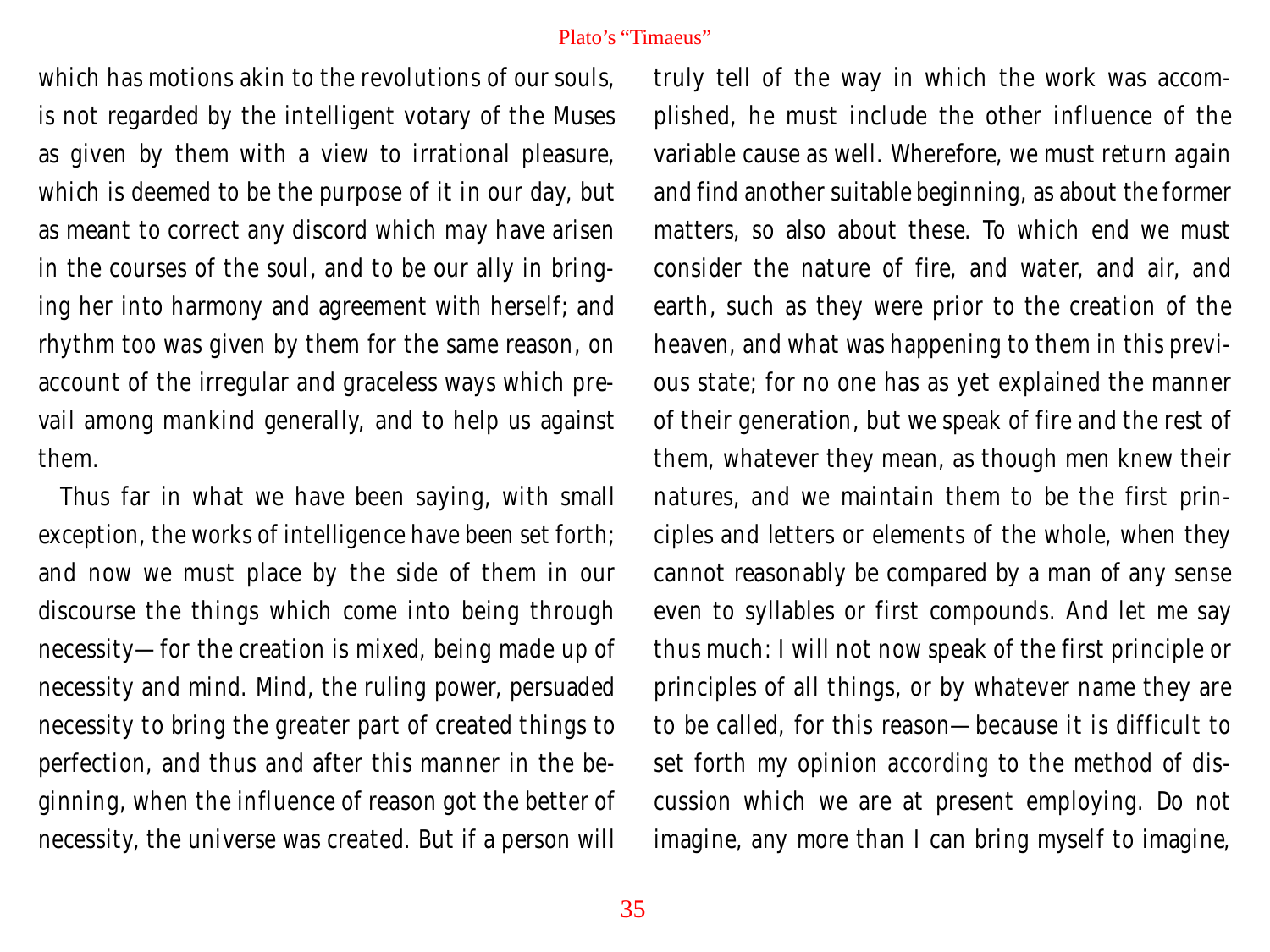that I should be right in undertaking so great and difficult a task. Remembering what I said at first about probability, I will do my best to give as probable an explanation as any other—or rather, more probable; and I will first go back to the beginning and try to speak of each thing and of all. Once more, then, at the commencement of my discourse, I call upon God, and beg him to be our saviour out of a strange and unwonted enquiry, and to bring us to the haven of probability. So now let us begin again.

This new beginning of our discussion of the universe requires a fuller division than the former; for then we made two classes, now a third must be revealed. The two sufficed for the former discussion: one, which we assumed, was a pattern intelligible and always the same; and the second was only the imitation of the pattern, generated and visible. There is also a third kind which we did not distinguish at the time, conceiving that the two would be enough. But now the argument seems to require that we should set forth in words another kind, which is difficult of explanation and dimly seen. What nature are we to attribute to this new kind of being? We reply, that it is the receptacle, and in a manner the nurse, of all generation. I have spoken the truth; but I must express myself in clearer language, and this will be an arduous task for many reasons, and in particular because I must first raise questions concerning fire and the other elements, and determine what each of them is; for to say, with any probability or certitude, which of them should be called water rather than fire, and which should be called any of them rather than all or some one of them, is a difficult matter. How, then, shall we settle this point, and what questions about the elements may be fairly raised?

In the first place, we see that what we just now called water, by condensation, I suppose, becomes stone and earth; and this same element, when melted and dispersed, passes into vapour and air. Air, again, when inflamed, becomes fire; and again fire, when condensed and extinguished, passes once more into the form of air; and once more, air, when collected and condensed, produces cloud and mist; and from these, when still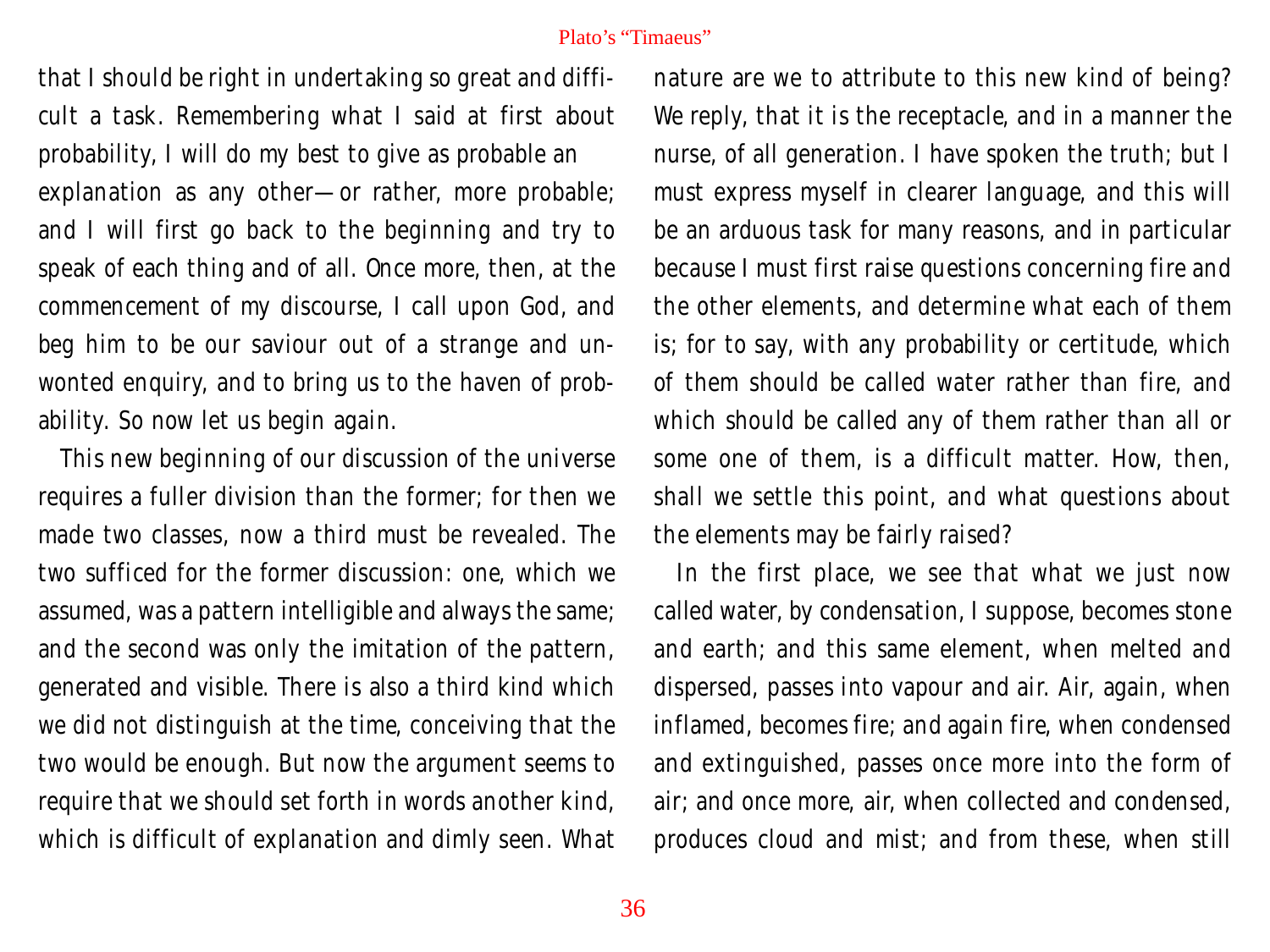more compressed, comes flowing water, and from water comes earth and stones once more; and thus generation appears to be transmitted from one to the other in a circle. Thus, then, as the several elements never present themselves in the same form, how can any one have the assurance to assert positively that any of them, whatever it may be, is one thing rather than another? No one can. But much the safest plan is to speak of them as follows:—Anything which we see to be continually changing, as, for example, fire, we must not call 'this' or 'that,' but rather say that it is 'of such a nature'; nor let us speak of water as 'this'; but always as 'such'; nor must we imply that there is any stability in any of those things which we indicate by the use of the words 'this' and 'that,' supposing ourselves to signify something thereby; for they are too volatile to be detained in any such expressions as 'this,' or 'that,' or 'relative to this,' or any other mode of speaking which represents them as permanent. We ought not to apply 'this' to any of them, but rather the word 'such'; which expresses the similar principle circulating in each and

all of them; for example, that should be called 'fire' which is of such a nature always, and so of everything that has generation. That in which the elements severally grow up, and appear, and decay, is alone to be called by the name 'this' or 'that'; but that which is of a certain nature, hot or white, or anything which admits of opposite qualities, and all things that are compounded of them, ought not to be so denominated. Let me make another attempt to explain my meaning more clearly. Suppose a person to make all kinds of figures of gold and to be always transmuting one form into all the rest;—somebody points to one of them and asks what it is. By far the safest and truest answer is, That is gold; and not to call the triangle or any other figures which are formed in the gold 'these,' as though they had existence, since they are in process of change while he is making the assertion; but if the questioner be willing to take the safe and indefinite expression, 'such,' we should be satisfied. And the same argument applies to the universal nature which receives all bodies—that must be always called the same; for, while receiving all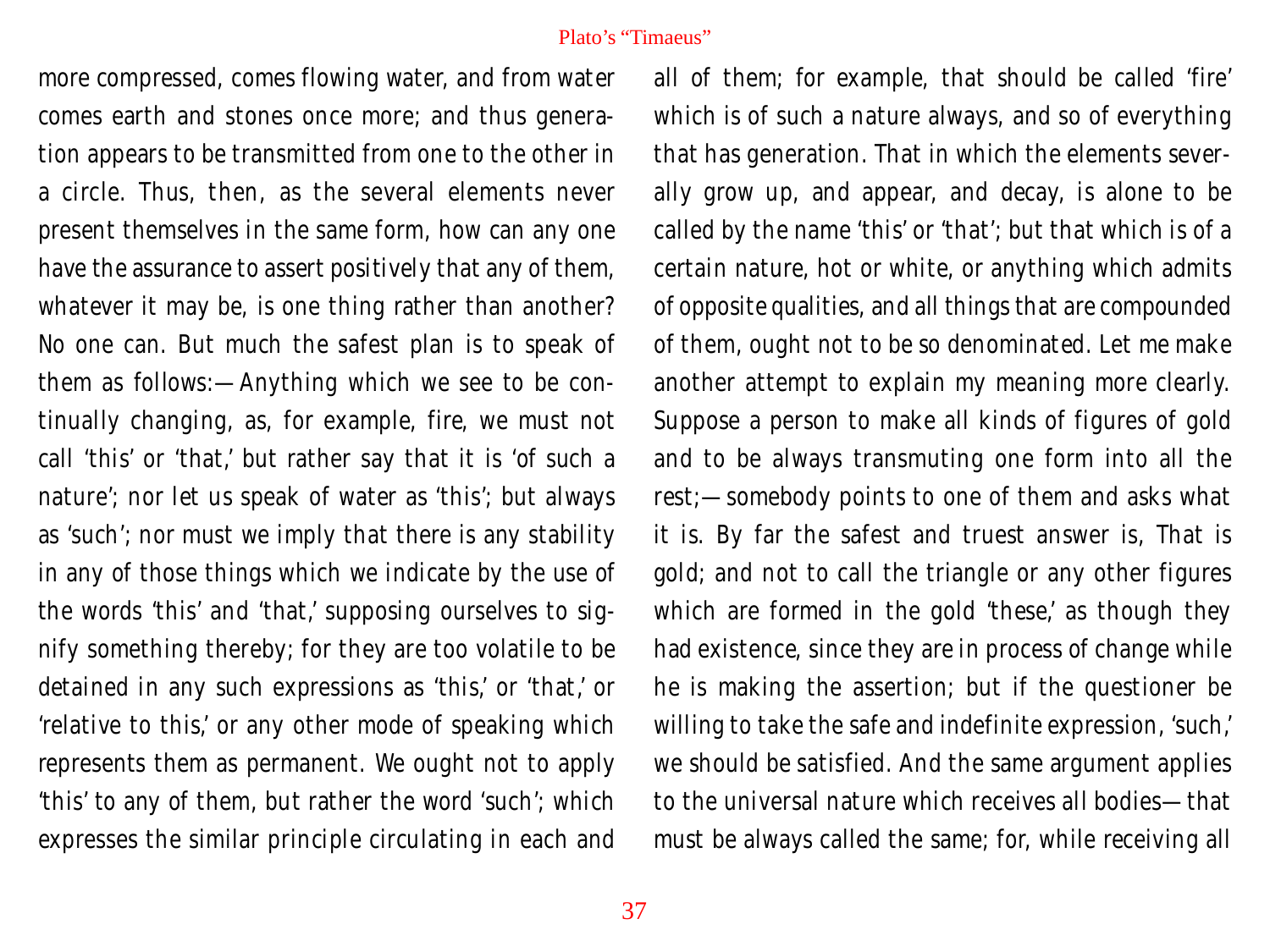things, she never departs at all from her own nature, and never in any way, or at any time, assumes a form like that of any of the things which enter into her; she is the natural recipient of all impressions, and is stirred and informed by them, and appears different from time to time by reason of them. But the forms which enter into and go out of her are the likenesses of real existences modelled after their patterns in a wonderful and inexplicable manner, which we will hereafter investigate. For the present we have only to conceive of three natures: first, that which is in process of generation; secondly, that in which the generation takes place; and thirdly, that of which the thing generated is a resemblance. And we may liken the receiving principle to a mother, and the source or spring to a father, and the intermediate nature to a child; and may remark further, that if the model is to take every variety of form, then the matter in which the model is fashioned will not be duly prepared, unless it is formless, and free from the impress of any of those shapes which it is hereafter to receive from without. For if the matter

were like any of the supervening forms, then whenever any opposite or entirely different nature was stamped upon its surface, it would take the impression badly, because it would intrude its own shape. Wherefore, that which is to receive all forms should have no form; as in making perfumes they first contrive that the liquid substance which is to receive the scent shall be as inodorous as possible; or as those who wish to impress figures on soft substances do not allow any previous impression to remain, but begin by making the surface as even and smooth as possible. In the same way that which is to receive perpetually and through its whole extent the resemblances of all eternal beings ought to be devoid of any particular form. Wherefore, the mother and receptacle of all created and visible and in any way sensible things, is not to be termed earth, or air, or fire, or water, or any of their compounds or any of the elements from which these are derived, but is an invisible and formless being which receives all things and in some mysterious way partakes of the intelligible, and is most incomprehensible. In saying this we shall not be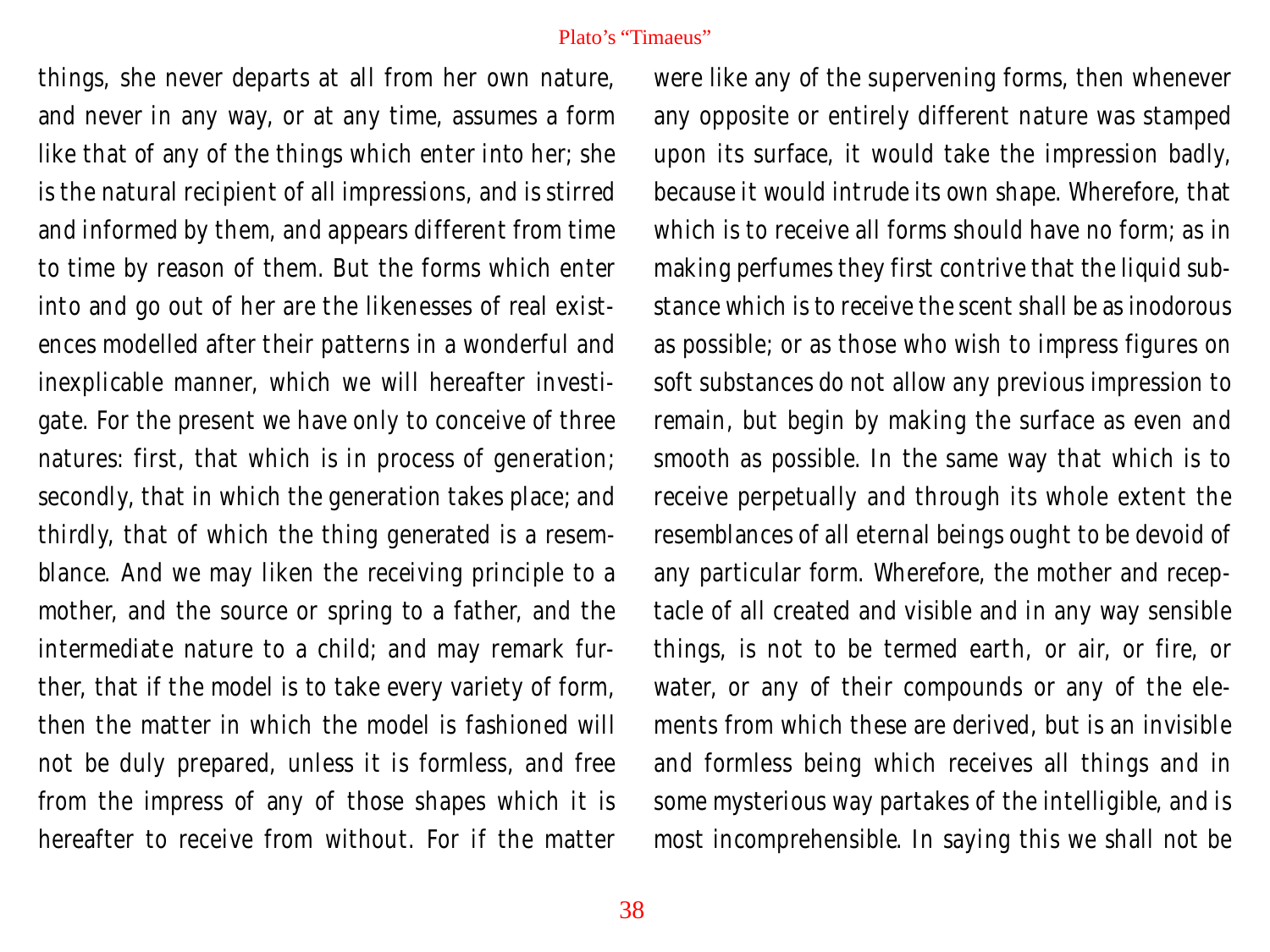far wrong; as far, however, as we can attain to a knowledge of her from the previous considerations, we may truly say that fire is that part of her nature which from time to time is inflamed, and water that which is moistened, and that the mother substance becomes earth and air, in so far as she receives the impressions of them.

Let us consider this question more precisely. Is there any self-existent fire? and do all those things which we call self-existent exist? or are only those things which we see, or in some way perceive through the bodily organs, truly existent, and nothing whatever besides them? And is all that which we call an intelligible essence nothing at all, and only a name? Here is a question which we must not leave unexamined or undetermined, nor must we affirm too confidently that there can be no decision; neither must we interpolate in our present long discourse a digression equally long, but if it is possible to set forth a great principle in a few words, that is just what we want.

Thus I state my view:—If mind and true opinion are

two distinct classes, then I say that there certainly are these self-existent ideas unperceived by sense, and apprehended only by the mind; if, however, as some say, true opinion differs in no respect from mind, then everything that we perceive through the body is to be regarded as most real and certain. But we must affirm them to be distinct, for they have a distinct origin and are of a different nature; the one is implanted in us by instruction, the other by persuasion; the one is always accompanied by true reason, the other is without reason; the one cannot be overcome by persuasion, but the other can: and lastly, every man may be said to share in true opinion, but mind is the attribute of the gods and of very few men. Wherefore also we must acknowledge that there is one kind of being which is always the same, uncreated and indestructible, never receiving anything into itself from without, nor itself going out to any other, but invisible and imperceptible by any sense, and of which the contemplation is granted to intelligence only. And there is another nature of the same name with it, and like to it, perceived by sense,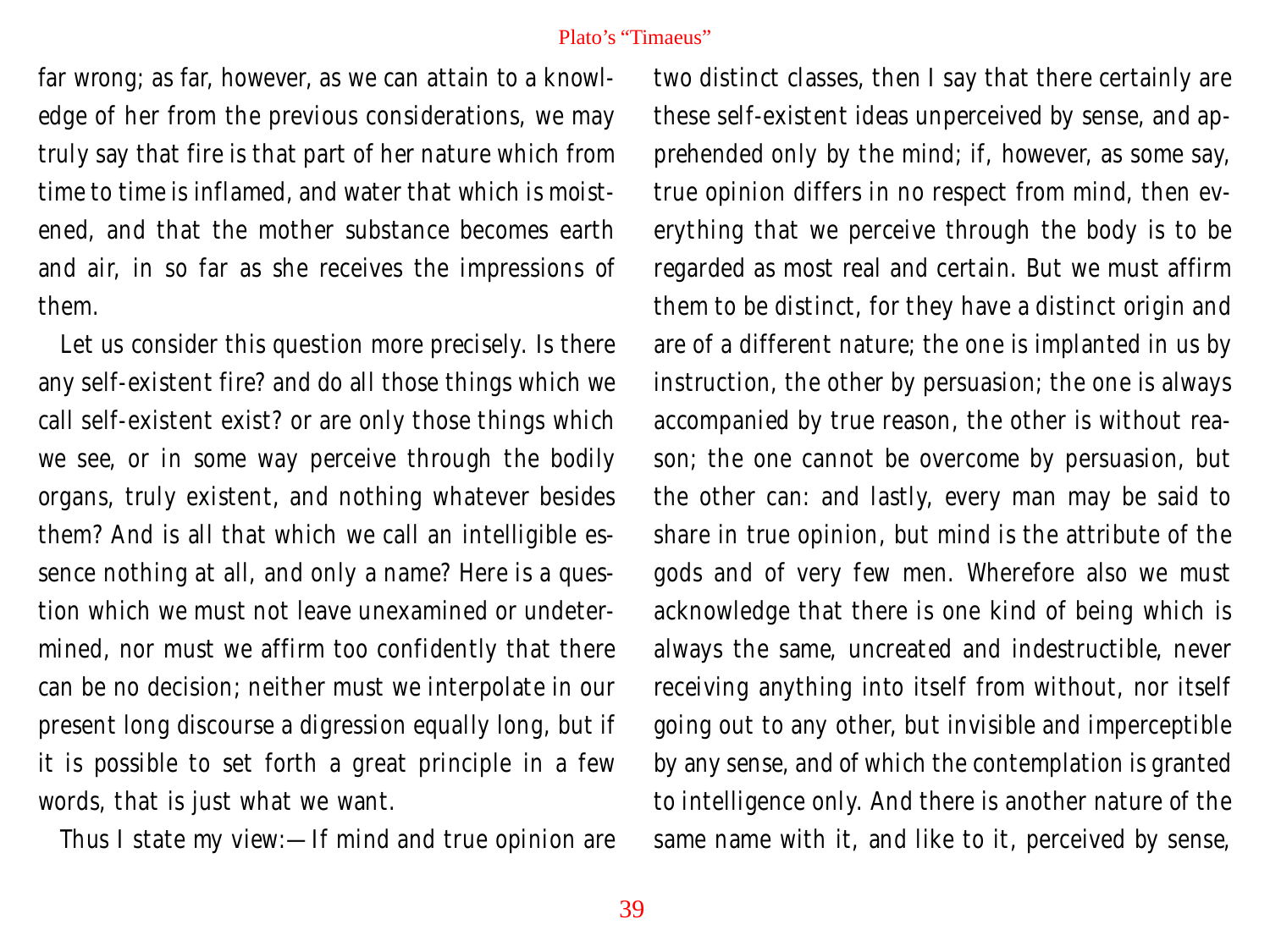created, always in motion, becoming in place and again vanishing out of place, which is apprehended by opinion and sense. And there is a third nature, which is space, and is eternal, and admits not of destruction and provides a home for all created things, and is apprehended without the help of sense, by a kind of spurious reason, and is hardly real; which we beholding as in a dream, say of all existence that it must of necessity be in some place and occupy a space, but that what is neither in heaven nor in earth has no existence. Of these and other things of the same kind, relating to the true and waking reality of nature, we have only this dreamlike sense, and we are unable to cast off sleep and determine the truth about them. For an image, since the reality, after which it is modelled, does not belong to it, and it exists ever as the fleeting shadow of some other, must be inferred to be in another (i.e. in space), grasping existence in some way or other, or it could not be at all. But true and exact reason, vindicating the nature of true being, maintains that while two things (i.e. the image and space) are different they

cannot exist one of them in the other and so be one and also two at the same time.

Thus have I concisely given the result of my thoughts; and my verdict is that being and space and generation, these three, existed in their three ways before the heaven; and that the nurse of generation, moistened by water and inflamed by fire, and receiving the forms of earth and air, and experiencing all the affections which accompany these, presented a strange variety of appearances; and being full of powers which were neither similar nor equally balanced, was never in any part in a state of equipoise, but swaying unevenly hither and thither, was shaken by them, and by its motion again shook them; and the elements when moved were separated and carried continually, some one way, some another; as, when grain is shaken and winnowed by fans and other instruments used in the threshing of corn, the close and heavy particles are borne away and settle in one direction, and the loose and light particles in another. In this manner, the four kinds or elements were then shaken by the receiving vessel, which, mov-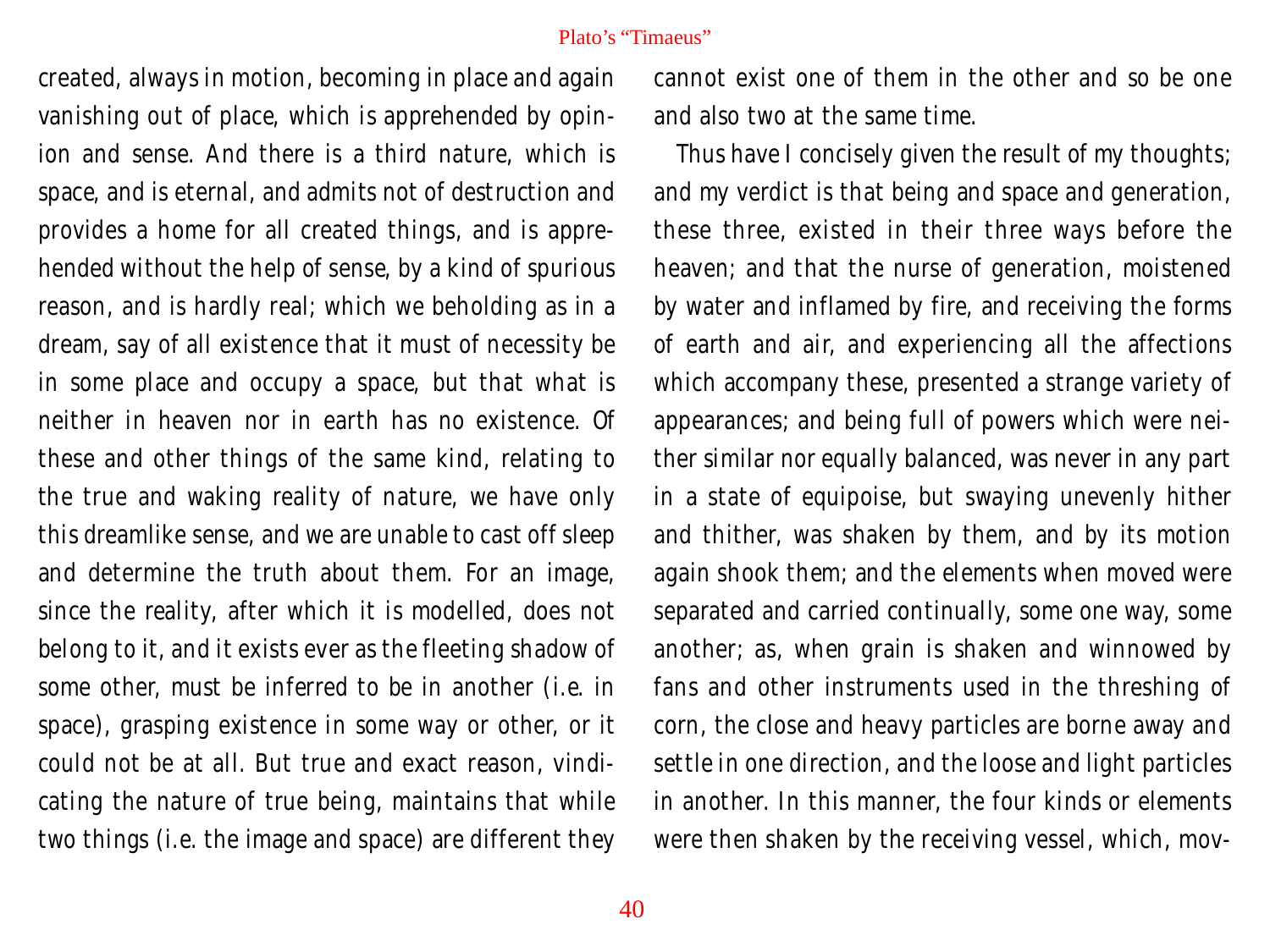ing like a winnowing machine, scattered far away from one another the elements most unlike, and forced the most similar elements into close contact. Wherefore also the various elements had different places before they were arranged so as to form the universe. At first, they were all without reason and measure. But when the world began to get into order, fire and water and earth and air had only certain faint traces of themselves, and were altogether such as everything might be expected to be in the absence of God; this, I say, was their nature at that time, and God fashioned them by form and number. Let it be consistently maintained by us in all that we say that God made them as far as possible the fairest and best, out of things which were not fair and good. And now I will endeavour to show you the disposition and generation of them by an unaccustomed argument, which I am compelled to use; but I believe that you will be able to follow me, for your education has made you familiar with the methods of science.

In the first place, then, as is evident to all, fire and earth and water and air are bodies. And every sort of

body possesses solidity, and every solid must necessarily be contained in planes; and every plane rectilinear figure is composed of triangles; and all triangles are originally of two kinds, both of which are made up of one right and two acute angles; one of them has at either end of the base the half of a divided right angle, having equal sides, while in the other the right angle is divided into unequal parts, having unequal sides. These, then, proceeding by a combination of probability with demonstration, we assume to be the original elements of fire and the other bodies; but the principles which are prior to these God only knows, and he of men who is the friend of God. And next we have to determine what are the four most beautiful bodies which are unlike one another, and of which some are capable of resolution into one another; for having discovered thus much, we shall know the true origin of earth and fire and of the proportionate and intermediate elements. And then we shall not be willing to allow that there are any distinct kinds of visible bodies fairer than these. Wherefore we must endeavour to construct the four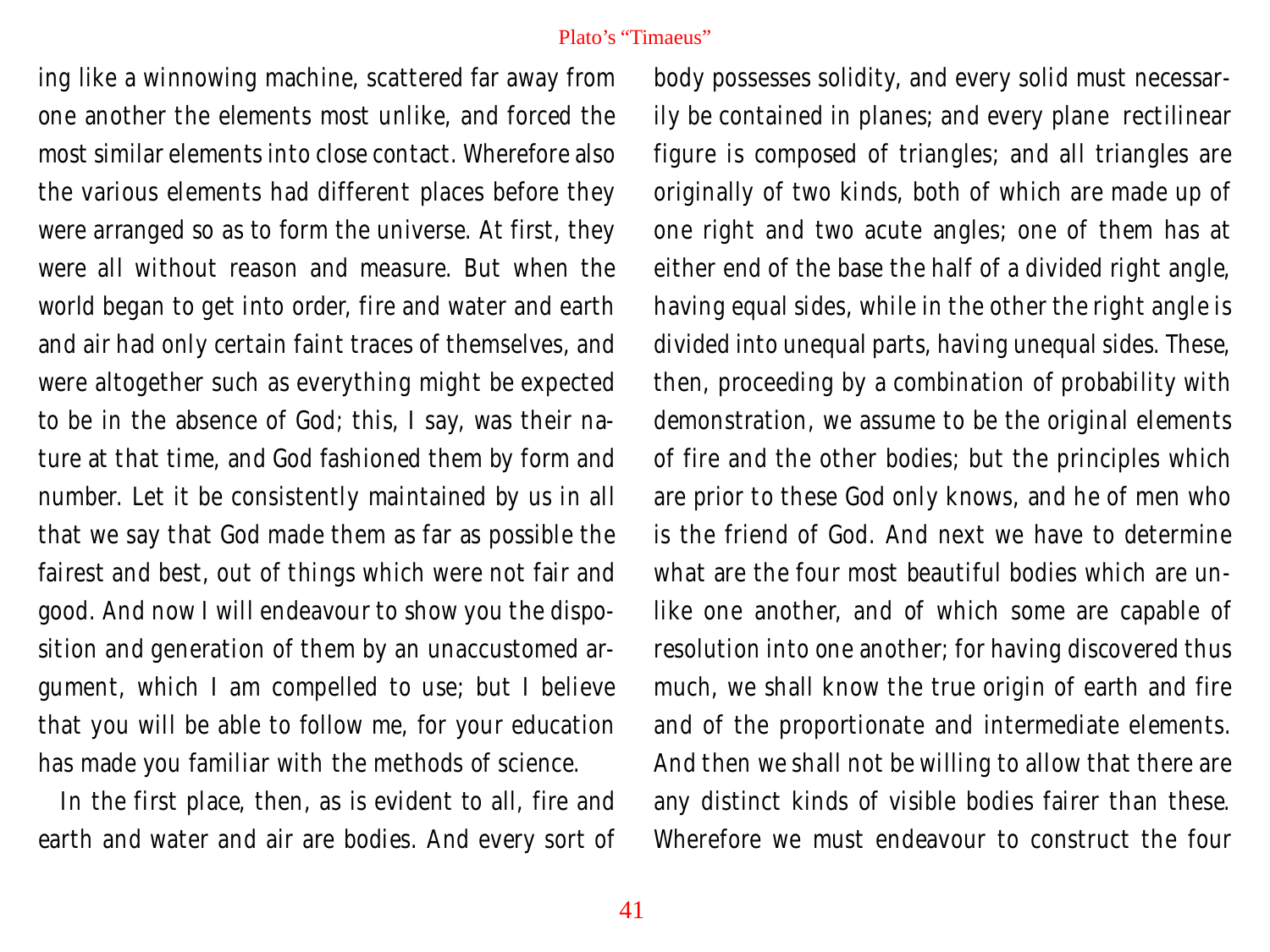forms of bodies which excel in beauty, and then we shall be able to say that we have sufficiently apprehended their nature. Now of the two triangles, the isosceles has one form only; the scalene or unequalsided has an infinite number. Of the infinite forms we must select the most beautiful, if we are to proceed in due order, and any one who can point out a more beautiful form than ours for the construction of these bodies, shall carry off the palm, not as an enemy, but as a friend. Now, the one which we maintain to be the most beautiful of all the many triangles (and we need not speak of the others) is that of which the double forms a third triangle which is equilateral; the reason of this would be long to tell; he who disproves what we are saying, and shows that we are mistaken, may claim a friendly victory. Then let us choose two triangles, out of which fire and the other elements have been constructed, one isosceles, the other having the square of the longer side equal to three times the square of the lesser side.

Now is the time to explain what was before obscurely

said: there was an error in imagining that all the four elements might be generated by and into one another; this, I say, was an erroneous supposition, for there are generated from the triangles which we have selected four kinds—three from the one which has the sides unequal; the fourth alone is framed out of the isosceles triangle. Hence they cannot all be resolved into one another, a great number of small bodies being combined into a few large ones, or the converse. But three of them can be thus resolved and compounded, for they all spring from one, and when the greater bodies are broken up, many small bodies will spring up out of them and take their own proper figures; or, again, when many small bodies are dissolved into their triangles, if they become one, they will form one large mass of another kind. So much for their passage into one another. I have now to speak of their several kinds, and show out of what combinations of numbers each of them was formed. The first will be the simplest and smallest construction, and its element is that triangle which has its hypotenuse twice the lesser side. When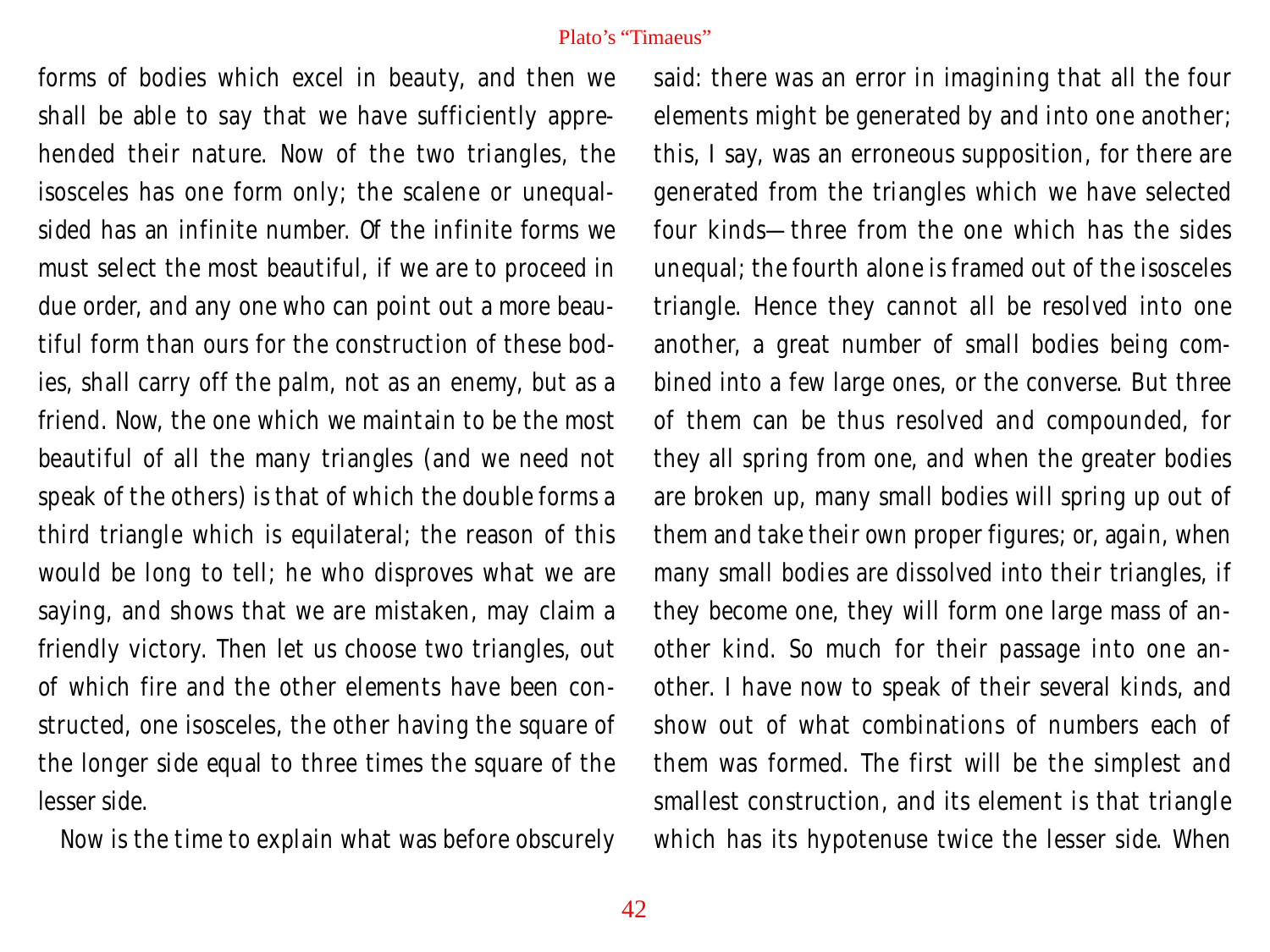two such triangles are joined at the diagonal, and this is repeated three times, and the triangles rest their diagonals and shorter sides on the same point as a centre, a single equilateral triangle is formed out of six triangles; and four equilateral triangles, if put together, make out of every three plane angles one solid angle, being that which is nearest to the most obtuse of plane angles; and out of the combination of these four angles arises the first solid form which distributes into equal and similar parts the whole circle in which it is inscribed. The second species of solid is formed out of the same triangles, which unite as eight equilateral triangles and form one solid angle out of four plane angles, and out of six such angles the second body is completed. And the third body is made up of 120 triangular elements, forming twelve solid angles, each of them included in five plane equilateral triangles, having altogether twenty bases, each of which is an equilateral triangle. The one element (that is, the triangle which has its hypotenuse twice the lesser side) having generated these figures, generated no more; but the isosceles triangle produced the fourth elementary figure, which is compounded of four such triangles, joining their right angles in a centre, and forming one equilateral quadrangle. Six of these united form eight solid angles, each of which is made by the combination of three plane right angles; the figure of the body thus composed is a cube, having six plane quadrangular equilateral bases. There was yet a fifth combination which God used in the delineation of the universe.

Now, he who, duly reflecting on all this, enquires whether the worlds are to be regarded as indefinite or definite in number, will be of opinion that the notion of their indefiniteness is characteristic of a sadly indefinite and ignorant mind. He, however, who raises the question whether they are to be truly regarded as one or five, takes up a more reasonable position. Arguing from probabilities, I am of opinion that they are one; another, regarding the question from another point of view, will be of another mind. But, leaving this enquiry, let us proceed to distribute the elementary forms, which have now been created in idea, among the four elements.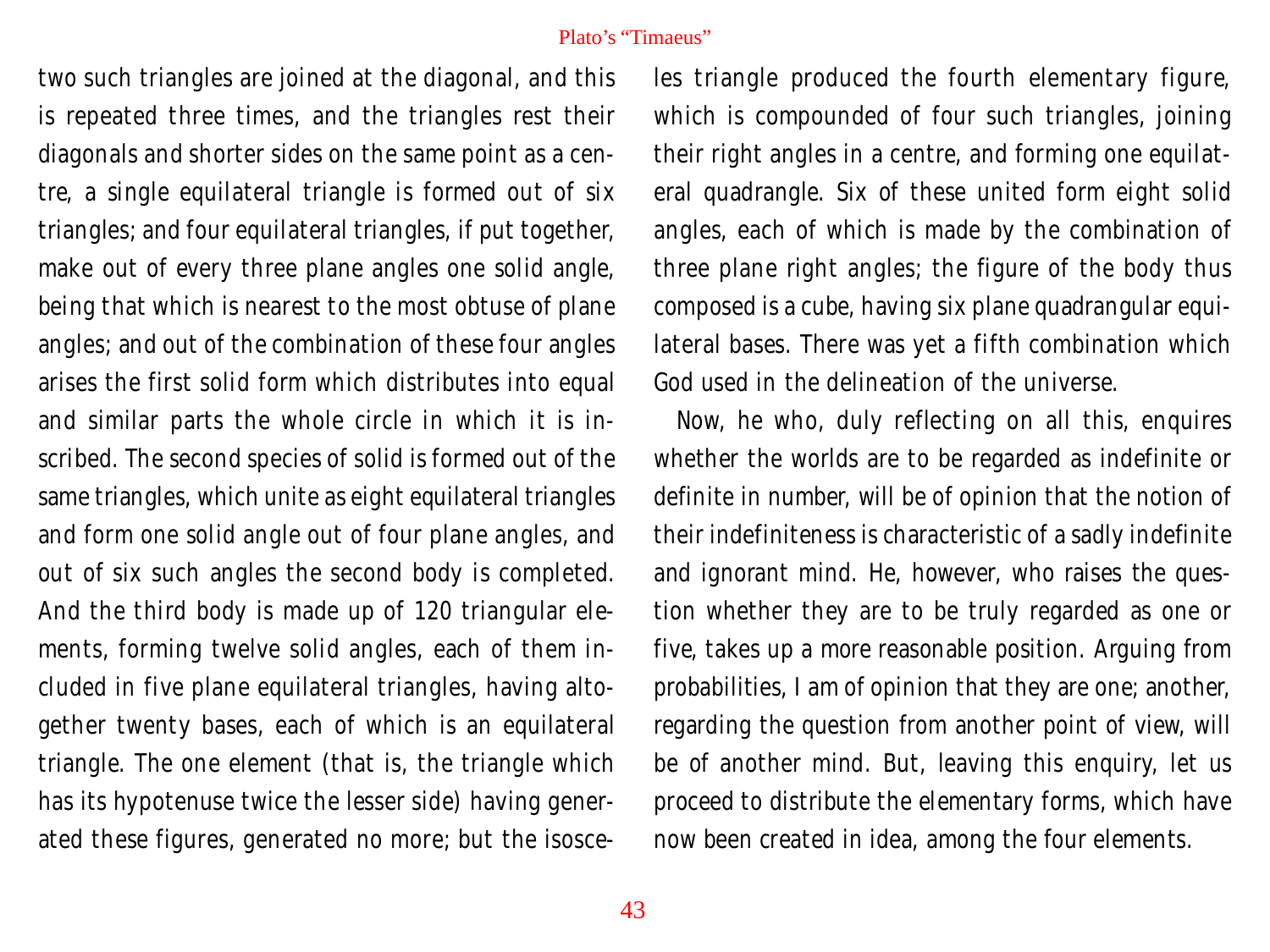To earth, then, let us assign the cubical form; for earth is the most immoveable of the four and the most plastic of all bodies, and that which has the most stable bases must of necessity be of such a nature. Now, of the triangles which we assumed at first, that which has two equal sides is by nature more firmly based than that which has unequal sides; and of the compound figures which are formed out of either, the plane equilateral quadrangle has necessarily a more stable basis than the equilateral triangle, both in the whole and in the parts. Wherefore, in assigning this figure to earth, we adhere to probability; and to water we assign that one of the remaining forms which is the least moveable; and the most moveable of them to fire; and to air that which is intermediate. Also we assign the smallest body to fire, and the greatest to water, and the intermediate in size to air; and, again, the acutest body to fire, and the next in acuteness to, air, and the third to water. Of all these elements, that which has the fewest bases must necessarily be the most moveable, for it must be the acutest and most penetrating in every

way, and also the lightest as being composed of the smallest number of similar particles: and the second body has similar properties in a second degree, and the third body in the third degree. Let it be agreed, then, both according to strict reason and according to probability, that the pyramid is the solid which is the original element and seed of fire; and let us assign the element which was next in the order of generation to air, and the third to water. We must imagine all these to be so small that no single particle of any of the four kinds is seen by us on account of their smallness: but when many of them are collected together their aggregates are seen. And the ratios of their numbers, motions, and other properties, everywhere God, as far as necessity allowed or gave consent, has exactly perfected, and harmonized in due proportion.

From all that we have just been saying about the elements or kinds, the most probable conclusion is as follows:—earth, when meeting with fire and dissolved by its sharpness, whether the dissolution take place in the fire itself or perhaps in some mass of air or water, is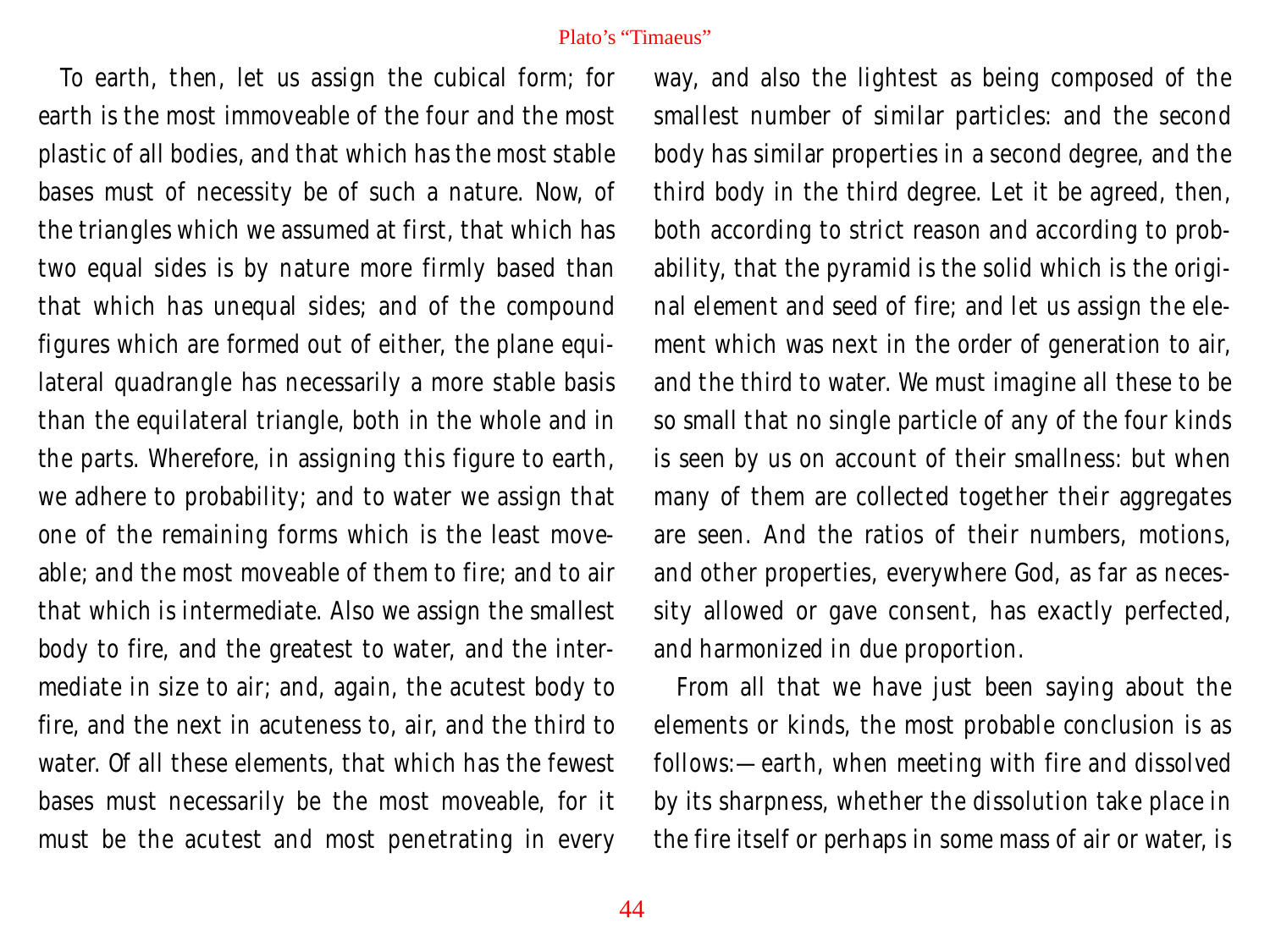borne hither and thither, until its parts, meeting together and mutually harmonising, again become earth; for they can never take any other form. But water, when divided by fire or by air, on re-forming, may become one part fire and two parts air; and a single volume of air divided becomes two of fire. Again, when a small body of fire is contained in a larger body of air or water or earth, and both are moving, and the fire struggling is overcome and broken up, then two volumes of fire form one volume of air; and when air is overcome and cut up into small pieces, two and a half parts of air are condensed into one part of water. Let us consider the matter in another way. When one of the other elements is fastened upon by fire, and is cut by the sharpness of its angles and sides, it coalesces with the fire, and then ceases to be cut by them any longer. For no element which is one and the same with itself can be changed by or change another of the same kind and in the same state. But so long as in the process of transition the weaker is fighting against the stronger, the dissolution continues. Again, when a few small particles, enclosed in many larger ones, are in process of decomposition and extinction, they only cease from their tendency to extinction when they consent to pass into the conquering nature, and fire becomes air and air water. But if bodies of another kind go and attack them (i.e. the small particles), the latter continue to be dissolved until, being completely forced back and dispersed, they make their escape to their own kindred, or else, being overcome and assimilated to the conquering power, they remain where they are and dwell with their victors, and from being many become one. And owing to these affections, all things are changing their place, for by the motion of the receiving vessel the bulk of each class is distributed into its proper place; but those things which become unlike themselves and like other things, are hurried by the shaking into the place of the things to which they grow like.

Now all unmixed and primary bodies are produced by such causes as these. As to the subordinate species which are included in the greater kinds, they are to be attributed to the varieties in the structure of the two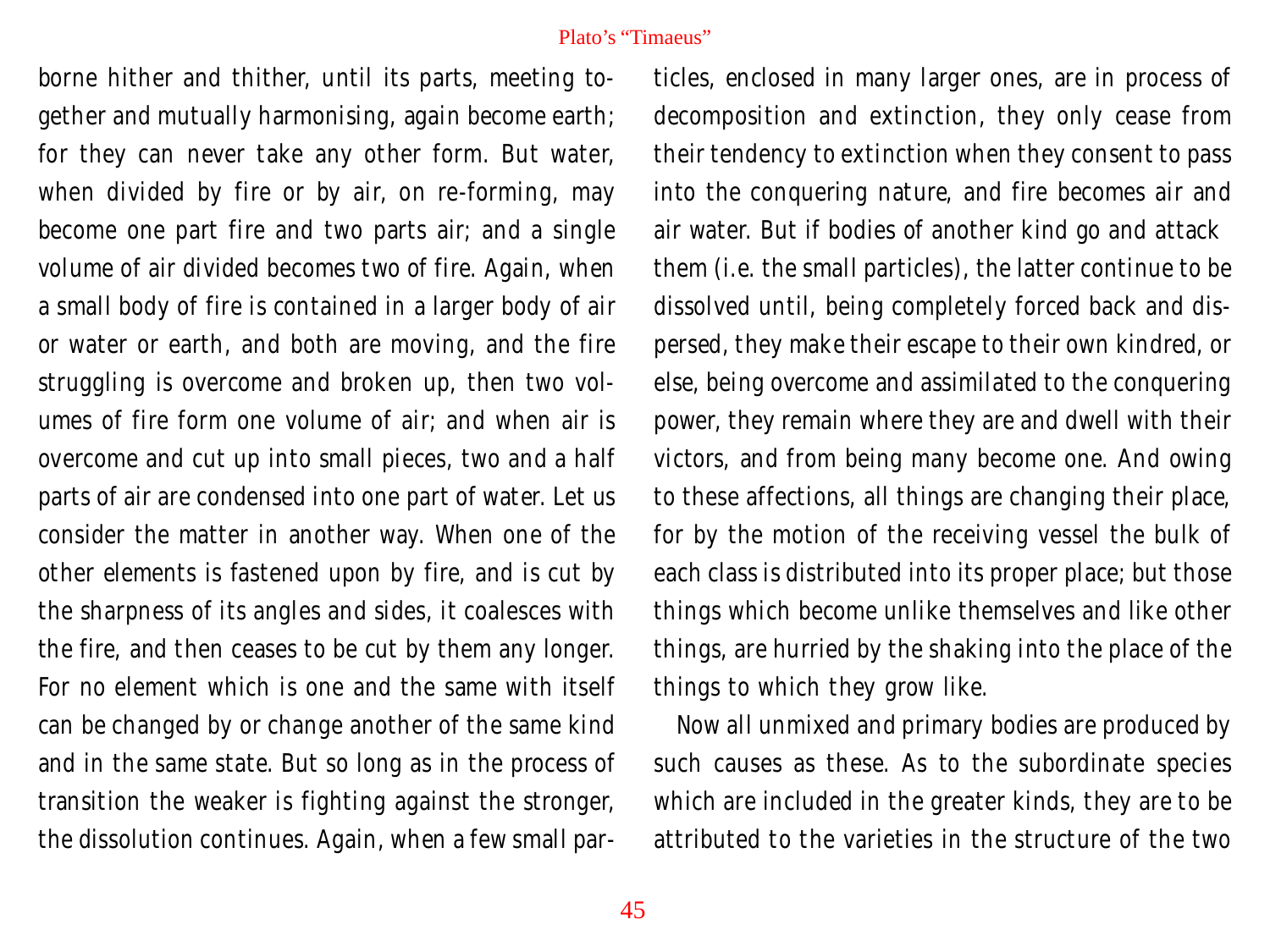original triangles. For either structure did not originally produce the triangle of one size only, but some larger and some smaller, and there are as many sizes as there are species of the four elements. Hence when they are mingled with themselves and with one another there is an endless variety of them, which those who would arrive at the probable truth of nature ought duly to consider.

Unless a person comes to an understanding about the nature and conditions of rest and motion, he will meet with many difficulties in the discussion which follows. Something has been said of this matter already, and something more remains to be said, which is, that motion never exists in what is uniform. For to conceive that anything can be moved without a mover is hard or indeed impossible, and equally impossible to conceive that there can be a mover unless there be something which can be moved—motion cannot exist where either of these are wanting, and for these to be uniform is impossible; wherefore we must assign rest to uniformity and motion to the want of uniformity. Now in-

equality is the cause of the nature which is wanting in uniformity; and of this we have already described the origin. But there still remains the further point—why things when divided after their kinds do not cease to pass through one another and to change their place which we will now proceed to explain. In the revolution of the universe are comprehended all the four elements, and this being circular and having a tendency to come together, compresses everything and will not allow any place to be left void. Wherefore, also, fire above all things penetrates everywhere, and air next, as being next in rarity of the elements; and the two other elements in like manner penetrate according to their degrees of rarity. For those things which are composed of the largest particles have the largest void left in their compositions, and those which are composed of the smallest particles have the least. And the contraction caused by the compression thrusts the smaller particles into the interstices of the larger. And thus, when the small parts are placed side by side with the larger, and the lesser divide the greater and the greater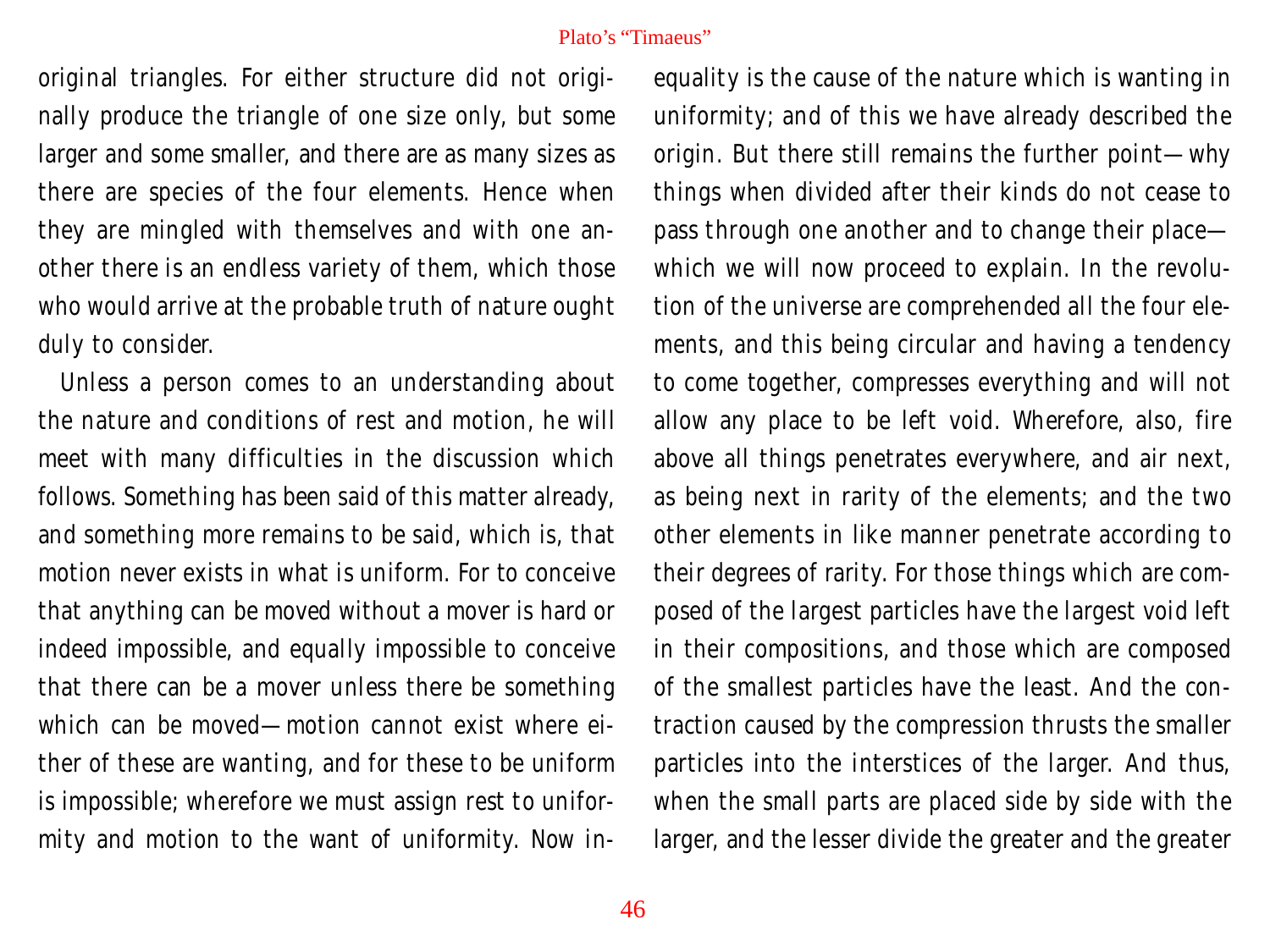unite the lesser, all the elements are borne up and down and hither and thither towards their own places; for the change in the size of each changes its position in space. And these causes generate an inequality which is always maintained, and is continually creating a perpetual motion of the elements in all time.

In the next place we have to consider that there are divers kinds of fire. There are, for example, first, flame; and secondly, those emanations of flame which do not burn but only give light to the eyes; thirdly, the remains of fire, which are seen in red-hot embers after the flame has been extinguished. There are similar differences in the air; of which the brightest part is called the aether, and the most turbid sort mist and darkness; and there are various other nameless kinds which arise from the inequality of the triangles. Water, again, admits in the first place of a division into two kinds; the one liquid and the other fusile. The liquid kind is composed of the small and unequal particles of water; and moves itself and is moved by other bodies owing to the want of uniformity and the shape of its particles; whereas the fusile kind, being formed of large and uniform particles, is more stable than the other, and is heavy and compact by reason of its uniformity. But when fire gets in and dissolves the particles and destroys the uniformity, it has greater mobility, and becoming fluid is thrust forth by the neighbouring air and spreads upon the earth; and this dissolution of the solid masses is called melting, and their spreading out upon the earth flowing. Again, when the fire goes out of the fusile substance, it does not pass into a vacuum, but into the neighbouring air; and the air which is displaced forces together the liquid and still moveable mass into the place which was occupied by the fire, and unites it with itself. Thus compressed the mass resumes its equability, and is again at unity with itself, because the fire which was the author of the inequality has retreated; and this departure of the fire is called cooling, and the coming together which follows upon it is termed congealment. Of all the kinds termed fusile, that which is the densest and is formed out of the finest and most uniform parts is that most precious possession called gold, which is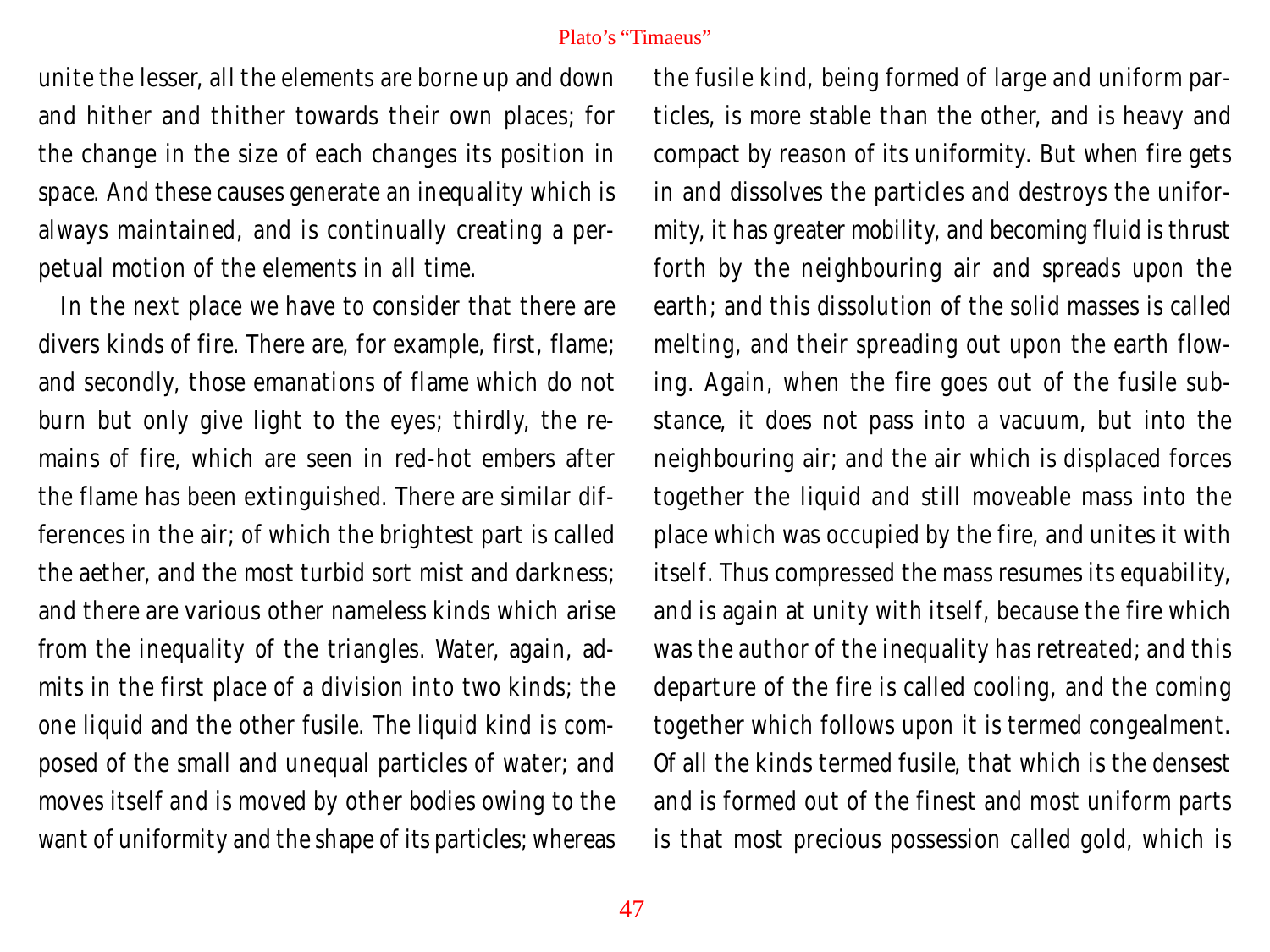hardened by filtration through rock; this is unique in kind, and has both a glittering and a yellow colour. A shoot of gold, which is so dense as to be very hard, and takes a black colour, is termed adamant. There is also another kind which has parts nearly like gold, and of which there are several species; it is denser than gold, and it contains a small and fine portion of earth, and is therefore harder, yet also lighter because of the great interstices which it has within itself; and this substance, which is one of the bright and denser kinds of water, when solidified is called copper. There is an alloy of earth mingled with it, which, when the two parts grow old and are disunited, shows itself separately and is called rust. The remaining phenomena of the same kind there will be no difficulty in reasoning out by the method of probabilities. A man may sometimes set aside meditations about eternal things, and for recreation turn to consider the truths of generation which are probable only; he will thus gain a pleasure not to be repented of, and secure for himself while he lives a wise and moderate pastime. Let us grant ourselves this indulgence, and

go through the probabilities relating to the same subjects which follow next in order.

Water which is mingled with fire, so much as is fine and liquid (being so called by reason of its motion and the way in which it rolls along the ground), and soft, because its bases give way and are less stable than those of earth, when separated from fire and air and isolated, becomes more uniform, and by their retirement is compressed into itself; and if the condensation be very great, the water above the earth becomes hail, but on the earth, ice; and that which is congealed in a less degree and is only half solid, when above the earth is called snow, and when upon the earth, and condensed from dew, hoar-frost. Then, again, there are the numerous kinds of water which have been mingled with one another, and are distilled through plants which grow in the earth; and this whole class is called by the name of juices or saps. The unequal admixture of these fluids creates a variety of species; most of them are nameless, but four which are of a fiery nature are clearly distinguished and have names. First, there is wine, which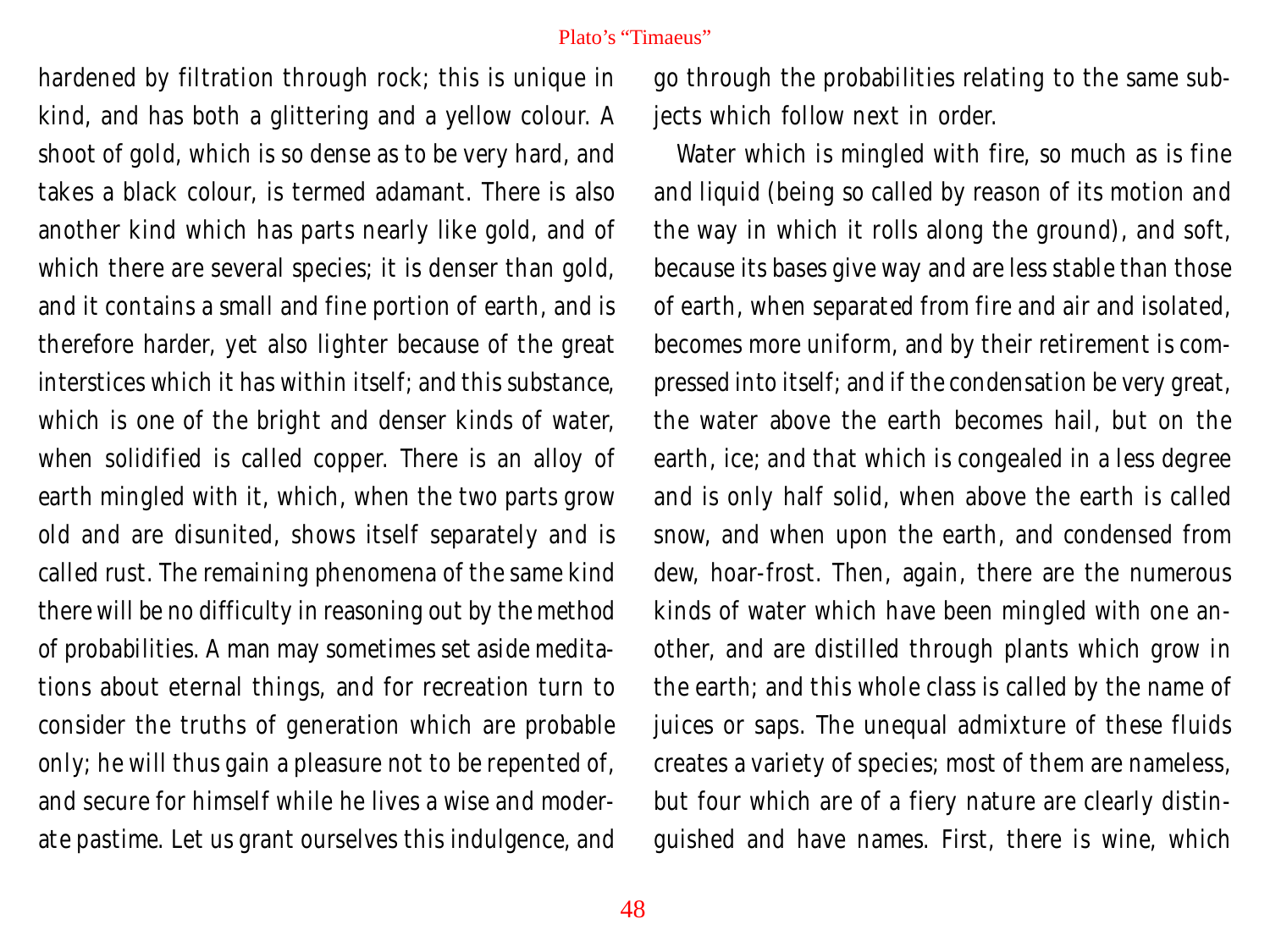warms the soul as well as the body: secondly, there is the oily nature, which is smooth and divides the visual ray, and for this reason is bright and shining and of a glistening appearance, including pitch, the juice of the castor berry, oil itself, and other things of a like kind: thirdly, there is the class of substances which expand the contracted parts of the mouth, until they return to their natural state, and by reason of this property create sweetness;—these are included under the general name of honey: and, lastly, there is a frothy nature, which differs from all juices, having a burning quality which dissolves the flesh; it is called opos (a vegetable acid).

As to the kinds of earth, that which is filtered through water passes into stone in the following manner:—The water which mixes with the earth and is broken up in the process changes into air, and taking this form mounts into its own place. But as there is no surrounding vacuum it thrusts away the neighbouring air, and this being rendered heavy, and, when it is displaced, having been poured around the mass of earth, forcibly compresses it and drives it into the vacant space whence the new air had come up; and the earth when compressed by the air into an indissoluble union with water becomes rock. The fairer sort is that which is made up of equal and similar parts and is transparent; that which has the opposite qualities is inferior. But when all the watery part is suddenly drawn out by fire, a more brittle substance is formed, to which we give the name of pottery. Sometimes also moisture may remain, and the earth which has been fused by fire becomes, when cool, a certain stone of a black colour. A like separation of the water which had been copiously mingled with them may occur in two substances composed of finer particles of earth and of a briny nature; out of either of them a half solid-body is then formed, soluble in water—the one, soda, which is used for purging away oil and earth, the other, salt, which harmonizes so well in combinations pleasing to the palate, and is, as the law testifies, a substance dear to the gods. The compounds of earth and water are not soluble by water, but by fire only, and for this reason:—Nei-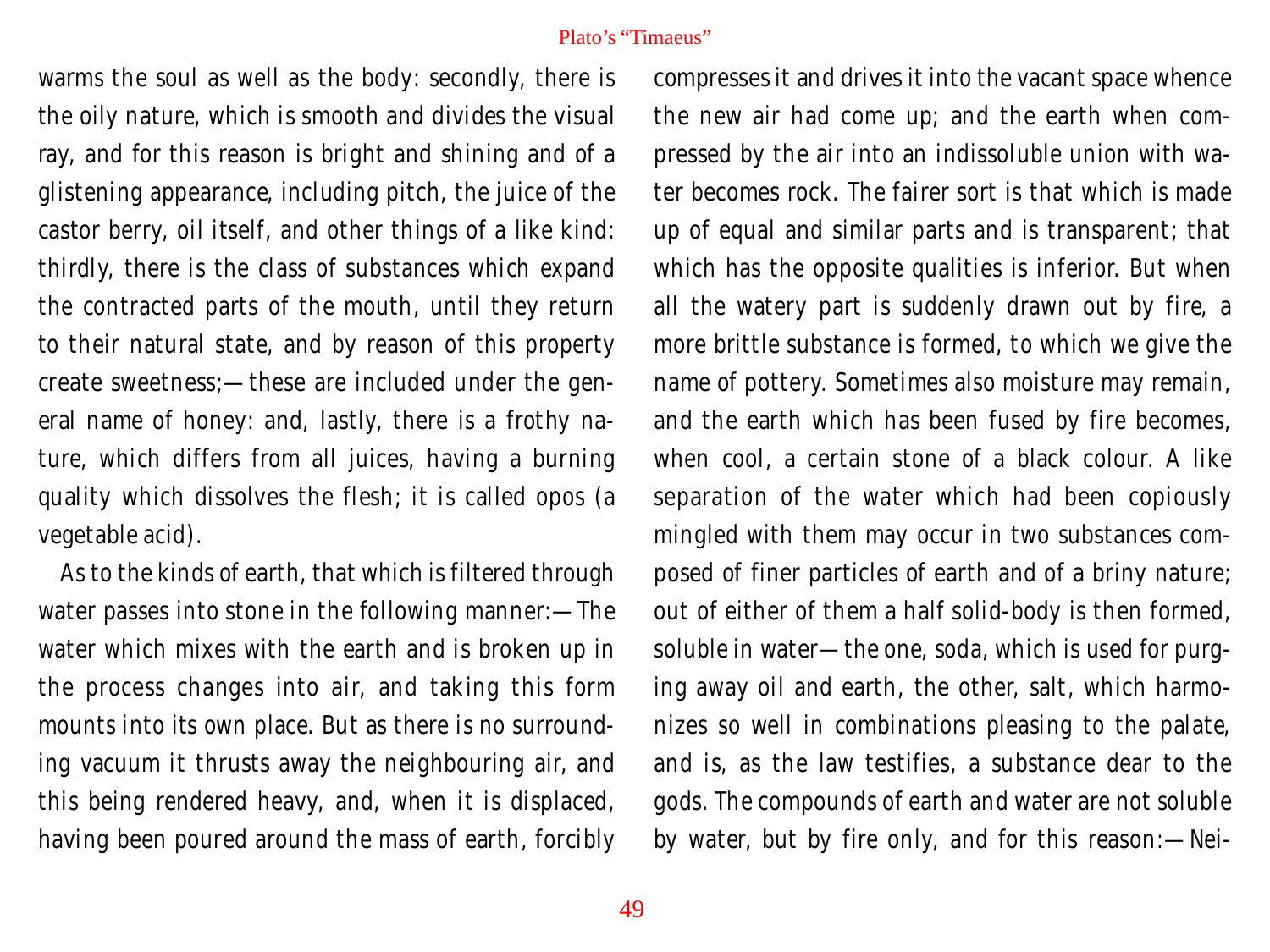ther fire nor air melt masses of earth; for their particles, being smaller than the interstices in its structure, have plenty of room to move without forcing their way, and so they leave the earth unmelted and undissolved; but particles of water, which are larger, force a passage, and dissolve and melt the earth. Wherefore earth when not consolidated by force is dissolved by water only; when consolidated, by nothing but fire; for this is the only body which can find an entrance. The cohesion of water again, when very strong, is dissolved by fire only—when weaker, then either by air or fire—the former entering the interstices, and the latter penetrating even the triangles. But nothing can dissolve air, when strongly condensed, which does not reach the elements or triangles; or if not strongly condensed, then only fire can dissolve it. As to bodies composed of earth and water, while the water occupies the vacant interstices of the earth in them which are compressed by force, the particles of water which approach them from without, finding no entrance, flow around the entire mass and leave it undissolved; but

the particles of fire, entering into the interstices of the water, do to the water what water does to earth and fire to air (The text seems to be corrupt.), and are the sole causes of the compound body of earth and water liquefying and becoming fluid. Now these bodies are of two kinds; some of them, such as glass and the fusible sort of stones, have less water than they have earth; on the other hand, substances of the nature of wax and incense have more of water entering into their composition.

I have thus shown the various classes of bodies as they are diversified by their forms and combinations and changes into one another, and now I must endeavour to set forth their affections and the causes of them. In the first place, the bodies which I have been describing are necessarily objects of sense. But we have not yet considered the origin of flesh, or what belongs to flesh, or of that part of the soul which is mortal. And these things cannot be adequately explained without also explaining the affections which are concerned with sensation, nor the latter without the former: and yet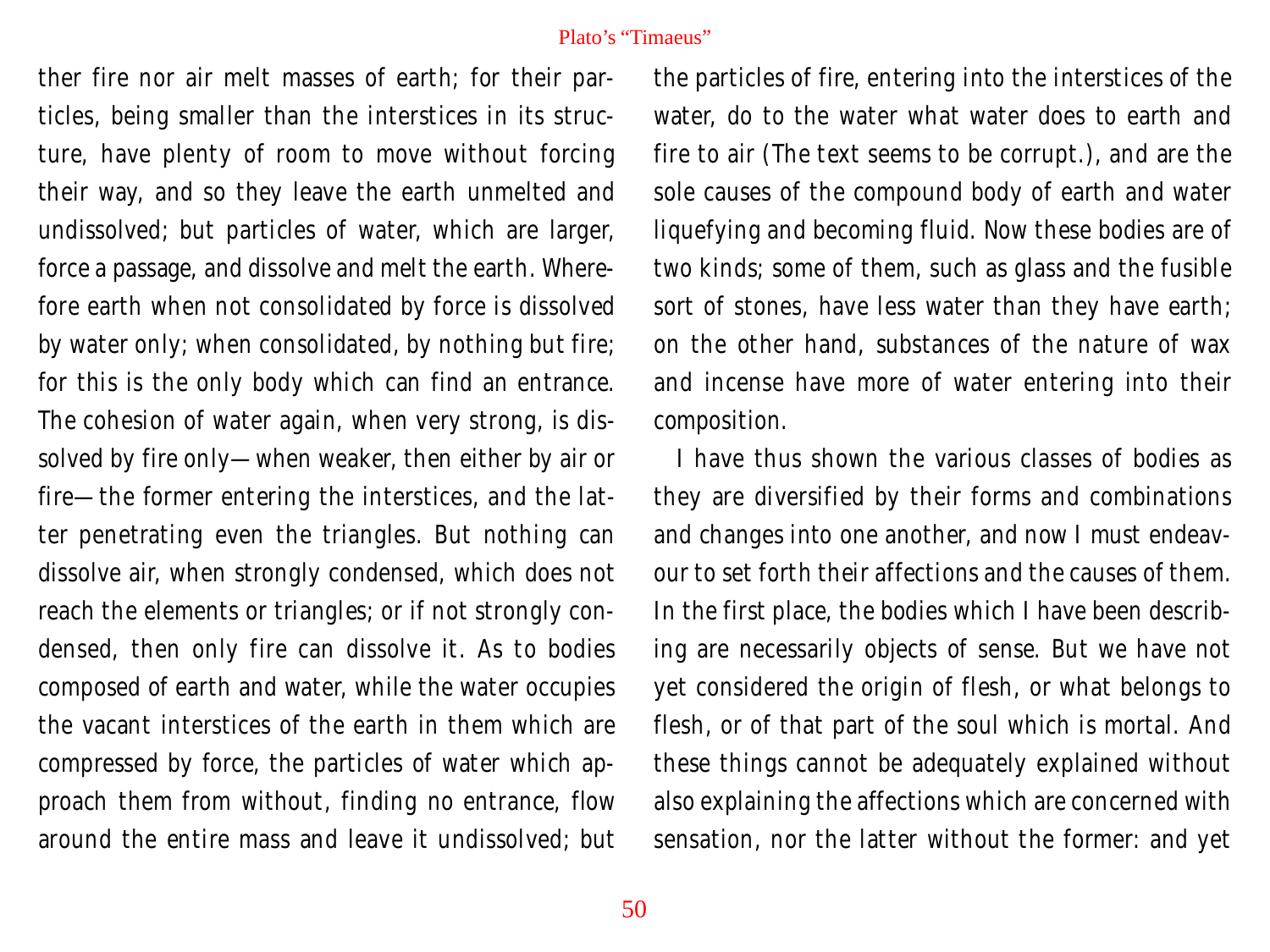to explain them together is hardly possible; for which reason we must assume first one or the other and afterwards examine the nature of our hypothesis. In order, then, that the affections may follow regularly after the elements, let us presuppose the existence of body and soul.

First, let us enquire what we mean by saying that fire is hot; and about this we may reason from the dividing or cutting power which it exercises on our bodies. We all of us feel that fire is sharp; and we may further consider the fineness of the sides, and the sharpness of the angles, and the smallness of the particles, and the swiftness of the motion—all this makes the action of fire violent and sharp, so that it cuts whatever it meets. And we must not forget that the original figure of fire (i.e. the pyramid), more than any other form, has a dividing power which cuts our bodies into small pieces (Kepmatizei), and thus naturally produces that affection which we call heat; and hence the origin of the name (thepmos, Kepma). Now, the opposite of this is sufficiently manifest; nevertheless we will not

fail to describe it. For the larger particles of moisture which surround the body, entering in and driving out the lesser, but not being able to take their places, compress the moist principle in us; and this from being unequal and disturbed, is forced by them into a state of rest, which is due to equability and compression. But things which are contracted contrary to nature are by nature at war, and force themselves apart; and to this war and convulsion the name of shivering and trembling is given; and the whole affection and the cause of the affection are both termed cold. That is called hard to which our flesh yields, and soft which yields to our flesh; and things are also termed hard and soft relatively to one another. That which yields has a small base; but that which rests on quadrangular bases is firmly posed and belongs to the class which offers the greatest resistance; so too does that which is the most compact and therefore most repellent. The nature of the light and the heavy will be best understood when examined in connexion with our notions of above and below; for it is quite a mistake to suppose that the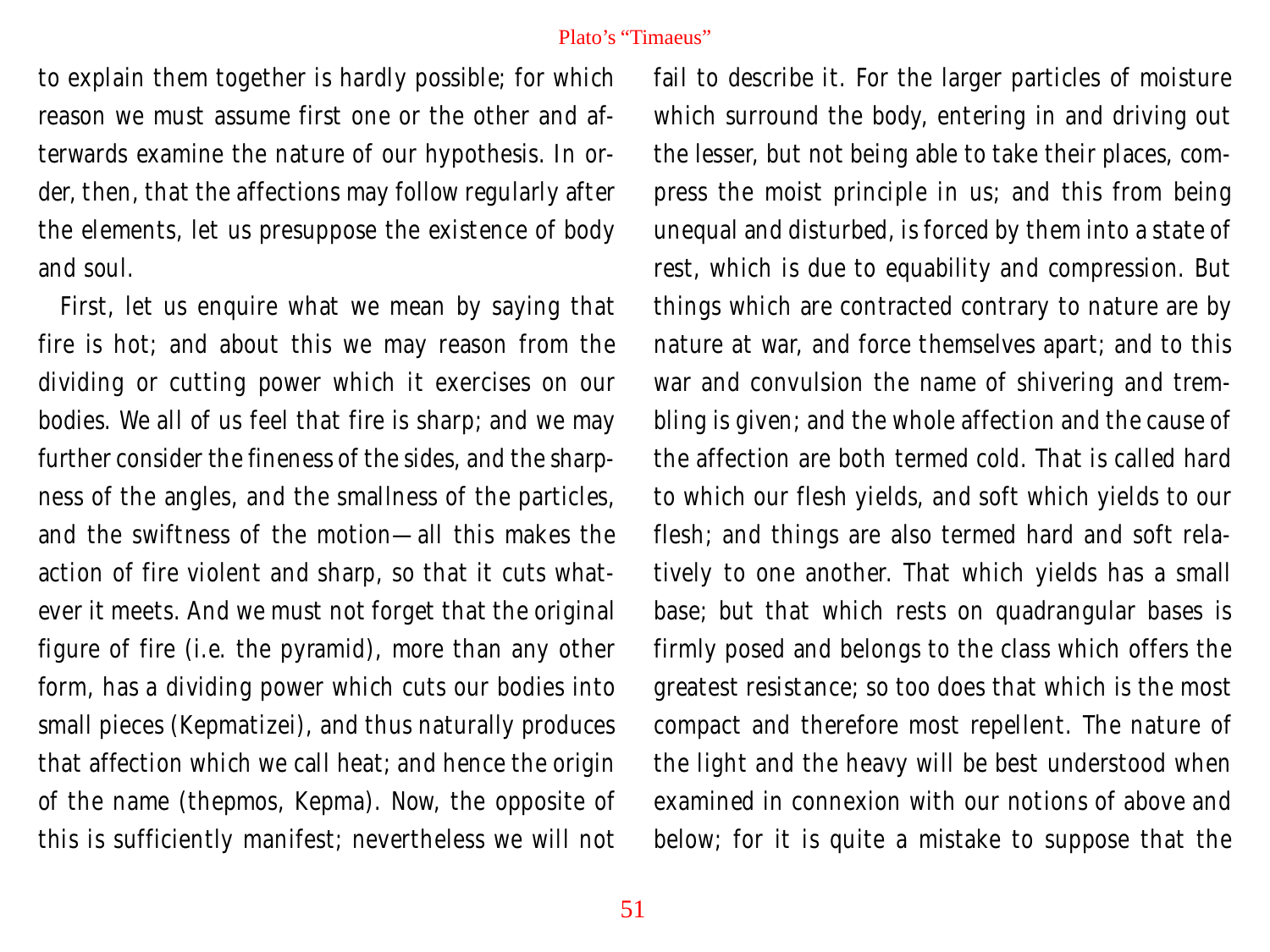universe is parted into two regions, separate from and opposite to each other, the one a lower to which all things tend which have any bulk, and an upper to which things only ascend against their will. For as the universe is in the form of a sphere, all the extremities, being equidistant from the centre, are equally extremities, and the centre, which is equidistant from them, is equally to be regarded as the opposite of them all. Such being the nature of the world, when a person says that any of these points is above or below, may he not be justly charged with using an improper expression? For the centre of the world cannot be rightly called either above or below, but is the centre and nothing else; and the circumference is not the centre, and has in no one part of itself a different relation to the centre from what it has in any of the opposite parts. Indeed, when it is in every direction similar, how can one rightly give to it names which imply opposition? For if there were any solid body in equipoise at the centre of the universe, there would be nothing to draw it to this extreme rather than to that, for they are all perfectly

similar; and if a person were to go round the world in a circle, he would often, when standing at the antipodes of his former position, speak of the same point as above and below; for, as I was saying just now, to speak of the whole which is in the form of a globe as having one part above and another below is not like a sensible man. The reason why these names are used, and the circumstances under which they are ordinarily applied by us to the division of the heavens, may be elucidated by the following supposition:—if a person were to stand in that part of the universe which is the appointed place of fire, and where there is the great mass of fire to which fiery bodies gather—if, I say, he were to ascend thither, and, having the power to do this, were to abstract particles of fire and put them in scales and weigh them, and then, raising the balance, were to draw the fire by force towards the uncongenial element of the air, it would be very evident that he could compel the smaller mass more readily than the larger; for when two things are simultaneously raised by one and the same power, the smaller body must necessarily yield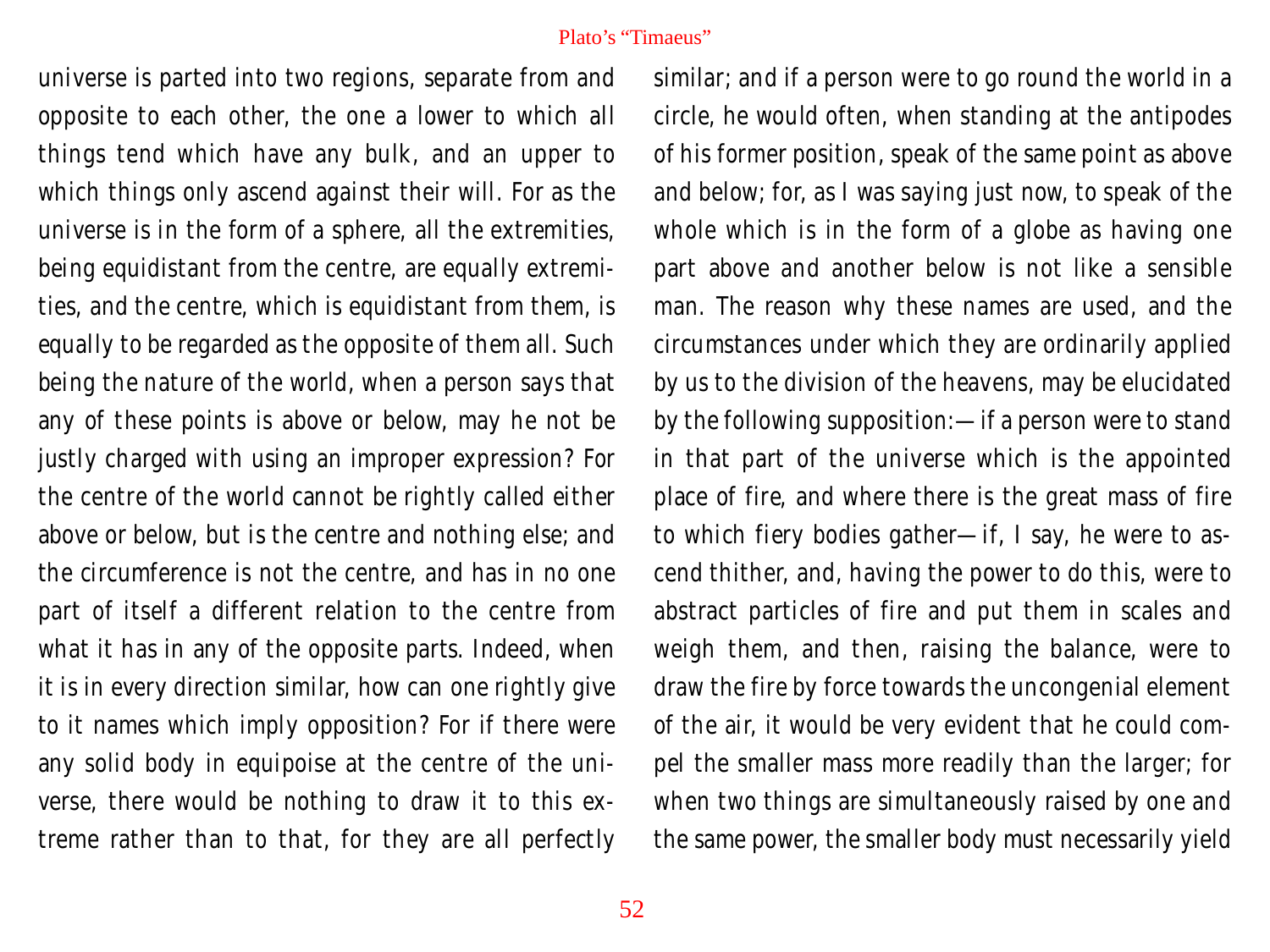to the superior power with less reluctance than the larger; and the larger body is called heavy and said to tend downwards, and the smaller body is called light and said to tend upwards. And we may detect ourselves who are upon the earth doing precisely the same thing. For we often separate earthy natures, and sometimes earth itself, and draw them into the uncongenial element of air by force and contrary to nature, both clinging to their kindred elements. But that which is smaller yields to the impulse given by us towards the dissimilar element more easily than the larger; and so we call the former light, and the place towards which it is impelled we call above, and the contrary state and place we call heavy and below respectively. Now the relations of these must necessarily vary, because the principal masses of the different elements hold opposite positions; for that which is light, heavy, below or above in one place will be found to be and become contrary and transverse and every way diverse in relation to that which is light, heavy, below or above in an opposite place. And about all of them this has to be considered:—that the ten-

dency of each towards its kindred element makes the body which is moved heavy, and the place towards which the motion tends below, but things which have an opposite tendency we call by an opposite name. Such are the causes which we assign to these phenomena. As to the smooth and the rough, any one who sees them can explain the reason of them to another. For roughness is hardness mingled with irregularity, and smoothness is produced by the joint effect of uniformity and density.

The most important of the affections which concern the whole body remains to be considered—that is, the cause of pleasure and pain in the perceptions of which I have been speaking, and in all other things which are perceived by sense through the parts of the body, and have both pains and pleasures attendant on them. Let us imagine the causes of every affection, whether of sense or not, to be of the following nature, remembering that we have already distinguished between the nature which is easy and which is hard to move; for this is the direction in which we must hunt the prey which we mean to take. A body which is of a nature to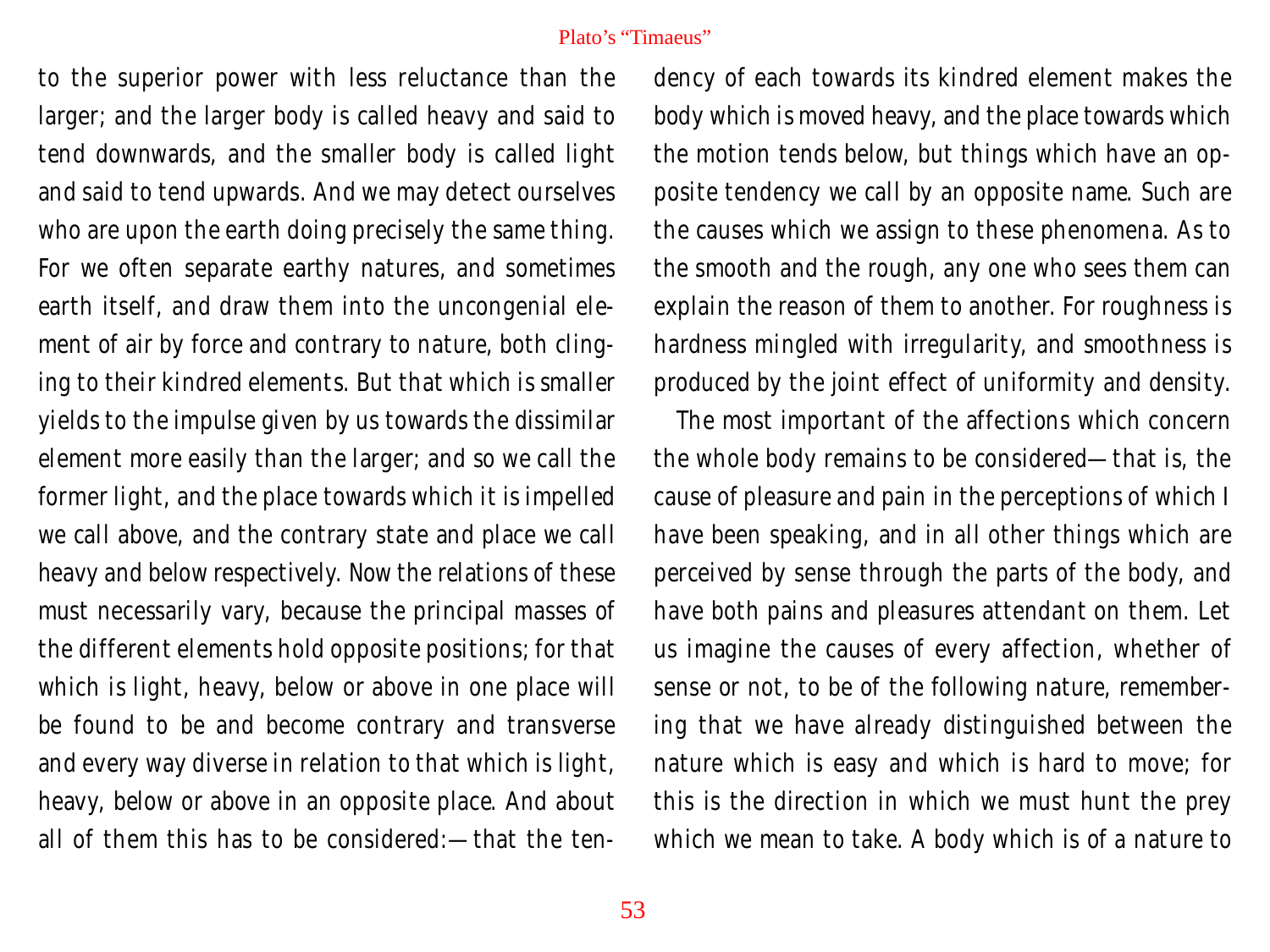be easily moved, on receiving an impression however slight, spreads abroad the motion in a circle, the parts communicating with each other, until at last, reaching the principle of mind, they announce the quality of the agent. But a body of the opposite kind, being immobile, and not extending to the surrounding region, merely receives the impression, and does not stir any of the neighbouring parts; and since the parts do not distribute the original impression to other parts, it has no effect of motion on the whole animal, and therefore produces no effect on the patient. This is true of the bones and hair and other more earthy parts of the human body; whereas what was said above relates mainly to sight and hearing, because they have in them the greatest amount of fire and air. Now we must conceive of pleasure and pain in this way. An impression produced in us contrary to nature and violent, if sudden, is painful; and, again, the sudden return to nature is pleasant; but a gentle and gradual return is imperceptible and vice versa. On the other hand the impression of sense which is most easily produced is most readily

felt, but is not accompanied by pleasure or pain; such, for example, are the affections of the sight, which, as we said above, is a body naturally uniting with our body in the day-time; for cuttings and burnings and other affections which happen to the sight do not give pain, nor is there pleasure when the sight returns to its natural state; but the sensations are clearest and strongest according to the manner in which the eye is affected by the object, and itself strikes and touches it; there is no violence either in the contraction or dilation of the eye. But bodies formed of larger particles yield to the agent only with a struggle; and then they impart their motions to the whole and cause pleasure and pain—pain when alienated from their natural conditions, and pleasure when restored to them. Things which experience gradual withdrawings and emptyings of their nature, and great and sudden replenishments, fail to perceive the emptying, but are sensible of the replenishment; and so they occasion no pain, but the greatest pleasure, to the mortal part of the soul, as is manifest in the case of perfumes. But things which are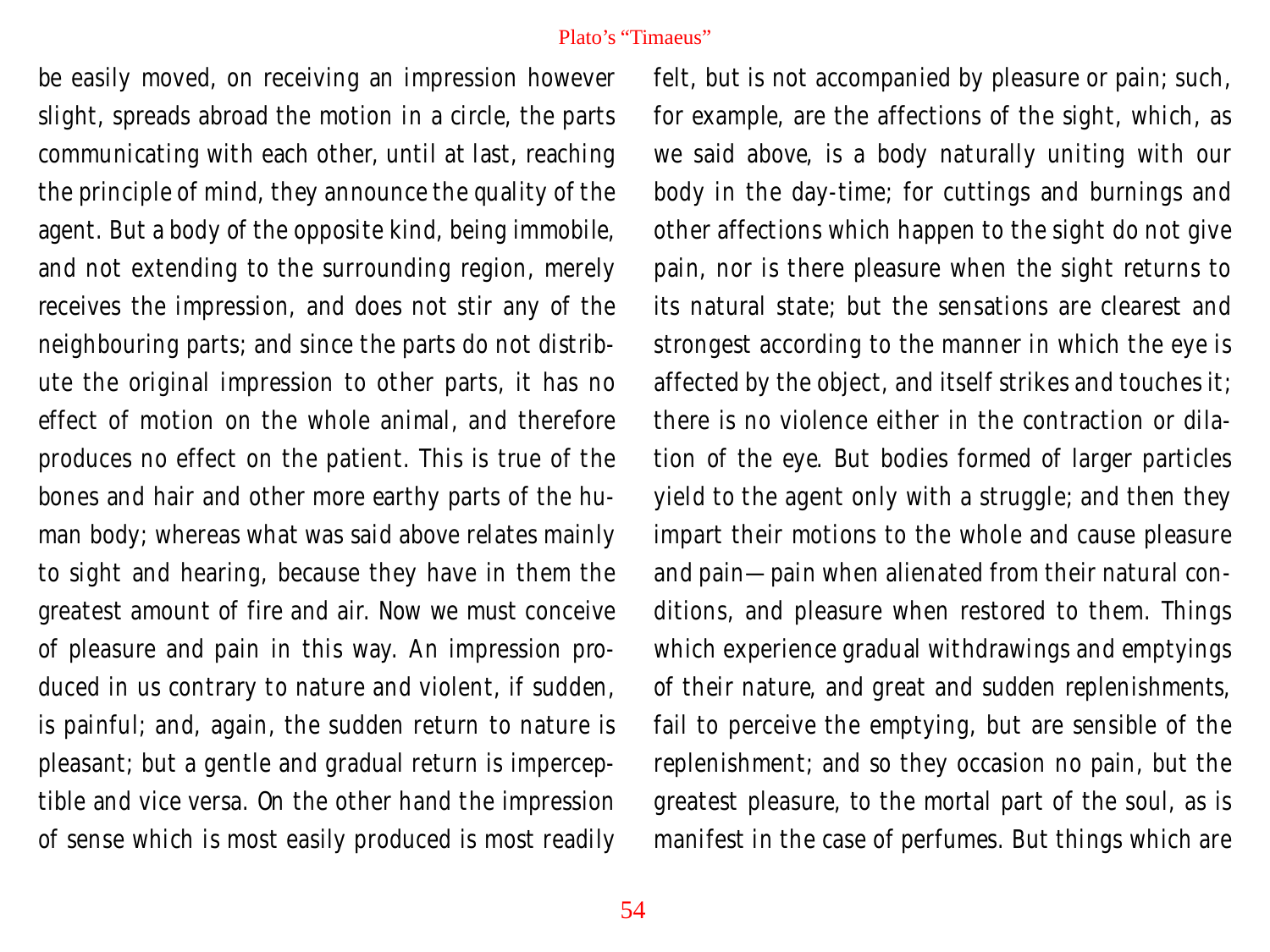changed all of a sudden, and only gradually and with difficulty return to their own nature, have effects in every way opposite to the former, as is evident in the case of burnings and cuttings of the body.

Thus have we discussed the general affections of the whole body, and the names of the agents which produce them. And now I will endeavour to speak of the affections of particular parts, and the causes and agents of them, as far as I am able. In the first place let us set forth what was omitted when we were speaking of juices, concerning the affections peculiar to the tongue. These too, like most of the other affections, appear to be caused by certain contractions and dilations, but they have besides more of roughness and smoothness than is found in other affections; for whenever earthy particles enter into the small veins which are the testing instruments of the tongue, reaching to the heart, and fall upon the moist, delicate portions of flesh—when, as they are dissolved, they contract and dry up the little veins, they are astringent if they are rougher, but if not so rough, then only harsh. Those of them which are of an abstergent nature, and purge the whole surface of the tongue, if they do it in excess, and so encroach as to consume some part of the flesh itself, like potash and soda, are all termed bitter. But the particles which are deficient in the alkaline quality, and which cleanse only moderately, are called salt, and having no bitterness or roughness, are regarded as rather agreeable than otherwise. Bodies which share in and are made smooth by the heat of the mouth, and which are inflamed, and again in turn inflame that which heats them, and which are so light that they are carried upwards to the sensations of the head, and cut all that comes in their way, by reason of these qualities in them, are all termed pungent. But when these same particles, refined by putrefaction, enter into the narrow veins, and are duly proportioned to the particles of earth and air which are there, they set them whirling about one another, and while they are in a whirl cause them to dash against and enter into one another, and so form hollows surrounding the particles that enter—which watery vessels of air (for a film of moisture, sometimes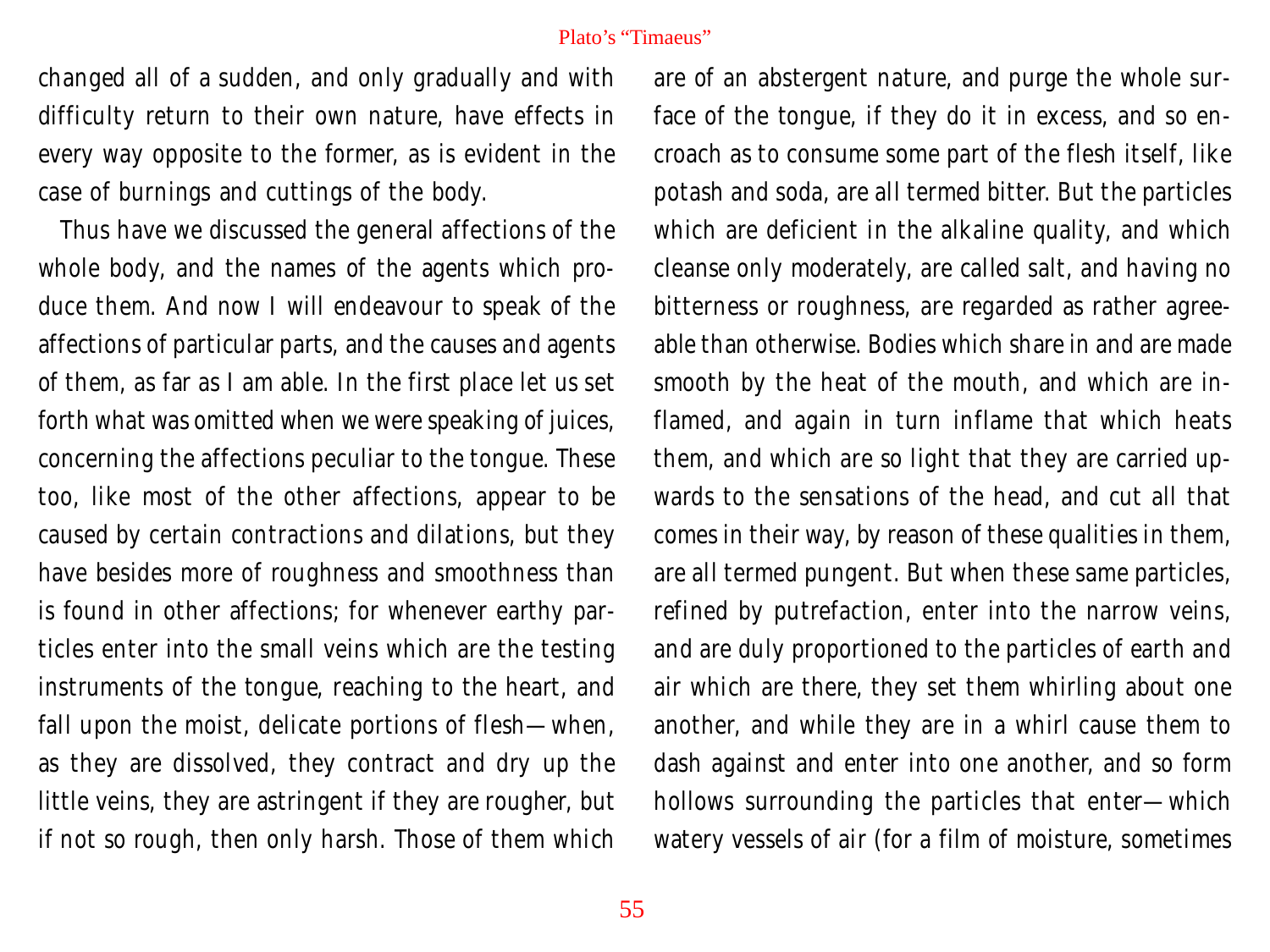earthy, sometimes pure, is spread around the air) are hollow spheres of water; and those of them which are pure, are transparent, and are called bubbles, while those composed of the earthy liquid, which is in a state of general agitation and effervescence, are said to boil or ferment—of all these affections the cause is termed acid. And there is the opposite affection arising from an opposite cause, when the mass of entering particles, immersed in the moisture of the mouth, is congenial to the tongue, and smooths and oils over the roughness, and relaxes the parts which are unnaturally contracted, and contracts the parts which are relaxed, and disposes them all according to their nature;—that sort of remedy of violent affections is pleasant and agreeable to every man, and has the name sweet. But enough of this.

The faculty of smell does not admit of differences of kind; for all smells are of a half-formed nature, and no element is so proportioned as to have any smell. The veins about the nose are too narrow to admit earth and water, and too wide to detain fire and air; and for this

reason no one ever perceives the smell of any of them; but smells always proceed from bodies that are damp, or putrefying, or liquefying, or evaporating, and are perceptible only in the intermediate state, when water is changing into air and air into water; and all of them are either vapour or mist. That which is passing out of air into water is mist, and that which is passing from water into air is vapour; and hence all smells are thinner than water and thicker than air. The proof of this is, that when there is any obstruction to the respiration, and a man draws in his breath by force, then no smell filters through, but the air without the smell alone penetrates. Wherefore the varieties of smell have no name, and they have not many, or definite and simple kinds; but they are distinguished only as painful and pleasant, the one sort irritating and disturbing the whole cavity which is situated between the head and the navel, the other having a soothing influence, and restoring this same region to an agreeable and natural condition.

In considering the third kind of sense, hearing, we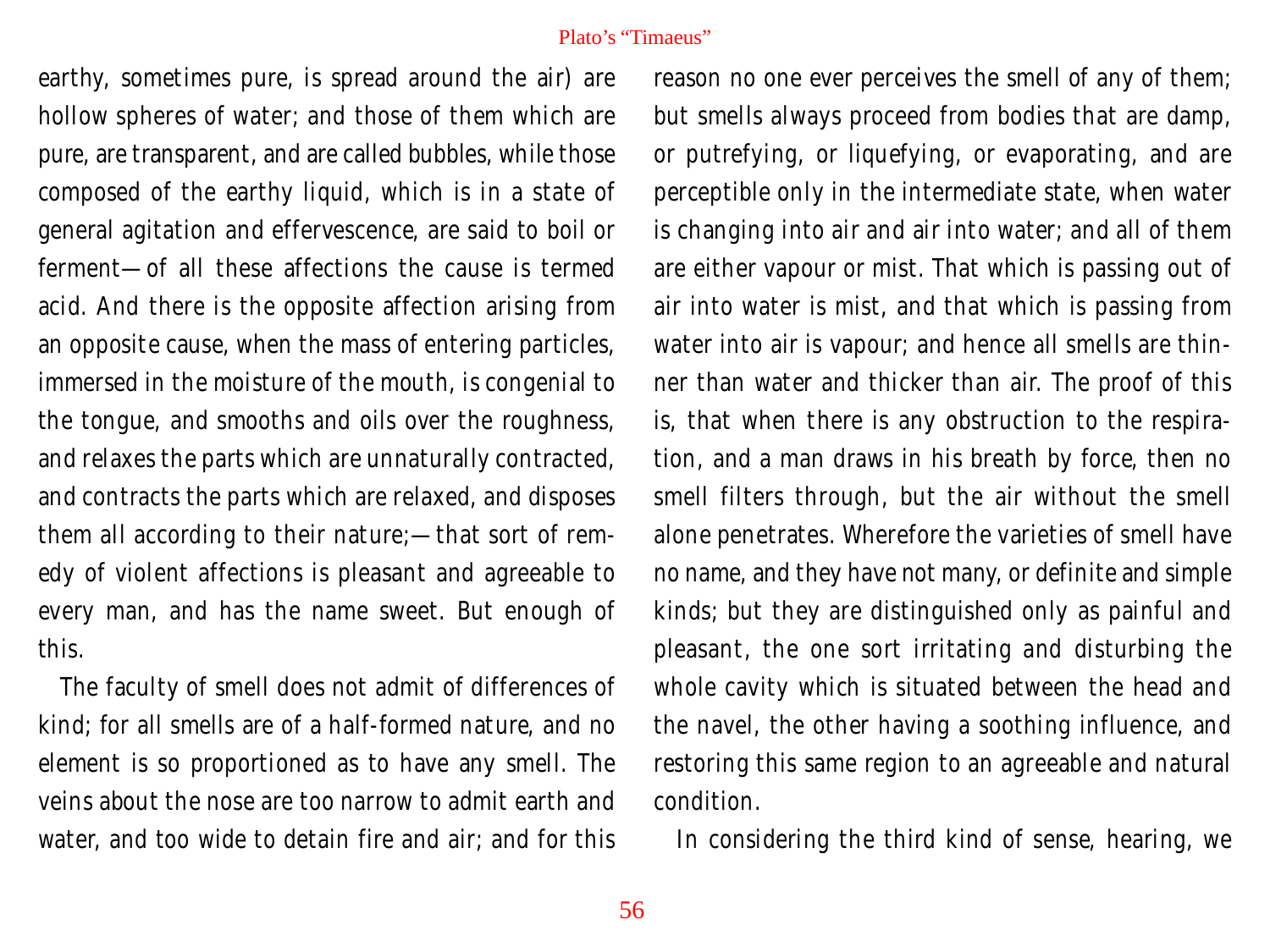must speak of the causes in which it originates. We may in general assume sound to be a blow which passes through the ears, and is transmitted by means of the air, the brain, and the blood, to the soul, and that hearing is the vibration of this blow, which begins in the head and ends in the region of the liver. The sound which moves swiftly is acute, and the sound which moves slowly is grave, and that which is regular is equable and smooth, and the reverse is harsh. A great body of sound is loud, and a small body of sound the reverse. Respecting the harmonies of sound I must hereafter speak.

There is a fourth class of sensible things, having many intricate varieties, which must now be distinguished. They are called by the general name of colours, and are a flame which emanates from every sort of body, and has particles corresponding to the sense of sight. I have spoken already, in what has preceded, of the causes which generate sight, and in this place it will be natural and suitable to give a rational theory of colours.

Of the particles coming from other bodies which fall

upon the sight, some are smaller and some are larger, and some are equal to the parts of the sight itself. Those which are equal are imperceptible, and we call them transparent. The larger produce contraction, the smaller dilation, in the sight, exercising a power akin to that of hot and cold bodies on the flesh, or of astringent bodies on the tongue, or of those heating bodies which we termed pungent. White and black are similar effects of contraction and dilation in another sphere, and for this reason have a different appearance. Wherefore, we ought to term white that which dilates the visual ray, and the opposite of this is black. There is also a swifter motion of a different sort of fire which strikes and dilates the ray of sight until it reaches the eyes, forcing a way through their passages and melting them, and eliciting from them a union of fire and water which we call tears, being itself an opposite fire which comes to them from an opposite direction—the inner fire flashes forth like lightning, and the outer finds a way in and is extinguished in the moisture, and all sorts of colours are generated by the mixture. This af-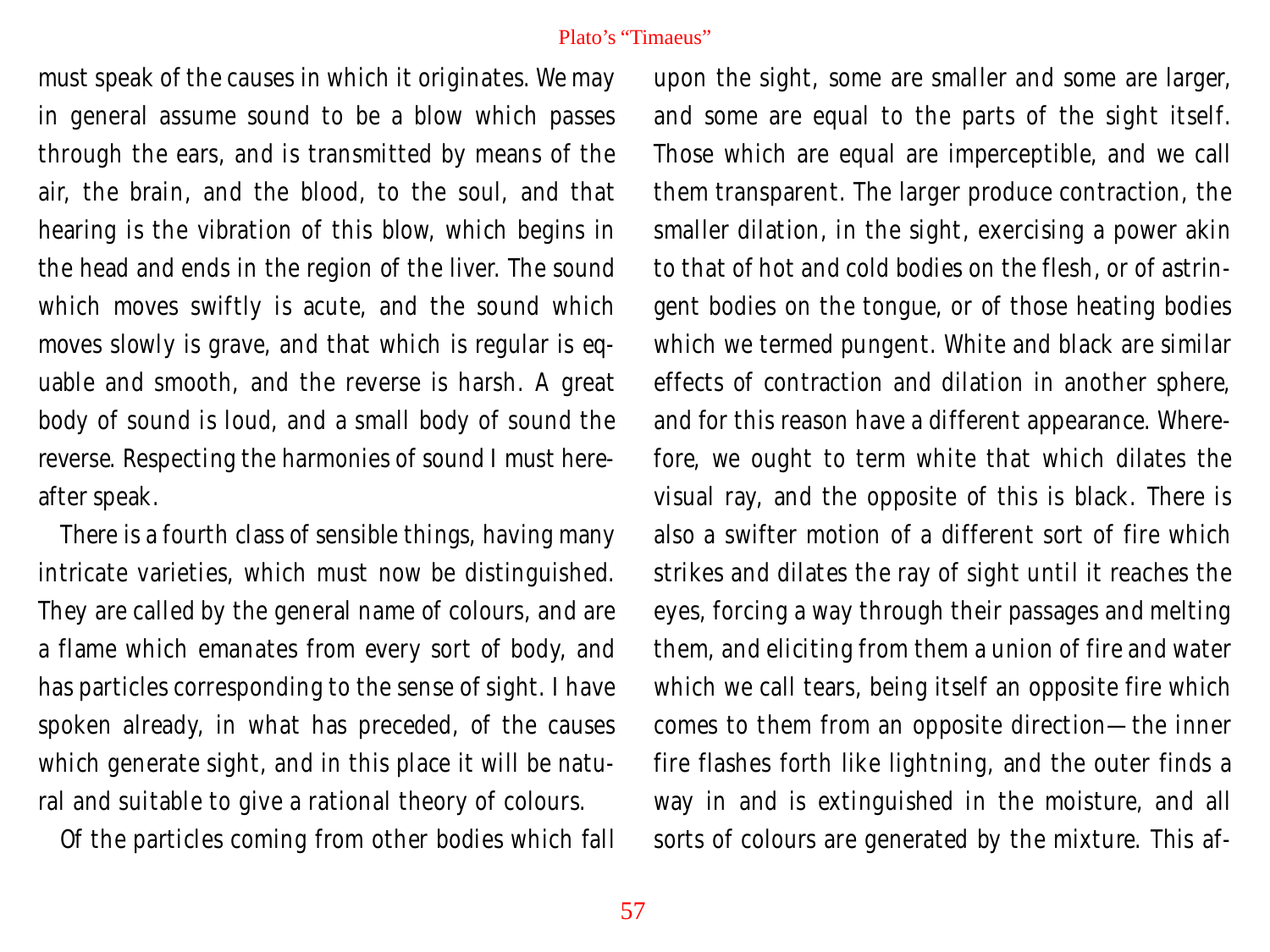fection is termed dazzling, and the object which produces it is called bright and flashing. There is another sort of fire which is intermediate, and which reaches and mingles with the moisture of the eye without flashing; and in this, the fire mingling with the ray of the moisture, produces a colour like blood, to which we give the name of red. A bright hue mingled with red and white gives the colour called auburn. The law of proportion, however, according to which the several colours are formed, even if a man knew he would be foolish in telling, for he could not give any necessary reason, nor indeed any tolerable or probable explanation of them. Again, red, when mingled with black and white, becomes purple, but it becomes umber when the colours are burnt as well as mingled and the black is more thoroughly mixed with them. Flame-colour is produced by a union of auburn and dun, and dun by an admixture of black and white; pale yellow, by an admixture of white and auburn. White and bright meeting, and falling upon a full black, become dark blue, and when dark blue mingles with white, a light blue

colour is formed, as flame-colour with black makes leek green. There will be no difficulty in seeing how and by what mixtures the colours derived from these are made according to the rules of probability. He, however, who should attempt to verify all this by experiment, would forget the difference of the human and divine nature. For God only has the knowledge and also the power which are able to combine many things into one and again resolve the one into many. But no man either is or ever will be able to accomplish either the one or the other operation.

These are the elements, thus of necessity then subsisting, which the creator of the fairest and best of created things associated with himself, when he made the self-sufficing and most perfect God, using the necessary causes as his ministers in the accomplishment of his work, but himself contriving the good in all his creations. Wherefore we may distinguish two sorts of causes, the one divine and the other necessary, and may seek for the divine in all things, as far as our nature admits, with a view to the blessed life; but the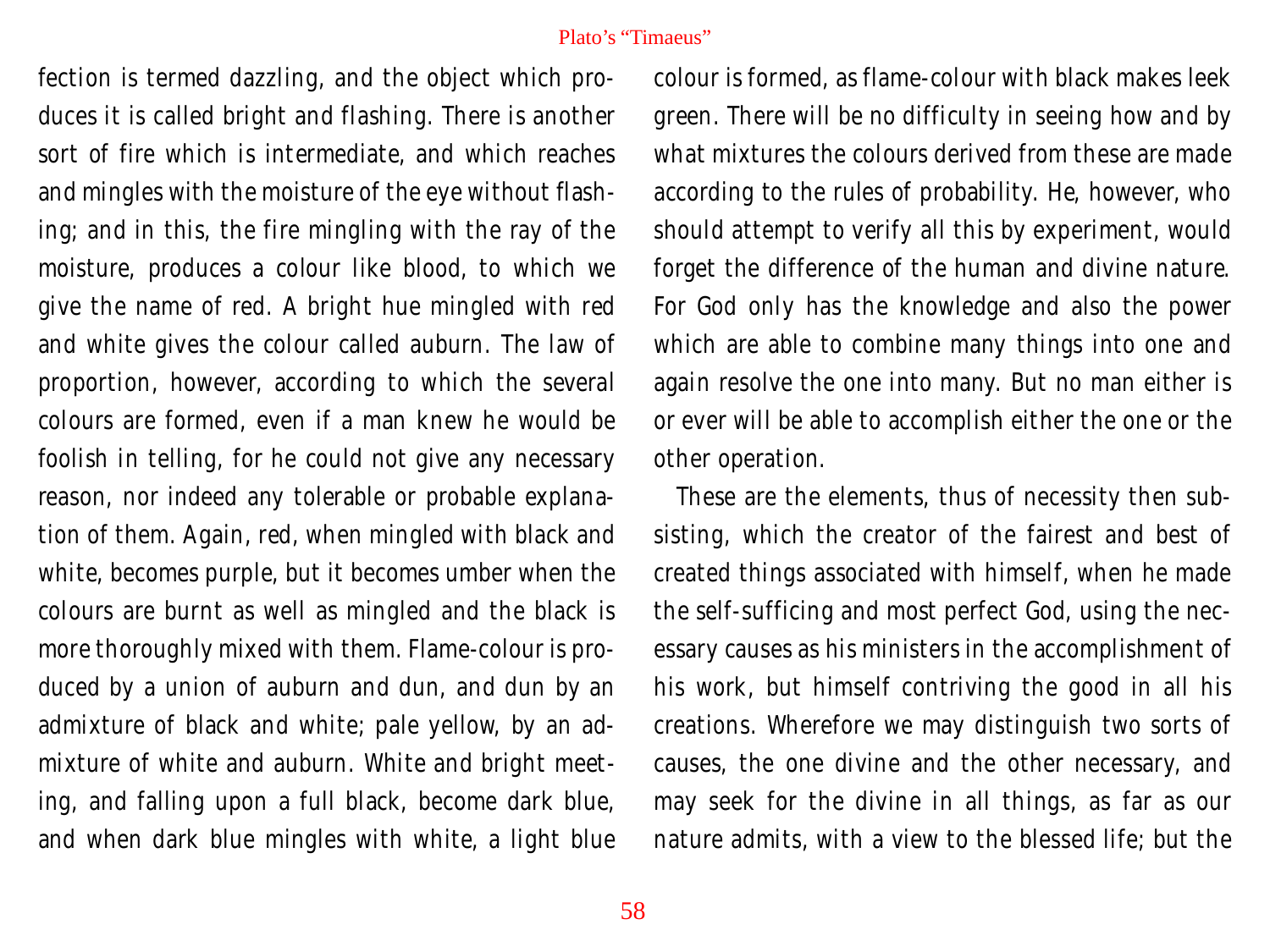necessary kind only for the sake of the divine, considering that without them and when isolated from them, these higher things for which we look cannot be apprehended or received or in any way shared by us.

Seeing, then, that we have now prepared for our use the various classes of causes which are the material out of which the remainder of our discourse must be woven, just as wood is the material of the carpenter, let us revert in a few words to the point at which we began, and then endeavour to add on a suitable ending to the beginning of our tale.

As I said at first, when all things were in disorder God created in each thing in relation to itself, and in all things in relation to each other, all the measures and harmonies which they could possibly receive. For in those days nothing had any proportion except by accident; nor did any of the things which now have names deserve to be named at all—as, for example, fire, water, and the rest of the elements. All these the creator first set in order, and out of them he constructed the universe, which was a single animal comprehending in itself all other animals, mortal and immortal. Now of the divine, he himself was the creator, but the creation of the mortal he committed to his offspring. And they, imitating him, received from him the immortal principle of the soul; and around this they proceeded to fashion a mortal body, and made it to be the vehicle of the soul, and constructed within the body a soul of another nature which was mortal, subject to terrible and irresistible affections,—first of all, pleasure, the greatest incitement to evil; then, pain, which deters from good; also rashness and fear, two foolish counsellors, anger hard to be appeased, and hope easily led astray;—these they mingled with irrational sense and with all-daring love according to necessary laws, and so framed man. Wherefore, fearing to pollute the divine any more than was absolutely unavoidable, they gave to the mortal nature a separate habitation in another part of the body, placing the neck between them to be the isthmus and boundary, which they constructed between the head and breast, to keep them apart. And in the breast, and in what is termed the thorax, they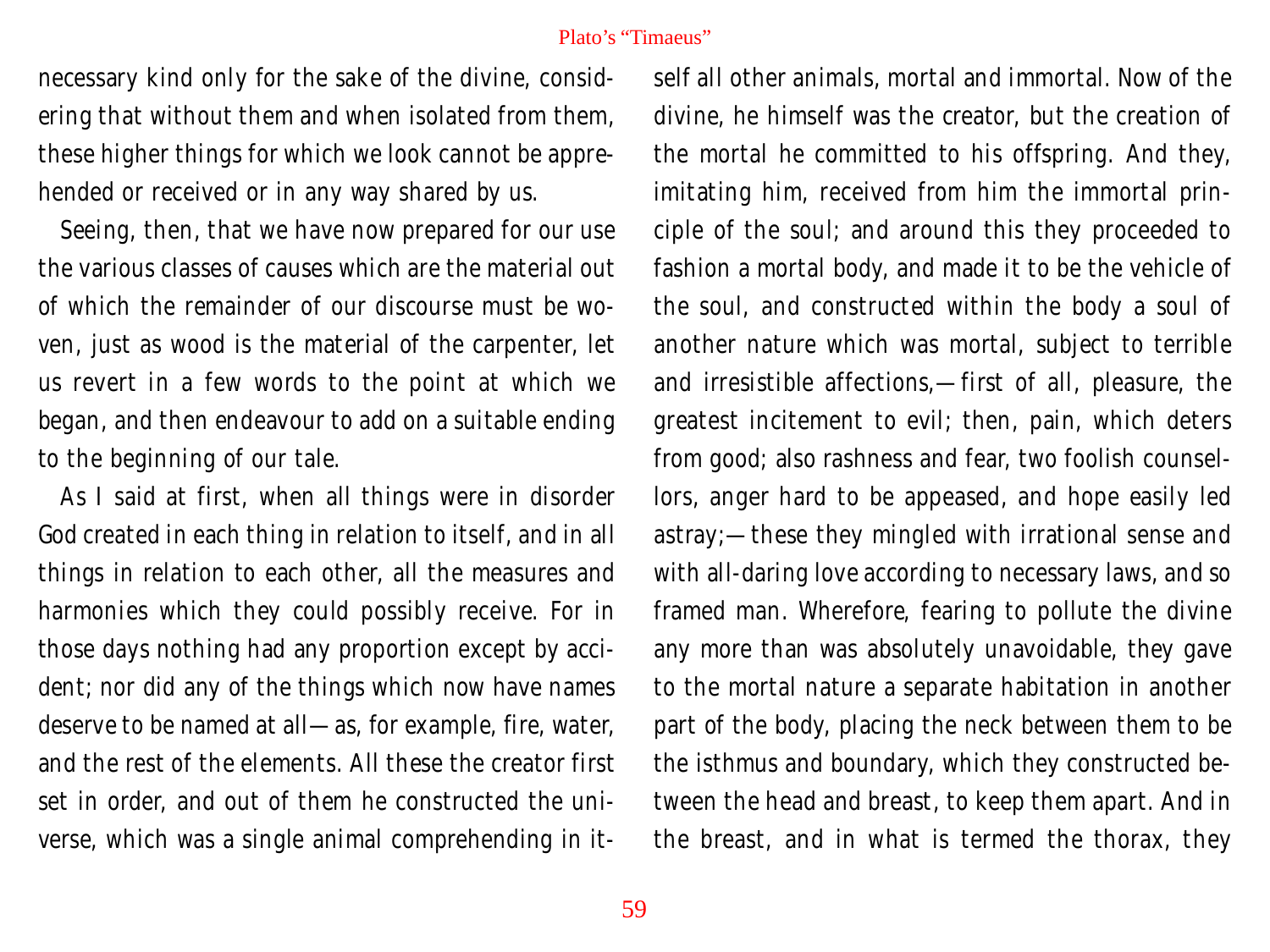encased the mortal soul; and as the one part of this was superior and the other inferior they divided the cavity of the thorax into two parts, as the women's and men's apartments are divided in houses, and placed the midriff to be a wall of partition between them. That part of the inferior soul which is endowed with courage and passion and loves contention they settled nearer the head, midway between the midriff and the neck, in order that it might be under the rule of reason and might join with it in controlling and restraining the desires when they are no longer willing of their own accord to obey the word of command issuing from the citadel.

The heart, the knot of the veins and the fountain of the blood which races through all the limbs, was set in the place of guard, that when the might of passion was roused by reason making proclamation of any wrong assailing them from without or being perpetrated by the desires within, quickly the whole power of feeling in the body, perceiving these commands and threats, might obey and follow through every turn and alley,

and thus allow the principle of the best to have the command in all of them. But the gods, foreknowing that the palpitation of the heart in the expectation of danger and the swelling and excitement of passion was caused by fire, formed and implanted as a supporter to the heart the lung, which was, in the first place, soft and bloodless, and also had within hollows like the pores of a sponge, in order that by receiving the breath and the drink, it might give coolness and the power of respiration and alleviate the heat. Wherefore they cut the air-channels leading to the lung, and placed the lung about the heart as a soft spring, that, when passion was rife within, the heart, beating against a yielding body, might be cooled and suffer less, and might thus become more ready to join with passion in the service of reason.

The part of the soul which desires meats and drinks and the other things of which it has need by reason of the bodily nature, they placed between the midriff and the boundary of the navel, contriving in all this region a sort of manger for the food of the body; and there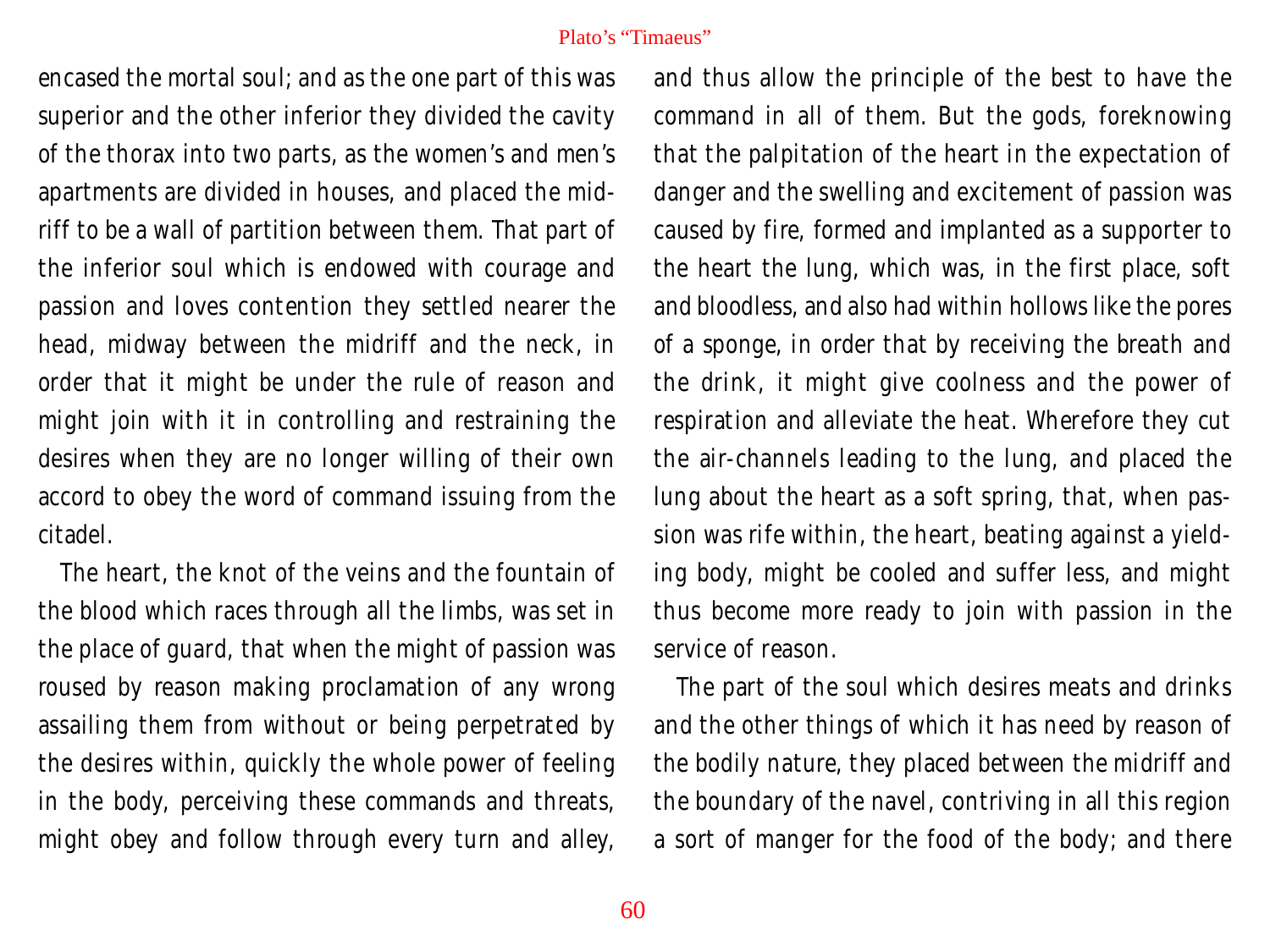they bound it down like a wild animal which was chained up with man, and must be nourished if man was to exist. They appointed this lower creation his place here in order that he might be always feeding at the manger, and have his dwelling as far as might be from the council-chamber, making as little noise and disturbance as possible, and permitting the best part to advise quietly for the good of the whole. And knowing that this lower principle in man would not comprehend reason, and even if attaining to some degree of perception would never naturally care for rational notions, but that it would be led away by phantoms and visions night and day,—to be a remedy for this, God combined with it the liver, and placed it in the house of the lower nature, contriving that it should be solid and smooth, and bright and sweet, and should also have a bitter quality, in order that the power of thought, which proceeds from the mind, might be reflected as in a mirror which receives likenesses of objects and gives back images of them to the sight; and so might strike terror into the desires, when, making use of the bitter

part of the liver, to which it is akin, it comes threatening and invading, and diffusing this bitter element swiftly through the whole liver produces colours like bile, and contracting every part makes it wrinkled and rough; and twisting out of its right place and contorting the lobe and closing and shutting up the vessels and gates, causes pain and loathing. And the converse happens when some gentle inspiration of the understanding pictures images of an opposite character, and allays the bile and bitterness by refusing to stir or touch the nature opposed to itself, but by making use of the natural sweetness of the liver, corrects all things and makes them to be right and smooth and free, and renders the portion of the soul which resides about the liver happy and joyful, enabling it to pass the night in peace, and to practise divination in sleep, inasmuch as it has no share in mind and reason. For the authors of our being, remembering the command of their father when he bade them create the human race as good as they could, that they might correct our inferior parts and make them to attain a measure of truth, placed in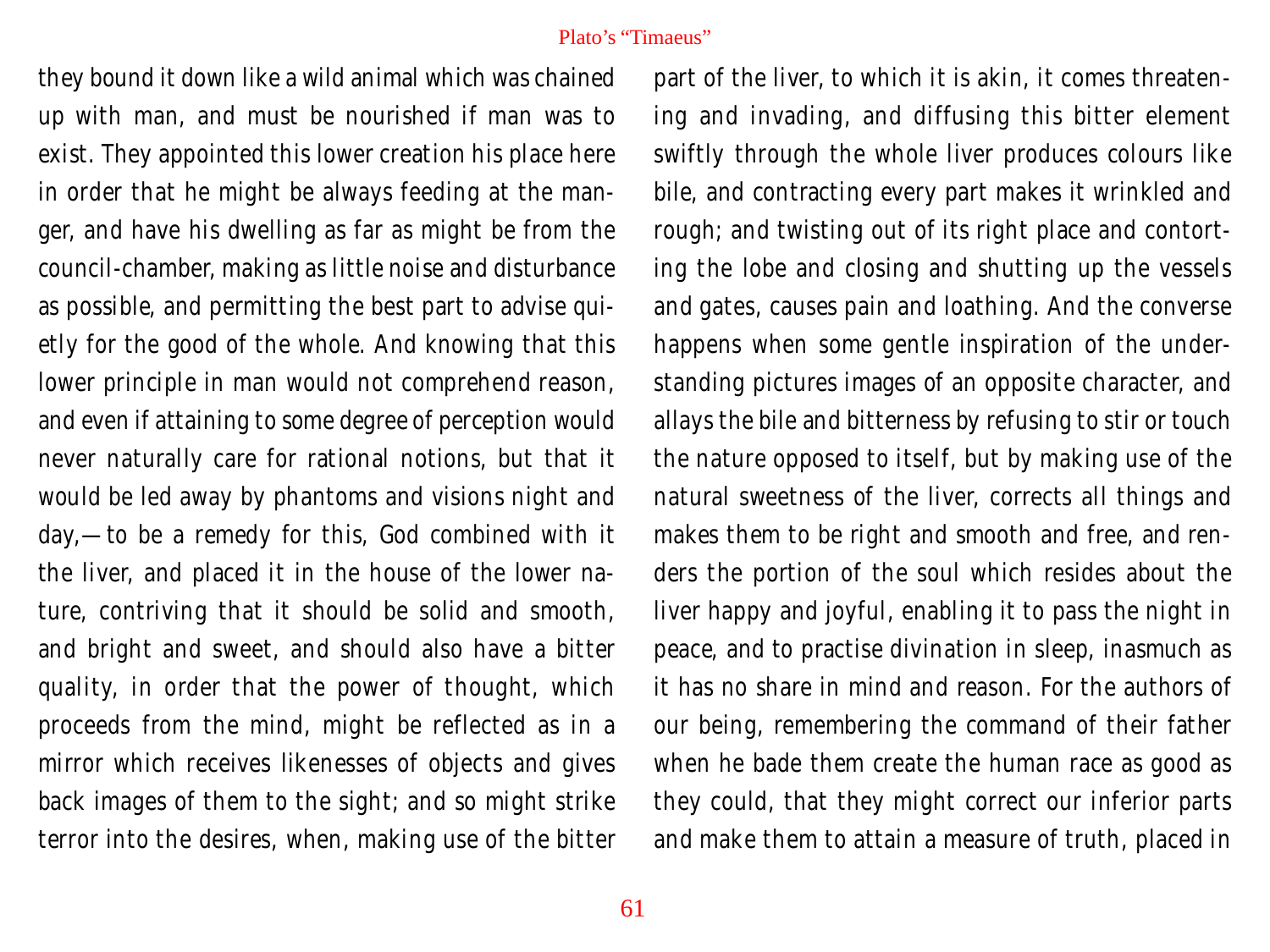the liver the seat of divination. And herein is a proof that God has given the art of divination not to the wisdom, but to the foolishness of man. No man, when in his wits, attains prophetic truth and inspiration; but when he receives the inspired word, either his intelligence is enthralled in sleep, or he is demented by some distemper or possession. And he who would understand what he remembers to have been said, whether in a dream or when he was awake, by the prophetic and inspired nature, or would determine by reason the meaning of the apparitions which he has seen, and what indications they afford to this man or that, of past, present or future good and evil, must first recover his wits. But, while he continues demented, he cannot judge of the visions which he sees or the words which he utters; the ancient saying is very true, that 'only a man who has his wits can act or judge about himself and his own affairs.' And for this reason it is customary to appoint interpreters to be judges of the true inspiration. Some persons call them prophets; they are quite unaware that they are only the expositors of dark sayings and visions, and are not to be called prophets at all, but only interpreters of prophecy.

Such is the nature of the liver, which is placed as we have described in order that it may give prophetic intimations. During the life of each individual these intimations are plainer, but after his death the liver becomes blind, and delivers oracles too obscure to be intelligible. The neighbouring organ (the spleen) is situated on the left-hand side, and is constructed with a view of keeping the liver bright and pure,—like a napkin, always ready prepared and at hand to clean the mirror. And hence, when any impurities arise in the region of the liver by reason of disorders of the body, the loose nature of the spleen, which is composed of a hollow and bloodless tissue, receives them all and clears them away, and when filled with the unclean matter, swells and festers, but, again, when the body is purged, settles down into the same place as before, and is humbled.

Concerning the soul, as to which part is mortal and which divine, and how and why they are separated, and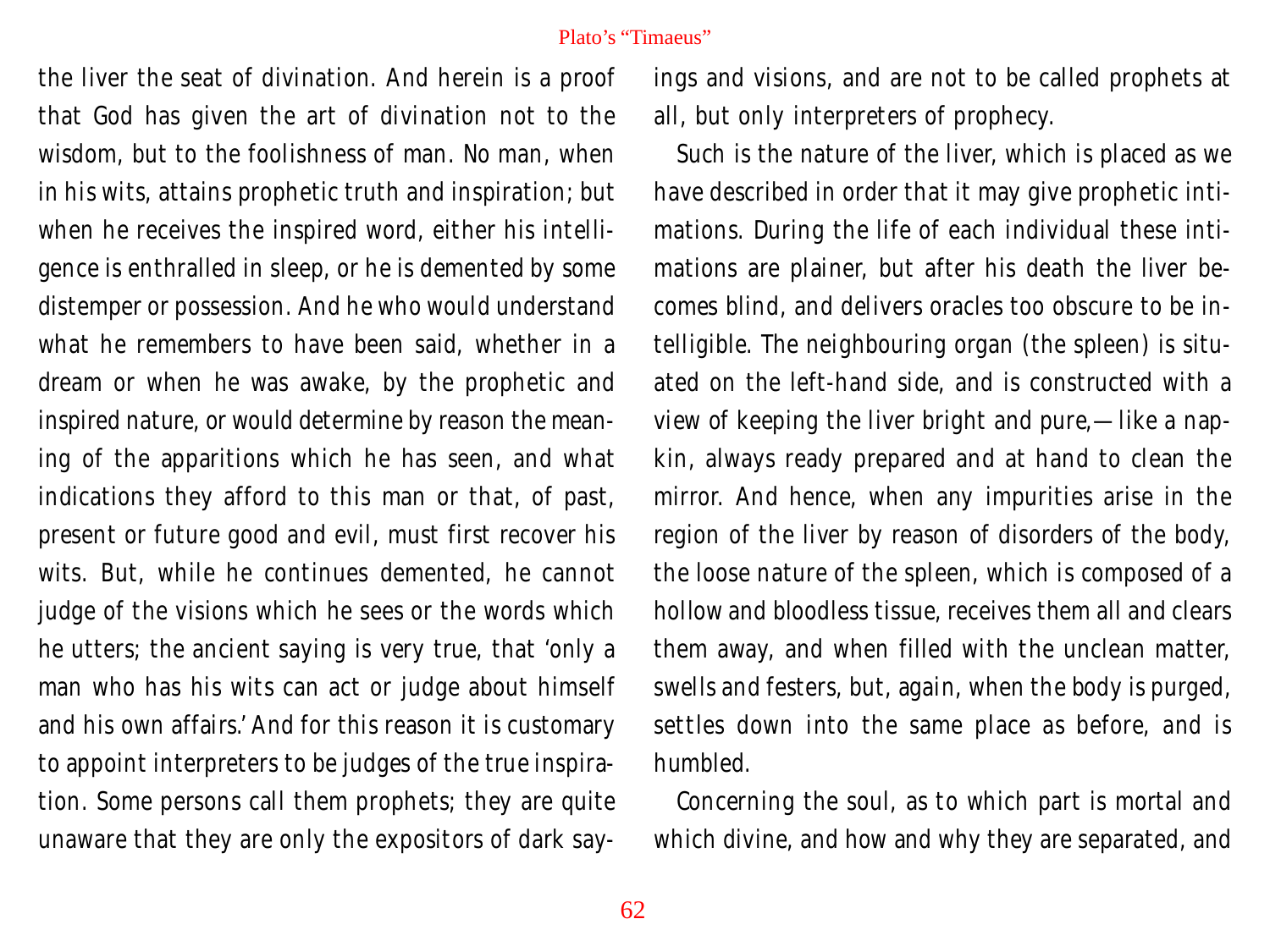where located, if God acknowledges that we have spoken the truth, then, and then only, can we be confident; still, we may venture to assert that what has been said by us is probable, and will be rendered more probable by investigation. Let us assume thus much.

The creation of the rest of the body follows next in order, and this we may investigate in a similar manner. And it appears to be very meet that the body should be framed on the following principles:—

The authors of our race were aware that we should be intemperate in eating and drinking, and take a good deal more than was necessary or proper, by reason of gluttony. In order then that disease might not quickly destroy us, and lest our mortal race should perish without fulfilling its end—intending to provide against this, the gods made what is called the lower belly, to be a receptacle for the superfluous meat and drink, and formed the convolution of the bowels, so that the food might be prevented from passing quickly through and compelling the body to require more food, thus producing insatiable gluttony, and making the whole race an enemy to philosophy and music, and rebellious against the divinest element within us.

The bones and flesh, and other similar parts of us, were made as follows. The first principle of all of them was the generation of the marrow. For the bonds of life which unite the soul with the body are made fast there, and they are the root and foundation of the human race. The marrow itself is created out of other materials: God took such of the primary triangles as were straight and smooth, and were adapted by their perfection to produce fire and water, and air and earth these, I say, he separated from their kinds, and mingling them in due proportions with one another, made the marrow out of them to be a universal seed of the whole race of mankind; and in this seed he then planted and enclosed the souls, and in the original distribution gave to the marrow as many and various forms as the different kinds of souls were hereafter to receive. That which, like a field, was to receive the divine seed, he made round every way, and called that portion of the marrow, brain, intending that, when an animal was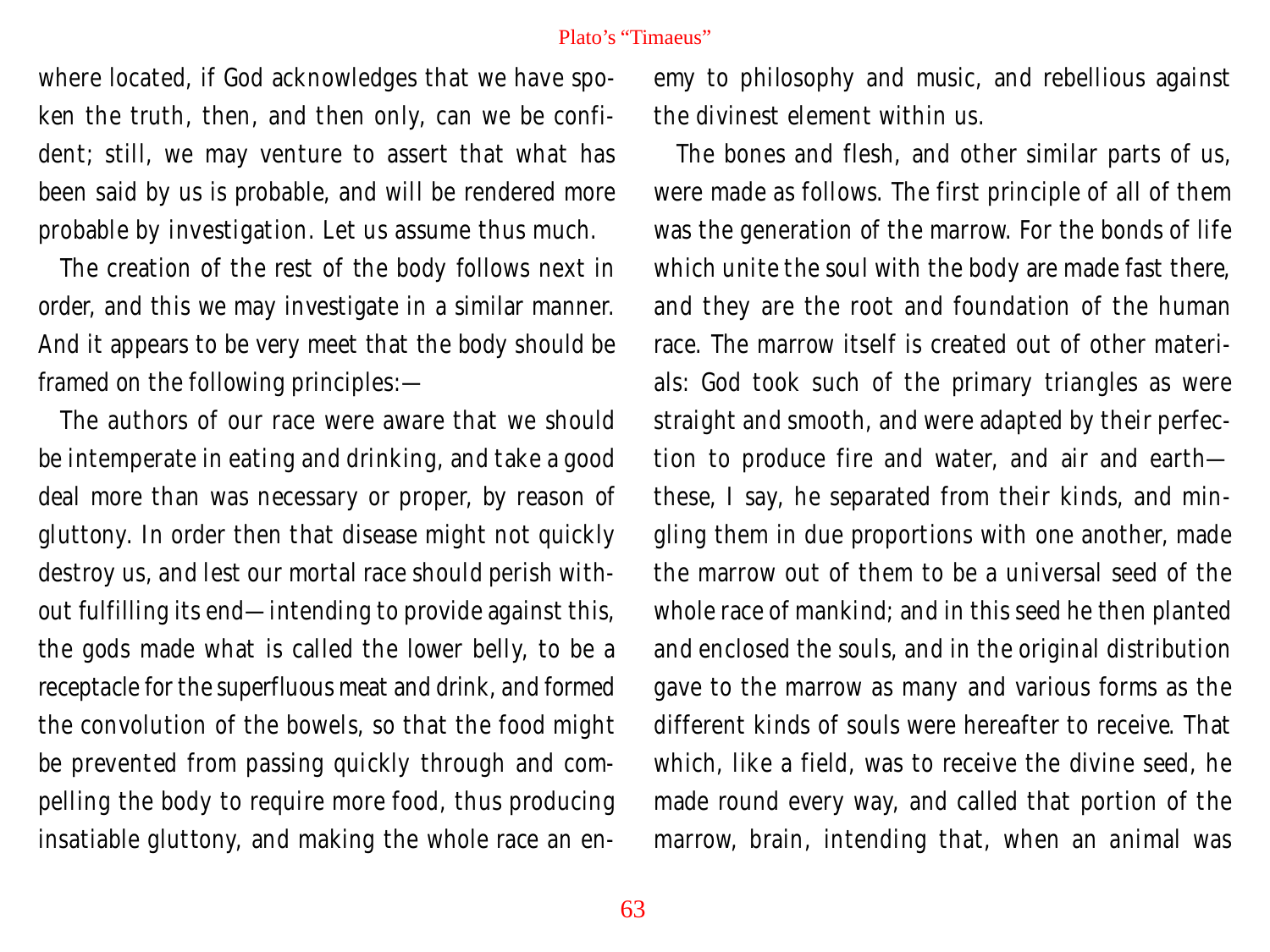perfected, the vessel containing this substance should be the head; but that which was intended to contain the remaining and mortal part of the soul he distributed into figures at once round and elongated, and he called them all by the name 'marrow'; and to these, as to anchors, fastening the bonds of the whole soul, he proceeded to fashion around them the entire framework of our body, constructing for the marrow, first of all a complete covering of bone.

Bone was composed by him in the following manner. Having sifted pure and smooth earth he kneaded it and wetted it with marrow, and after that he put it into fire and then into water, and once more into fire and again into water—in this way by frequent transfers from one to the other he made it insoluble by either. Out of this he fashioned, as in a lathe, a globe made of bone, which he placed around the brain, and in this he left a narrow opening; and around the marrow of the neck and back he formed vertebrae which he placed under one another like pivots, beginning at the head and extending through the whole of the trunk. Thus wishing to preserve the entire seed, he enclosed it in a stone-like casing, inserting joints, and using in the formation of them the power of the other or diverse as an intermediate nature, that they might have motion and flexure. Then again, considering that the bone would be too brittle and inflexible, and when heated and again cooled would soon mortify and destroy the seed within—having this in view, he contrived the sinews and the flesh, that so binding all the members together by the sinews, which admitted of being stretched and relaxed about the vertebrae, he might thus make the body capable of flexion and extension, while the flesh would serve as a protection against the summer heat and against the winter cold, and also against falls, softly and easily yielding to external bodies, like articles made of felt; and containing in itself a warm moisture which in summer exudes and makes the surface damp, would impart a natural coolness to the whole body; and again in winter by the help of this internal warmth would form a very tolerable defence against the frost which surrounds it and attacks it from without. He who mod-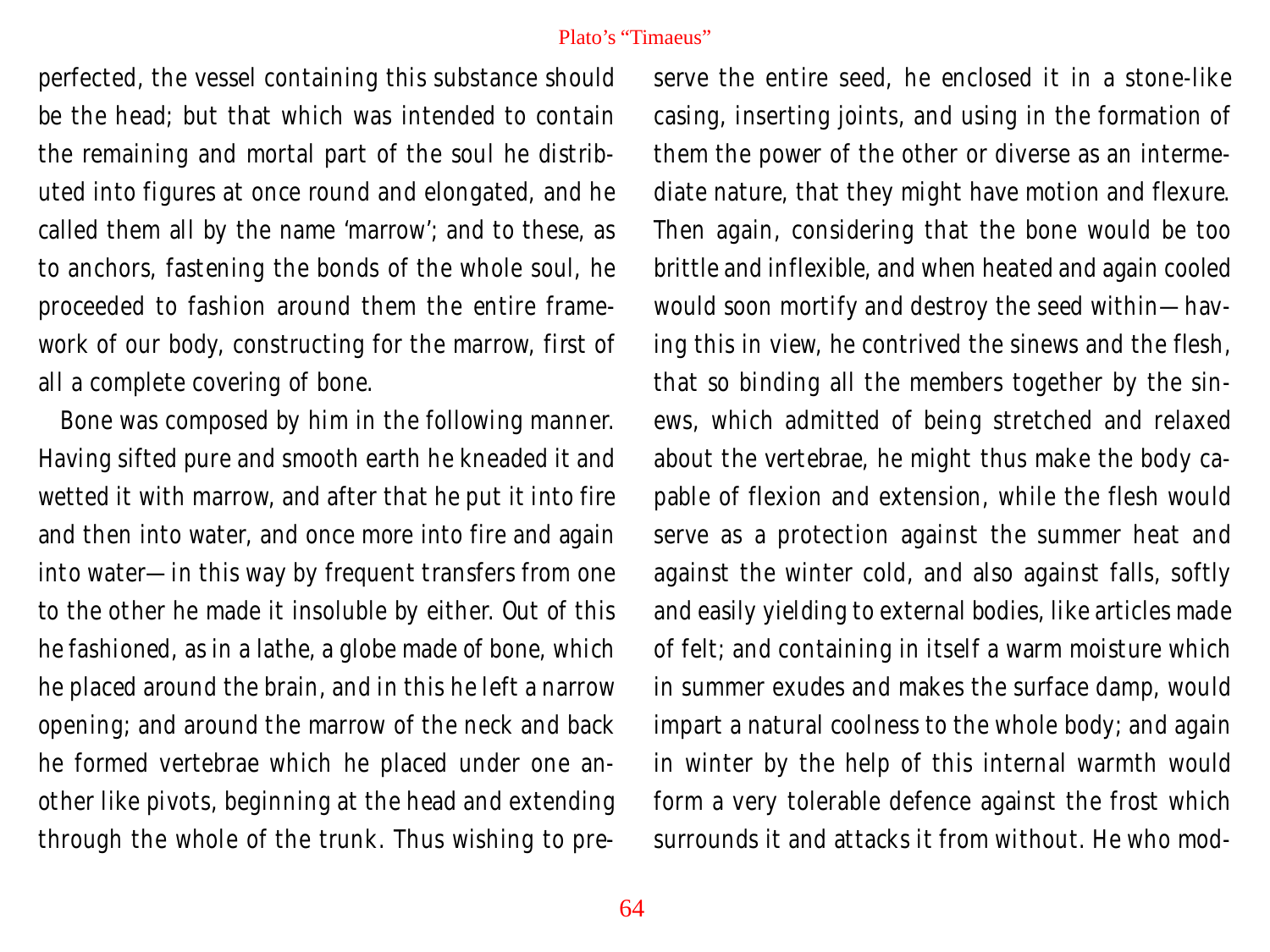elled us, considering these things, mixed earth with fire and water and blended them; and making a ferment of acid and salt, he mingled it with them and formed soft and succulent flesh. As for the sinews, he made them of a mixture of bone and unfermented flesh, attempered so as to be in a mean, and gave them a yellow colour; wherefore the sinews have a firmer and more glutinous nature than flesh, but a softer and moister nature than the bones. With these God covered the bones and marrow, binding them together by sinews, and then enshrouded them all in an upper covering of flesh. The more living and sensitive of the bones he enclosed in the thinnest film of flesh, and those which had the least life within them in the thickest and most solid flesh. So again on the joints of the bones, where reason indicated that no more was required, he placed only a thin covering of flesh, that it might not interfere with the flexion of our bodies and make them unwieldy because difficult to move; and also that it might not, by being crowded and pressed and matted together, destroy sensation by reason of its

hardness, and impair the memory and dull the edge of intelligence. Wherefore also the thighs and the shanks and the hips, and the bones of the arms and the forearms, and other parts which have no joints, and the inner bones, which on account of the rarity of the soul in the marrow are destitute of reason—all these are abundantly provided with flesh; but such as have mind in them are in general less fleshy, except where the creator has made some part solely of flesh in order to give sensation,—as, for example, the tongue. But commonly this is not the case. For the nature which comes into being and grows up in us by a law of necessity, does not admit of the combination of solid bone and much flesh with acute perceptions. More than any other part the framework of the head would have had them, if they could have co-existed, and the human race, having a strong and fleshy and sinewy head, would have had a life twice or many times as long as it now has, and also more healthy and free from pain. But our creators, considering whether they should make a longer-lived race which was worse, or a shorter-lived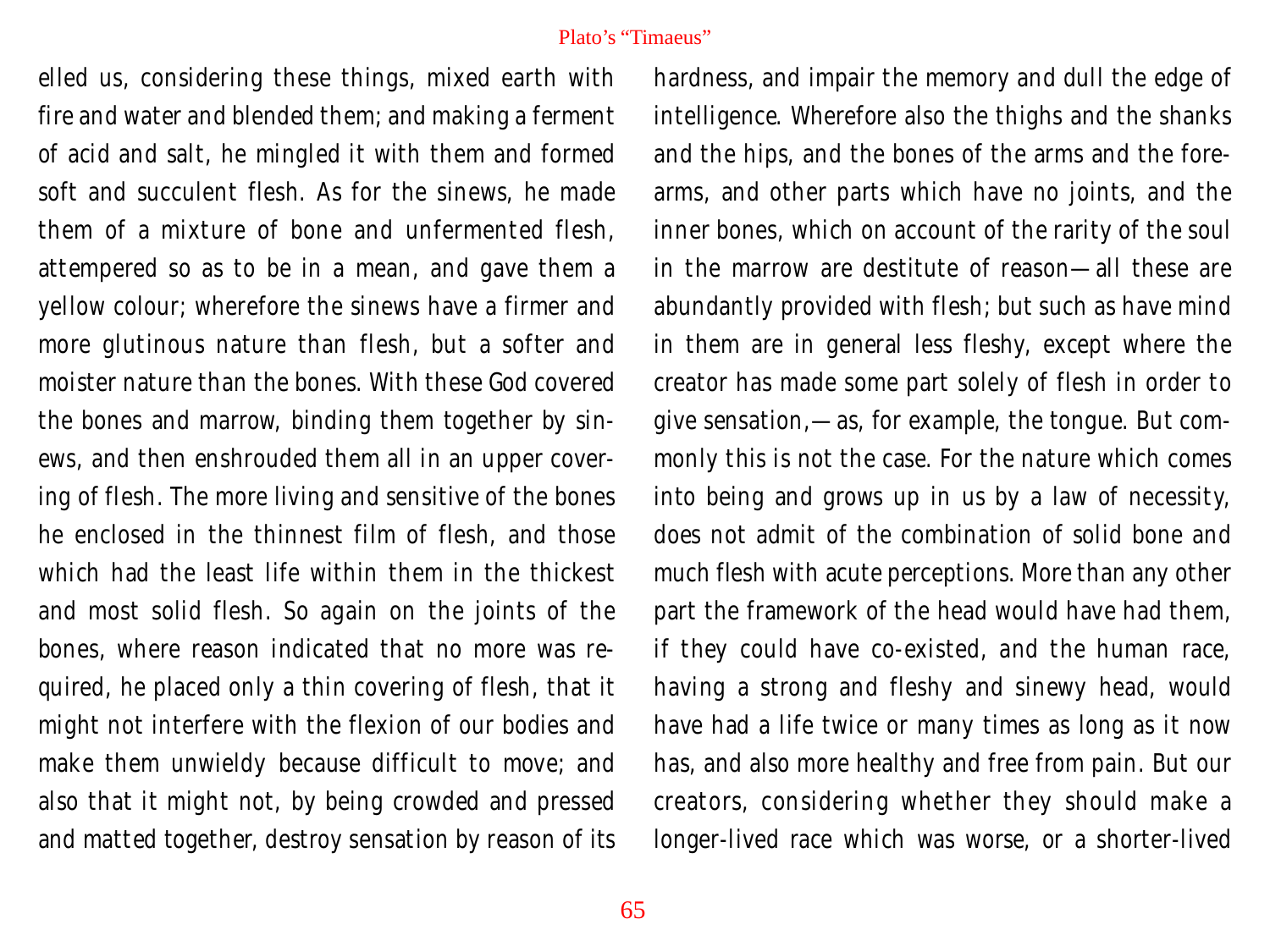race which was better, came to the conclusion that every one ought to prefer a shorter span of life, which was better, to a longer one, which was worse; and therefore they covered the head with thin bone, but not with flesh and sinews, since it had no joints; and thus the head was added, having more wisdom and sensation than the rest of the body, but also being in every man far weaker. For these reasons and after this manner God placed the sinews at the extremity of the head, in a circle round the neck, and glued them together by the principle of likeness and fastened the extremities of the jawbones to them below the face, and the other sinews he dispersed throughout the body, fastening limb to limb. The framers of us framed the mouth, as now arranged, having teeth and tongue and lips, with a view to the necessary and the good contriving the way in for necessary purposes, the way out for the best purposes; for that is necessary which enters in and gives food to the body; but the river of speech, which flows out of a man and ministers to the intelligence, is the fairest and noblest of all streams. Still the head

could neither be left a bare frame of bones, on account of the extremes of heat and cold in the different seasons, nor yet be allowed to be wholly covered, and so become dull and senseless by reason of an overgrowth of flesh. The fleshy nature was not therefore wholly dried up, but a large sort of peel was parted off and remained over, which is now called the skin. This met and grew by the help of the cerebral moisture, and became the circular envelopment of the head. And the moisture, rising up under the sutures, watered and closed in the skin upon the crown, forming a sort of knot. The diversity of the sutures was caused by the power of the courses of the soul and of the food, and the more these struggled against one another the more numerous they became, and fewer if the struggle were less violent. This skin the divine power pierced all round with fire, and out of the punctures which were thus made the moisture issued forth, and the liquid and heat which was pure came away, and a mixed part which was composed of the same material as the skin, and had a fineness equal to the punctures, was borne up by its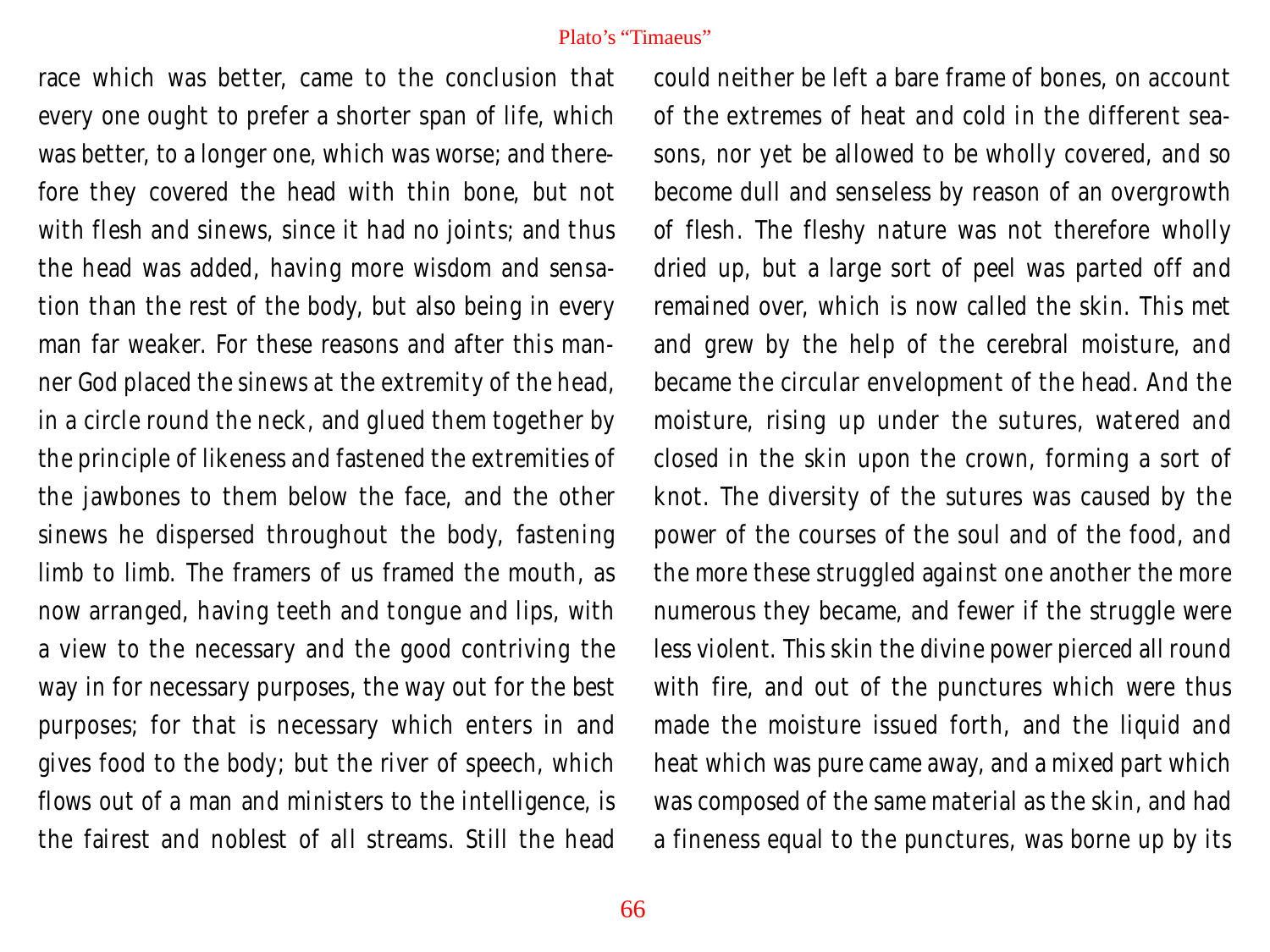own impulse and extended far outside the head, but being too slow to escape, was thrust back by the external air, and rolled up underneath the skin, where it took root. Thus the hair sprang up in the skin, being akin to it because it is like threads of leather, but rendered harder and closer through the pressure of the cold, by which each hair, while in process of separation from the skin, is compressed and cooled. Wherefore the creator formed the head hairy, making use of the causes which I have mentioned, and reflecting also that instead of flesh the brain needed the hair to be a light covering or guard, which would give shade in summer and shelter in winter, and at the same time would not impede our quickness of perception. From the combination of sinew, skin, and bone, in the structure of the finger, there arises a triple compound, which, when dried up, takes the form of one hard skin partaking of all three natures, and was fabricated by these second causes, but designed by mind which is the principal cause with an eye to the future. For our creators well knew that women and other animals would some day

be framed out of men, and they further knew that many animals would require the use of nails for many purposes; wherefore they fashioned in men at their first creation the rudiments of nails. For this purpose and for these reasons they caused skin, hair, and nails to grow at the extremities of the limbs.

And now that all the parts and members of the mortal animal had come together, since its life of necessity consisted of fire and breath, and it therefore wasted away by dissolution and depletion, the gods contrived the following remedy: They mingled a nature akin to that of man with other forms and perceptions, and thus created another kind of animal. These are the trees and plants and seeds which have been improved by cultivation and are now domesticated among us; anciently there were only the wild kinds, which are older than the cultivated. For everything that partakes of life may be truly called a living being, and the animal of which we are now speaking partakes of the third kind of soul, which is said to be seated between the midriff and the navel, having no part in opinion or reason or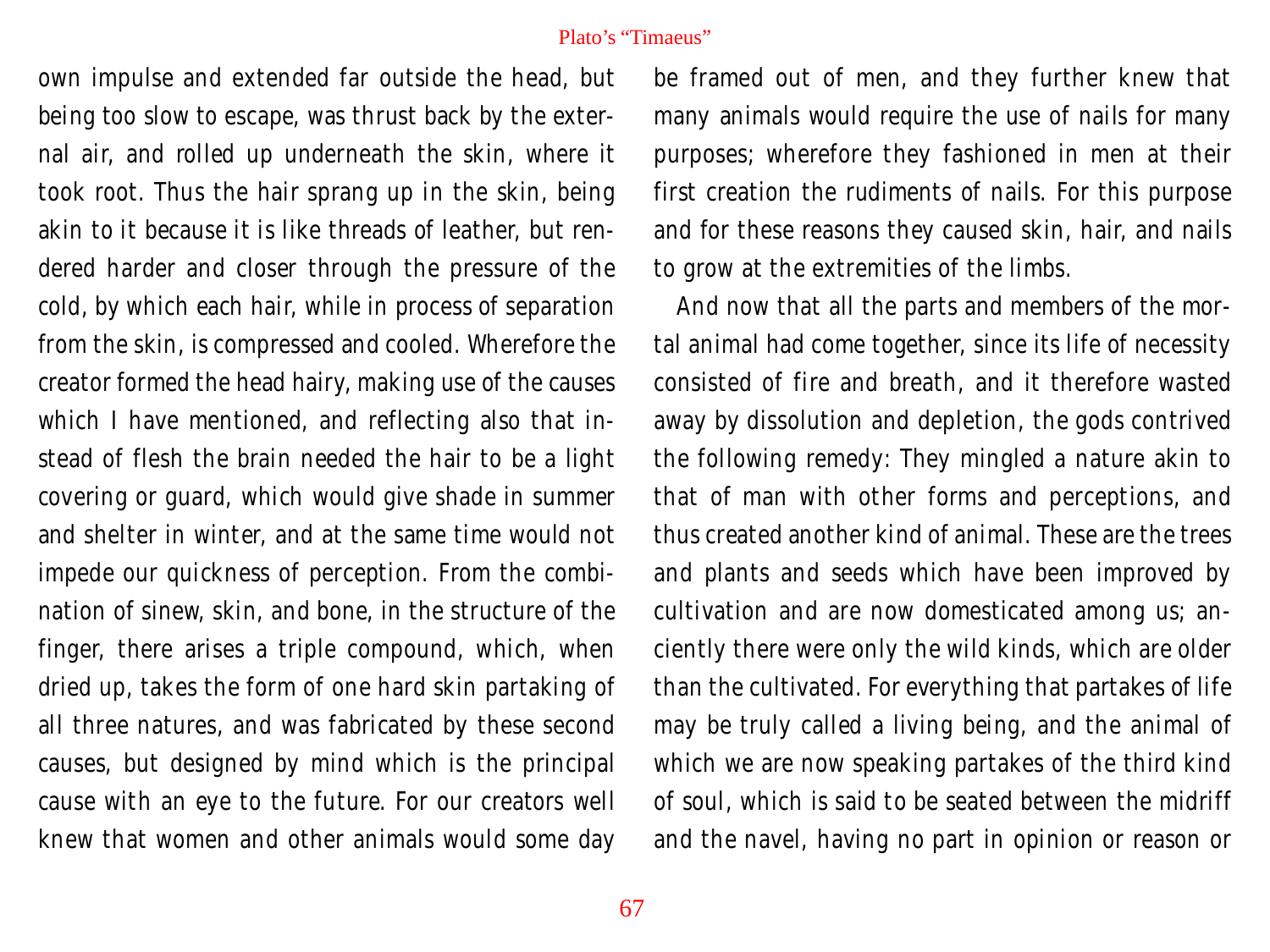mind, but only in feelings of pleasure and pain and the desires which accompany them. For this nature is always in a passive state, revolving in and about itself, repelling the motion from without and using its own, and accordingly is not endowed by nature with the power of observing or reflecting on its own concerns. Wherefore it lives and does not differ from a living being, but is fixed and rooted in the same spot, having no power of self-motion.

Now after the superior powers had created all these natures to be food for us who are of the inferior nature, they cut various channels through the body as through a garden, that it might be watered as from a running stream. In the first place, they cut two hidden channels or veins down the back where the skin and the flesh join, which answered severally to the right and left side of the body. These they let down along the backbone, so as to have the marrow of generation between them, where it was most likely to flourish, and in order that the stream coming down from above might flow freely to the other parts, and equalize the irrigation. In the next place, they divided the veins about the head, and interlacing them, they sent them in opposite directions; those coming from the right side they sent to the left of the body, and those from the left they diverted towards the right, so that they and the skin might together form a bond which should fasten the head to the body, since the crown of the head was not encircled by sinews; and also in order that the sensations from both sides might be distributed over the whole body. And next, they ordered the watercourses of the body in a manner which I will describe, and which will be more easily understood if we begin by admitting that all things which have lesser parts retain the greater, but the greater cannot retain the lesser. Now of all natures fire has the smallest parts, and therefore penetrates through earth and water and air and their compounds, nor can anything hold it. And a similar principle applies to the human belly; for when meats and drinks enter it, it holds them, but it cannot hold air and fire, because the particles of which they consist are smaller than its own structure.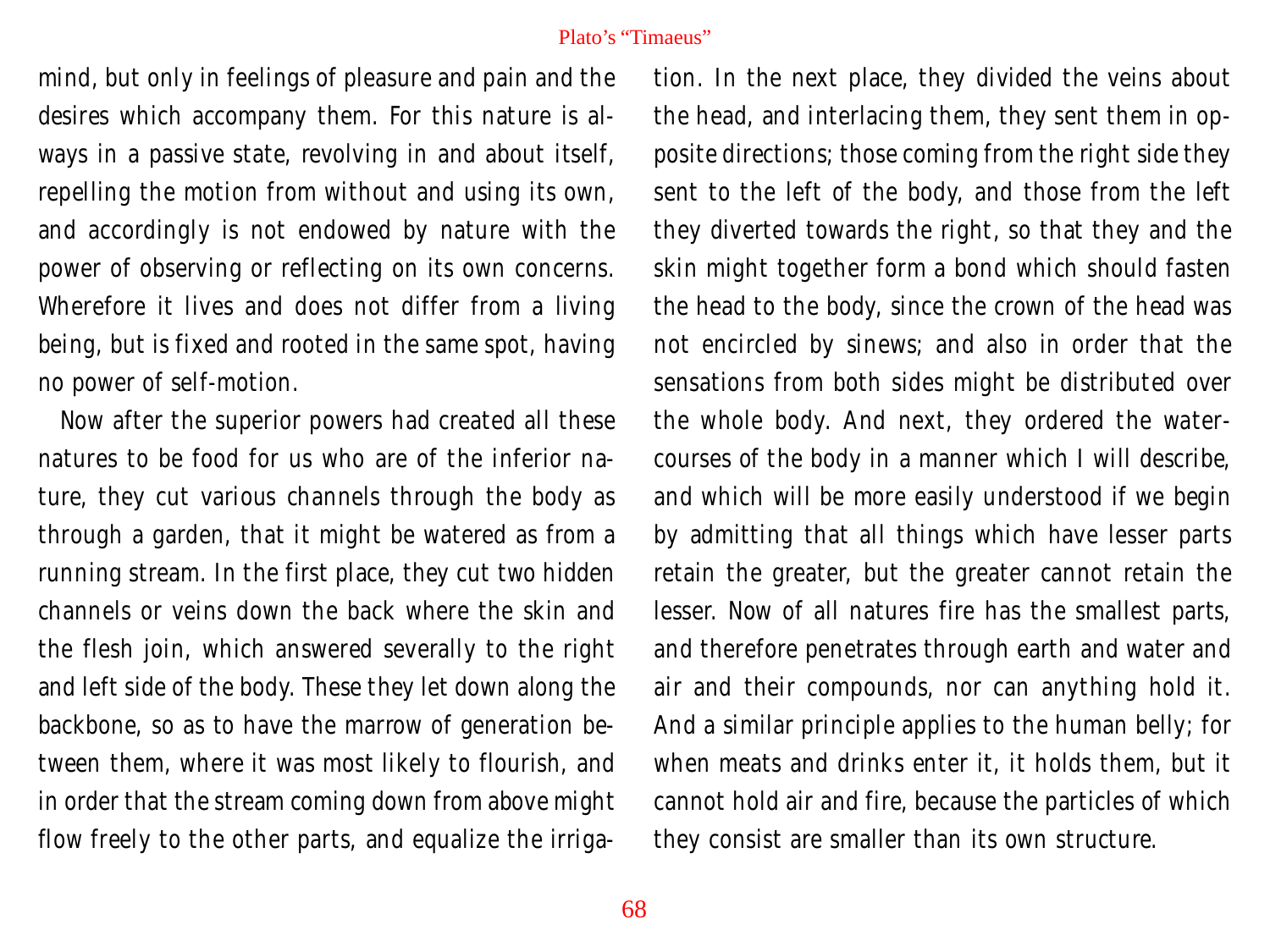These elements, therefore, God employed for the sake of distributing moisture from the belly into the veins, weaving together a network of fire and air like a weel, having at the entrance two lesser weels; further he constructed one of these with two openings, and from the lesser weels he extended cords reaching all round to the extremities of the network. All the interior of the net he made of fire, but the lesser weels and their cavity, of air. The network he took and spread over the newly-formed animal in the following manner:—He let the lesser weels pass into the mouth; there were two of them, and one he let down by the air-pipes into the lungs, the other by the side of the air-pipes into the belly. The former he divided into two branches, both of which he made to meet at the channels of the nose, so that when the way through the mouth did not act, the streams of the mouth as well were replenished through the nose. With the other cavity (i.e. of the greater weel) he enveloped the hollow parts of the body, and at one time he made all this to flow into the lesser weels, quite gently, for they are composed of air, and at another time he caused the lesser weels to flow back again; and the net he made to find a way in and out through the pores of the body, and the rays of fire which are bound fast within followed the passage of the air either way, never at any time ceasing so long as the mortal being holds together. This process, as we affirm, the name-giver named inspiration and expiration. And all this movement, active as well as passive, takes place in order that the body, being watered and cooled, may receive nourishment and life; for when the respiration is going in and out, and the fire, which is fast bound within, follows it, and ever and anon moving to and fro, enters through the belly and reaches the meat and drink, it dissolves them, and dividing them into small portions and guiding them through the passages where it goes, pumps them as from a fountain into the channels of the veins, and makes the stream of the veins flow through the body as through a conduit.

Let us once more consider the phenomena of respiration, and enquire into the causes which have made it what it is. They are as follows:—Seeing that there is no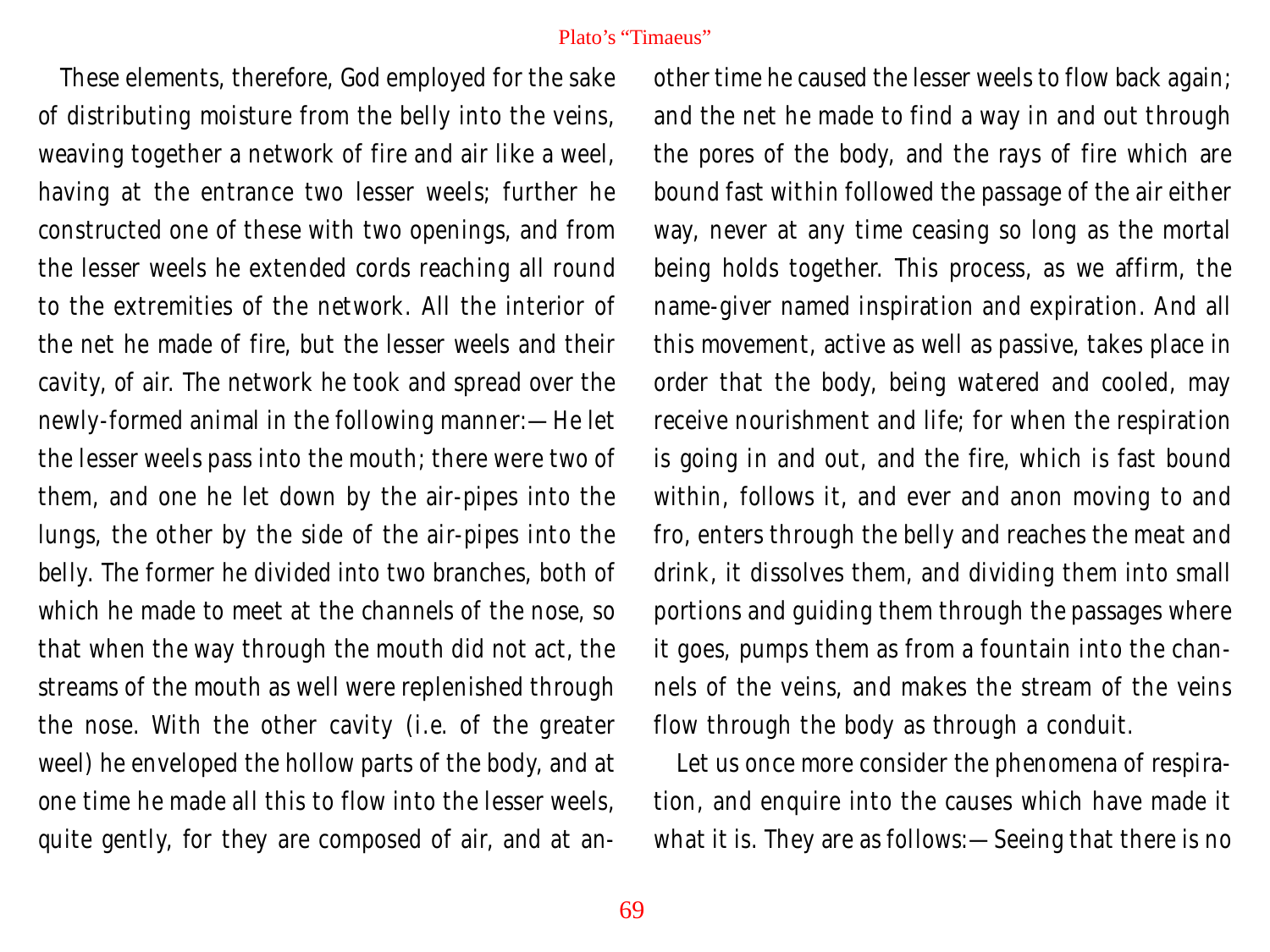such thing as a vacuum into which any of those things which are moved can enter, and the breath is carried from us into the external air, the next point is, as will be clear to every one, that it does not go into a vacant space, but pushes its neighbour out of its place, and that which is thrust out in turn drives out its neighbour; and in this way everything of necessity at last comes round to that place from whence the breath came forth, and enters in there, and following the breath, fills up the vacant space; and this goes on like the rotation of a wheel, because there can be no such thing as a vacuum. Wherefore also the breast and the lungs, when they emit the breath, are replenished by the air which surrounds the body and which enters in through the pores of the flesh and is driven round in a circle; and again, the air which is sent away and passes out through the body forces the breath inwards through the passage of the mouth and the nostrils. Now the origin of this movement may be supposed to be as follows. In the interior of every animal the hottest part is that which is around the blood and veins; it is in a manner an

internal fountain of fire, which we compare to the network of a creel, being woven all of fire and extended through the centre of the body, while the outer parts are composed of air. Now we must admit that heat naturally proceeds outward to its own place and to its kindred element; and as there are two exits for the heat, the one out through the body, and the other through the mouth and nostrils, when it moves towards the one, it drives round the air at the other, and that which is driven round falls into the fire and becomes warm, and that which goes forth is cooled. But when the heat changes its place, and the particles at the other exit grow warmer, the hotter air inclining in that direction and carried towards its native element, fire, pushes round the air at the other; and this being affected in the same way and communicating the same impulse, a circular motion swaying to and fro is produced by the double process, which we call inspiration and expiration.

The phenomena of medical cupping-glasses and of the swallowing of drink and of the projection of bodies, whether discharged in the air or bowled along the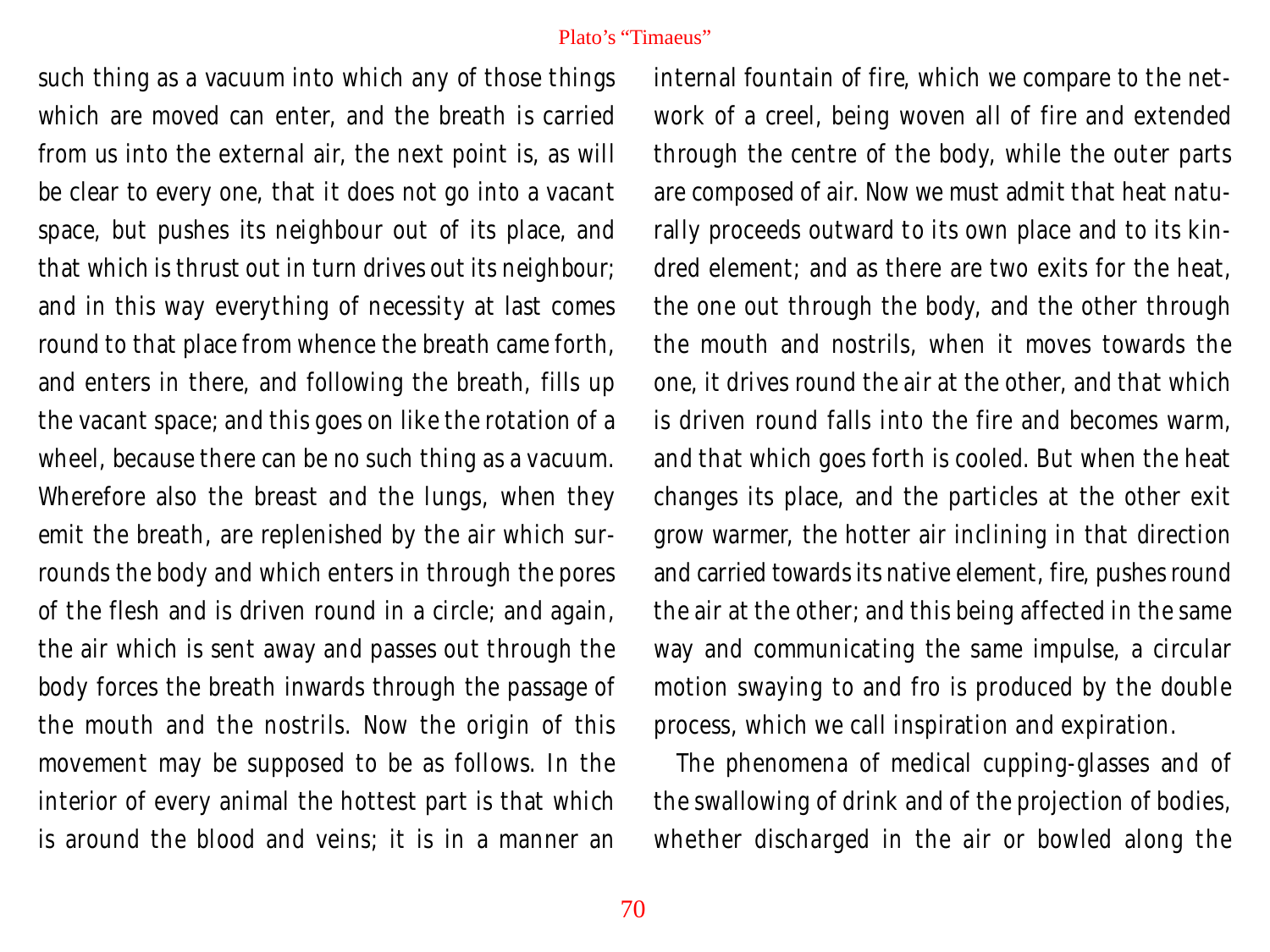ground, are to be investigated on a similar principle; and swift and slow sounds, which appear to be high and low, and are sometimes discordant on account of their inequality, and then again harmonical on account of the equality of the motion which they excite in us. For when the motions of the antecedent swifter sounds begin to pause and the two are equalized, the slower sounds overtake the swifter and then propel them. When they overtake them they do not intrude a new and discordant motion, but introduce the beginnings of a slower, which answers to the swifter as it dies away, thus producing a single mixed expression out of high and low, whence arises a pleasure which even the unwise feel, and which to the wise becomes a higher sort of delight, being an imitation of divine harmony in mortal motions. Moreover, as to the flowing of water, the fall of the thunderbolt, and the marvels that are observed about the attraction of amber and the Heraclean stones,—in none of these cases is there any attraction; but he who investigates rightly, will find that such wonderful phenomena are attributable to the combination of certain conditions—the non-existence of a vacuum, the fact that objects push one another round, and that they change places, passing severally into their proper positions as they are divided or combined.

Such as we have seen, is the nature and such are the causes of respiration, —the subject in which this discussion originated. For the fire cuts the food and following the breath surges up within, fire and breath rising together and filling the veins by drawing up out of the belly and pouring into them the cut portions of the food; and so the streams of food are kept flowing through the whole body in all animals. And fresh cuttings from kindred substances, whether the fruits of the earth or herb of the field, which God planted to be our daily food, acquire all sorts of colours by their inter-mixture; but red is the most pervading of them, being created by the cutting action of fire and by the impression which it makes on a moist substance; and hence the liquid which circulates in the body has a colour such as we have described. The liquid itself we call blood, which nourishes the flesh and the whole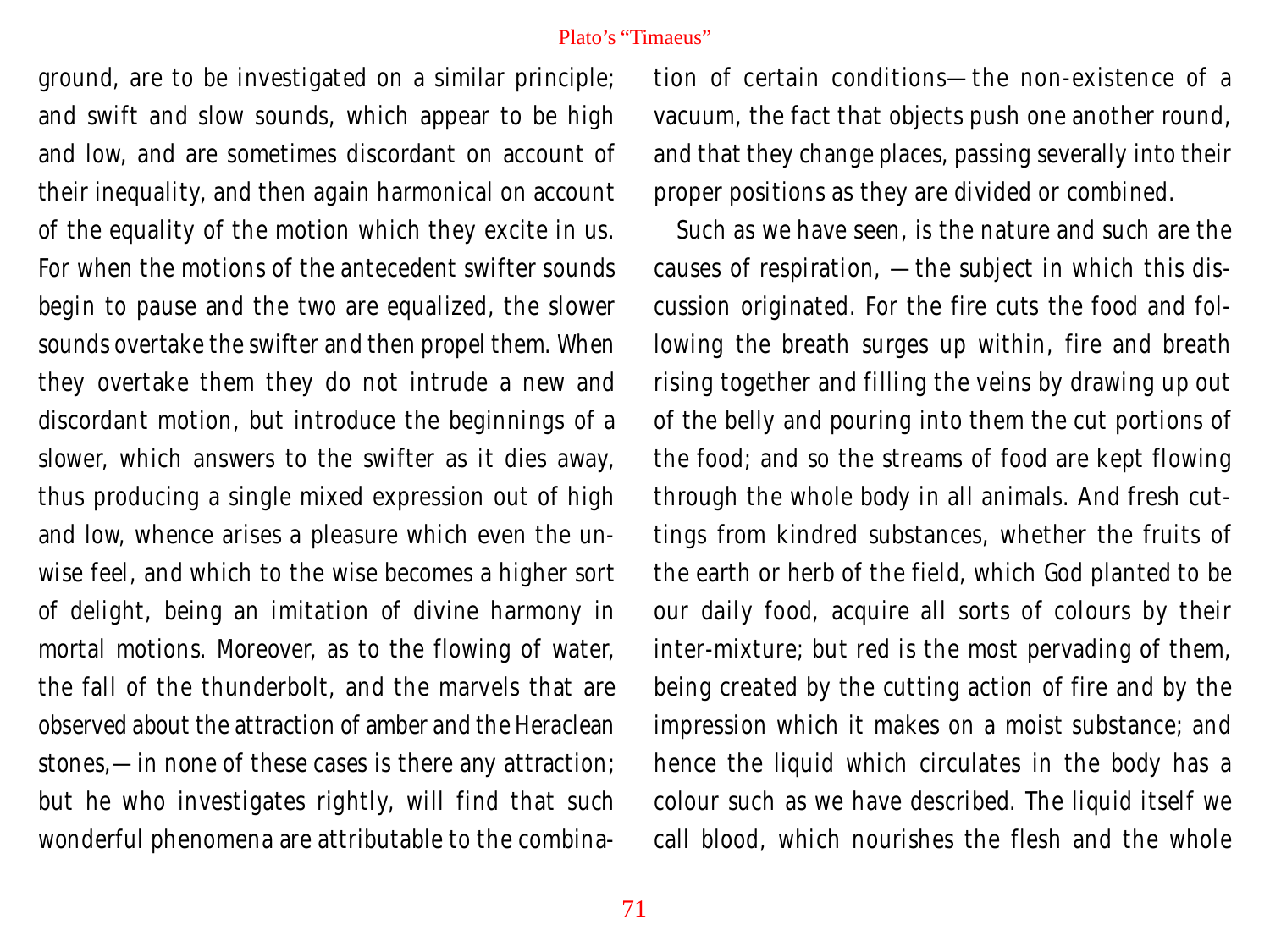body, whence all parts are watered and empty places filled.

Now the process of repletion and evacuation is effected after the manner of the universal motion by which all kindred substances are drawn towards one another. For the external elements which surround us are always causing us to consume away, and distributing and sending off like to like; the particles of blood, too, which are divided and contained within the frame of the animal as in a sort of heaven, are compelled to imitate the motion of the universe. Each, therefore, of the divided parts within us, being carried to its kindred nature, replenishes the void. When more is taken away than flows in, then we decay, and when less, we grow and increase.

The frame of the entire creature when young has the triangles of each kind new, and may be compared to the keel of a vessel which is just off the stocks; they are locked firmly together and yet the whole mass is soft and delicate, being freshly formed of marrow and nurtured on milk. Now when the triangles out of which

meats and drinks are composed come in from without, and are comprehended in the body, being older and weaker than the triangles already there, the frame of the body gets the better of them and its newer triangles cut them up, and so the animal grows great, being nourished by a multitude of similar particles. But when the roots of the triangles are loosened by having undergone many conflicts with many things in the course of time, they are no longer able to cut or assimilate the food which enters, but are themselves easily divided by the bodies which come in from without. In this way every animal is overcome and decays, and this affection is called old age. And at last, when the bonds by which the triangles of the marrow are united no longer hold, and are parted by the strain of existence, they in turn loosen the bonds of the soul, and she, obtaining a natural release, flies away with joy. For that which takes place according to nature is pleasant, but that which is contrary to nature is painful. And thus death, if caused by disease or produced by wounds, is painful and violent; but that sort of death which comes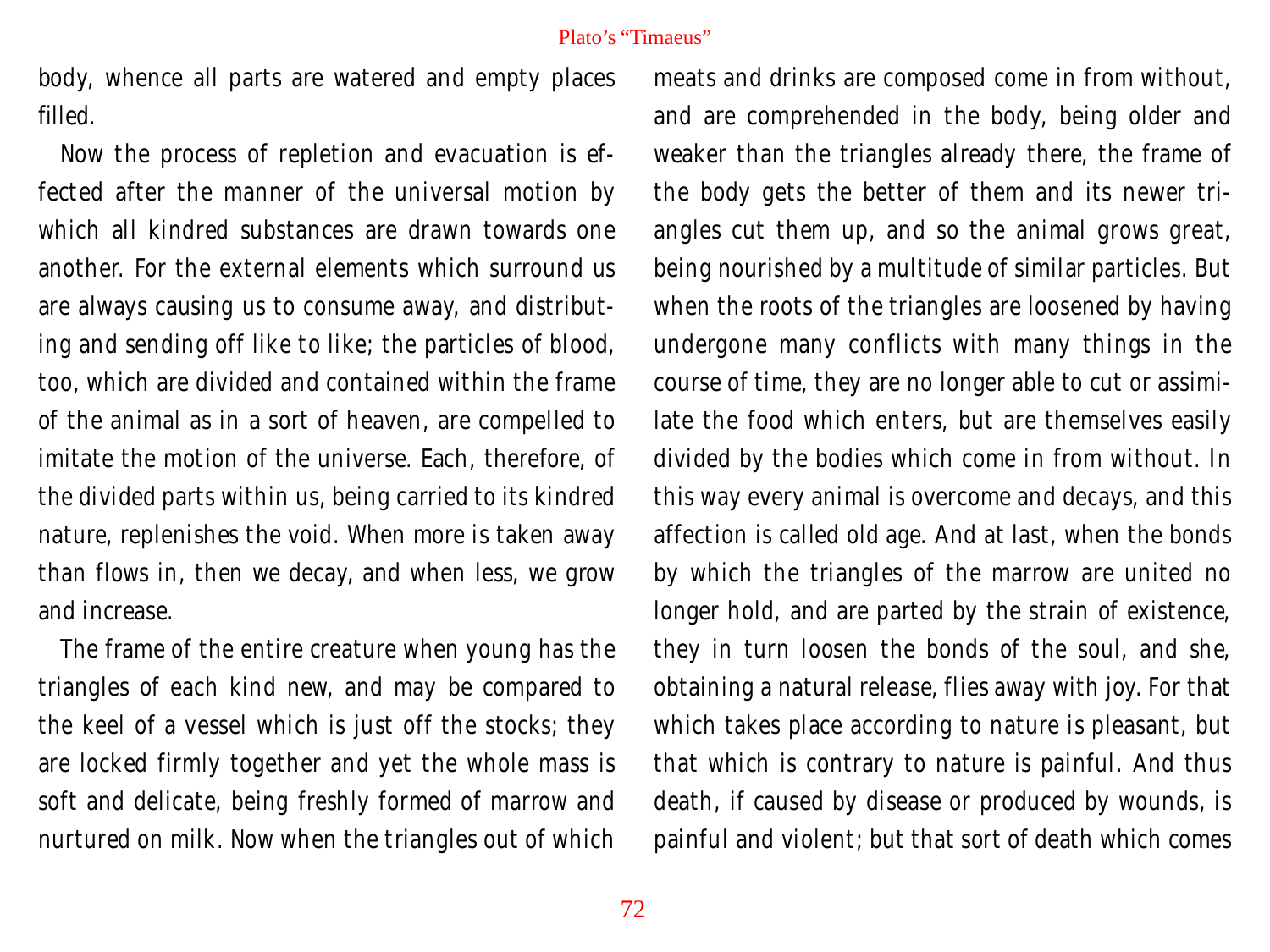with old age and fulfils the debt of nature is the easiest of deaths, and is accompanied with pleasure rather than with pain.

Now every one can see whence diseases arise. There are four natures out of which the body is compacted, earth and fire and water and air, and the unnatural excess or defect of these, or the change of any of them from its own natural place into another, or—since there are more kinds than one of fire and of the other elements—the assumption by any of these of a wrong kind, or any similar irregularity, produces disorders and diseases; for when any of them is produced or changed in a manner contrary to nature, the parts which were previously cool grow warm, and those which were dry become moist, and the light become heavy, and the heavy light; all sorts of changes occur. For, as we affirm, a thing can only remain the same with itself, whole and sound, when the same is added to it, or subtracted from it, in the same respect and in the same manner and in due proportion; and whatever comes or goes away in violation of these laws causes all manner

of changes and infinite diseases and corruptions. Now there is a second class of structures which are also natural, and this affords a second opportunity of observing diseases to him who would understand them. For whereas marrow and bone and flesh and sinews are composed of the four elements, and the blood, though after another manner, is likewise formed out of them, most diseases originate in the way which I have described; but the worst of all owe their severity to the fact that the generation of these substances proceeds in a wrong order; they are then destroyed. For the natural order is that the flesh and sinews should be made of blood, the sinews out of the fibres to which they are akin, and the flesh out of the clots which are formed when the fibres are separated. And the glutinous and rich matter which comes away from the sinews and the flesh, not only glues the flesh to the bones, but nourishes and imparts growth to the bone which surrounds the marrow; and by reason of the solidity of the bones, that which filters through consists of the purest and smoothest and oiliest sort of triangles, drop-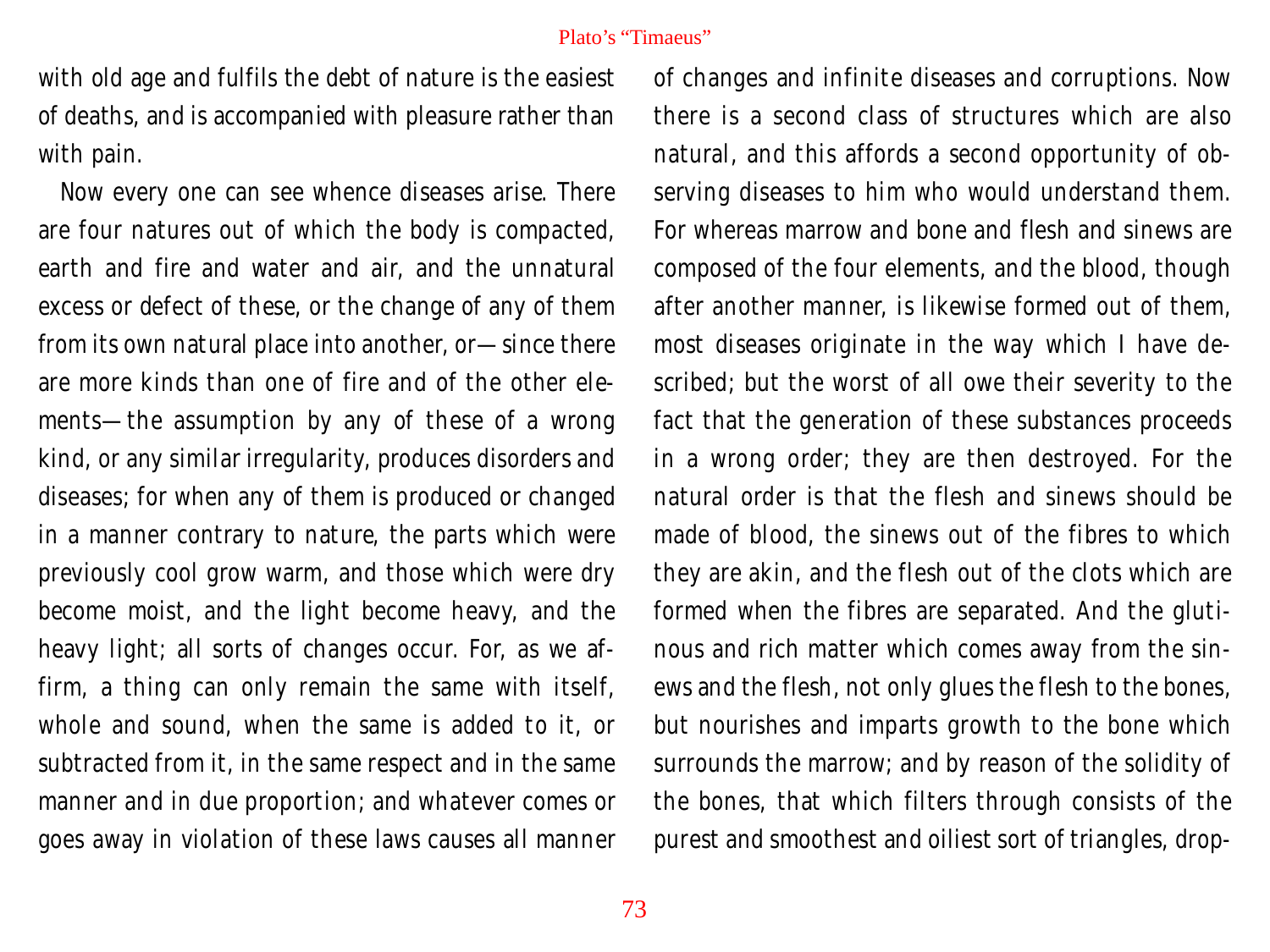ping like dew from the bones and watering the marrow. Now when each process takes place in this order, health commonly results; when in the opposite order, disease. For when the flesh becomes decomposed and sends back the wasting substance into the veins, then an oversupply of blood of diverse kinds, mingling with air in the veins, having variegated colours and bitter properties, as well as acid and saline qualities, contains all sorts of bile and serum and phlegm. For all things go the wrong way, and having become corrupted, first they taint the blood itself, and then ceasing to give nourishment to the body they are carried along the veins in all directions, no longer preserving the order of their natural courses, but at war with themselves, because they receive no good from one another, and are hostile to the abiding constitution of the body, which they corrupt and dissolve. The oldest part of the flesh which is corrupted, being hard to decompose, from long burning grows black, and from being everywhere corroded becomes bitter, and is injurious to every part of the body which is still uncorrupted. Sometimes, when the bitter element is refined away, the black part assumes an acidity which takes the place of the bitterness; at other times the bitterness being tinged with blood has a redder colour; and this, when mixed with black, takes the hue of grass; and again, an auburn colour mingles with the bitter matter when new flesh is decomposed by the fire which surrounds the internal flame;—to all which symptoms some physician perhaps, or rather some philosopher, who had the power of seeing in many dissimilar things one nature deserving of a name, has assigned the common name of bile. But the other kinds of bile are variously distinguished by their colours. As for serum, that sort which is the watery part of blood is innocent, but that which is a secretion of black and acid bile is malignant when mingled by the power of heat with any salt substance, and is then called acid phlegm. Again, the substance which is formed by the liquefaction of new and tender flesh when air is present, if inflated and encased in liquid so as to form bubbles, which separately are invisible owing to their small size, but when collected are of a bulk which is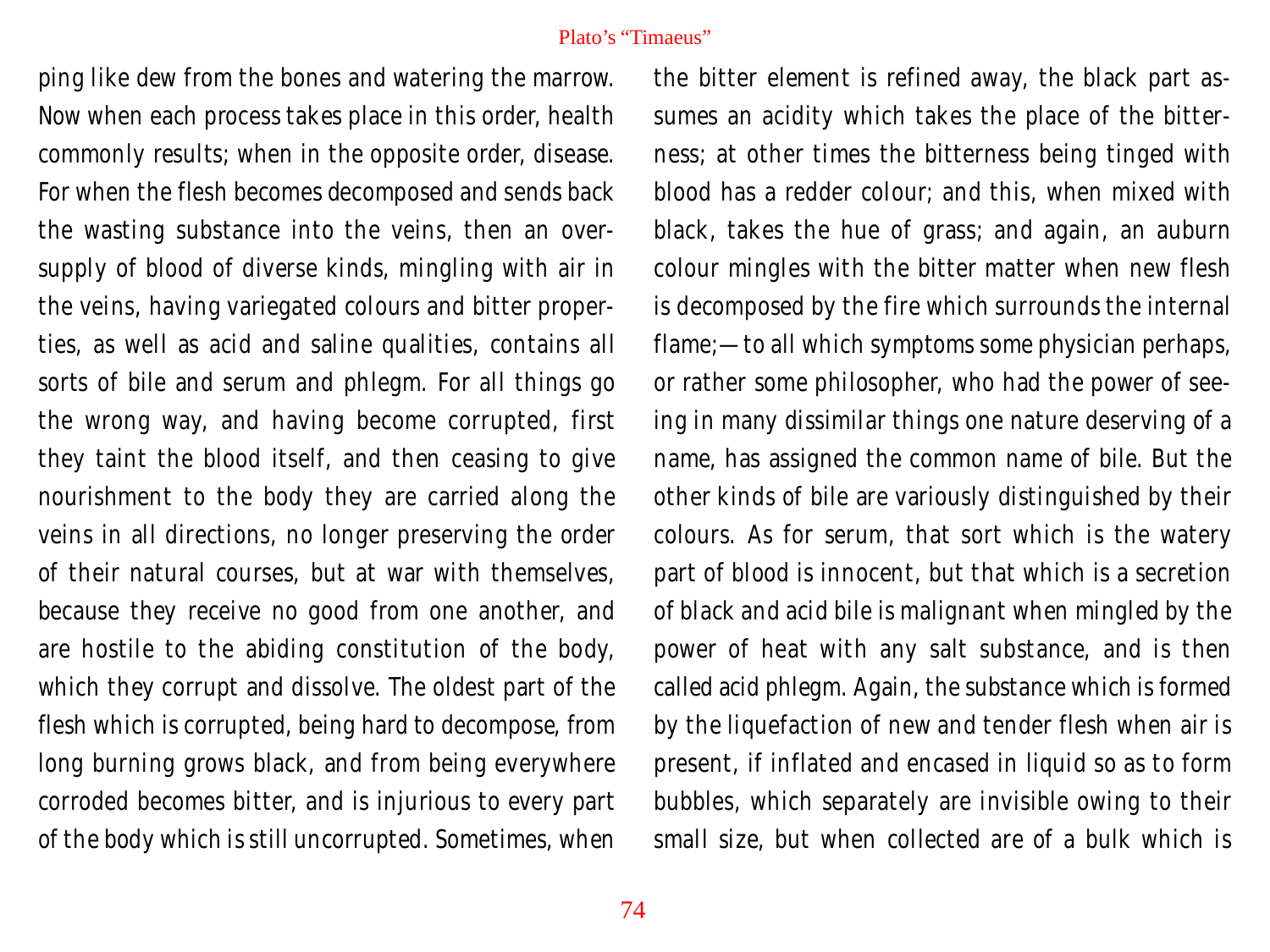visible, and have a white colour arising out of the generation of foam—all this decomposition of tender flesh when intermingled with air is termed by us white phlegm. And the whey or sediment of newly-formed phlegm is sweat and tears, and includes the various daily discharges by which the body is purified. Now all these become causes of disease when the blood is not replenished in a natural manner by food and drink but gains bulk from opposite sources in violation of the laws of nature. When the several parts of the flesh are separated by disease, if the foundation remains, the power of the disorder is only half as great, and there is still a prospect of an easy recovery; but when that which binds the flesh to the bones is diseased, and no longer being separated from the muscles and sinews, ceases to give nourishment to the bone and to unite flesh and bone, and from being oily and smooth and glutinous becomes rough and salt and dry, owing to bad regimen, then all the substance thus corrupted crumbles away under the flesh and the sinews, and separates from the bone, and the fleshy parts fall away

from their foundation and leave the sinews bare and full of brine, and the flesh again gets into the circulation of the blood and makes the previously-mentioned disorders still greater. And if these bodily affections be severe, still worse are the prior disorders; as when the bone itself, by reason of the density of the flesh, does not obtain sufficient air, but becomes mouldy and hot and gangrened and receives no nutriment, and the natural process is inverted, and the bone crumbling passes into the food, and the food into the flesh, and the flesh again falling into the blood makes all maladies that may occur more virulent than those already mentioned. But the worst case of all is when the marrow is diseased, either from excess or defect; and this is the cause of the very greatest and most fatal disorders, in which the whole course of the body is reversed.

There is a third class of diseases which may be conceived of as arising in three ways; for they are produced sometimes by wind, and sometimes by phlegm, and sometimes by bile. When the lung, which is the dispenser of the air to the body, is obstructed by rheums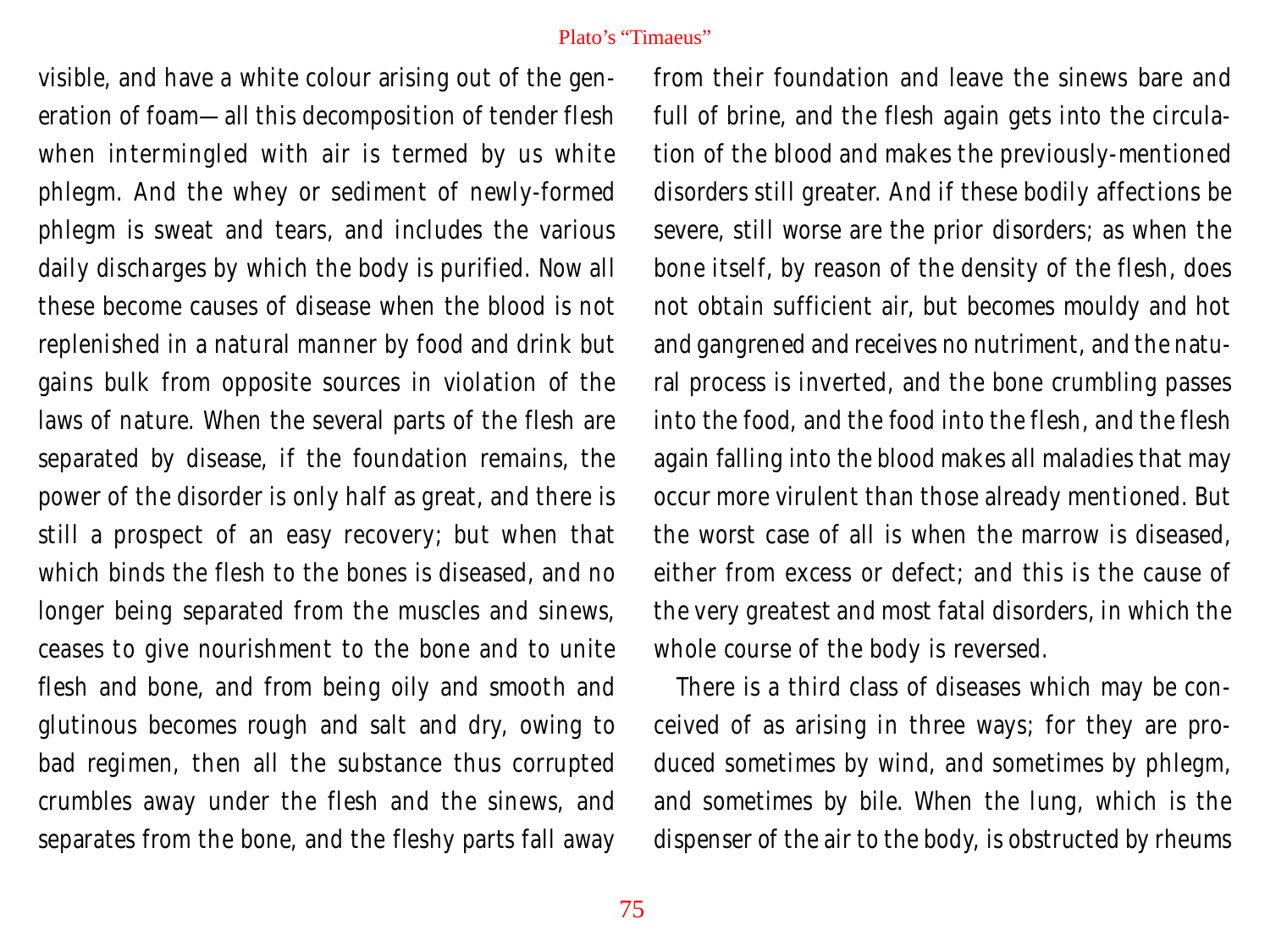and its passages are not free, some of them not acting, while through others too much air enters, then the parts which are unrefreshed by air corrode, while in other parts the excess of air forcing its way through the veins distorts them and decomposing the body is enclosed in the midst of it and occupies the midriff; thus numberless painful diseases are produced, accompanied by copious sweats. And oftentimes when the flesh is dissolved in the body, wind, generated within and unable to escape, is the source of quite as much pain as the air coming in from without; but the greatest pain is felt when the wind gets about the sinews and the veins of the shoulders, and swells them up, and so twists back the great tendons and the sinews which are connected with them. These disorders are called tetanus and opisthotonus, by reason of the tension which accompanies them. The cure of them is difficult; relief is in most cases given by fever supervening. The white phlegm, though dangerous when detained within by reason of the air-bubbles, yet if it can communicate with the outside air, is less severe, and

only discolours the body, generating leprous eruptions and similar diseases. When it is mingled with black bile and dispersed about the courses of the head, which are the divinest part of us, the attack if coming on in sleep, is not so severe; but when assailing those who are awake it is hard to be got rid of, and being an affection of a sacred part, is most justly called sacred. An acid and salt phlegm, again, is the source of all those diseases which take the form of catarrh, but they have many names because the places into which they flow are manifold.

Inflammations of the body come from burnings and inflamings, and all of them originate in bile. When bile finds a means of discharge, it boils up and sends forth all sorts of tumours; but when imprisoned within, it generates many inflammatory diseases, above all when mingled with pure blood; since it then displaces the fibres which are scattered about in the blood and are designed to maintain the balance of rare and dense, in order that the blood may not be so liquefied by heat as to exude from the pores of the body, nor again become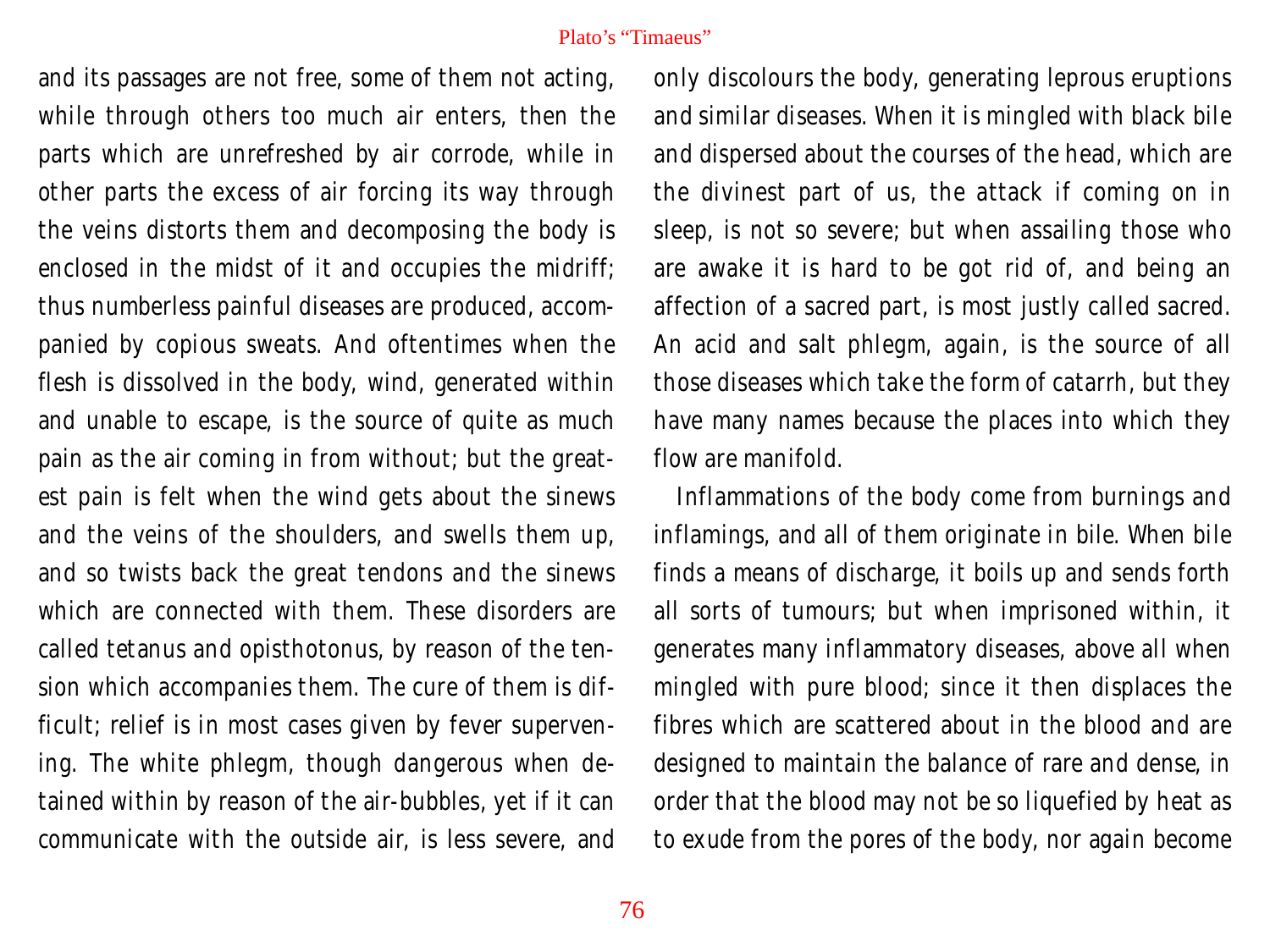too dense and thus find a difficulty in circulating through the veins. The fibres are so constituted as to maintain this balance; and if any one brings them all together when the blood is dead and in process of cooling, then the blood which remains becomes fluid, but if they are left alone, they soon congeal by reason of the surrounding cold. The fibres having this power over the blood, bile, which is only stale blood, and which from being flesh is dissolved again into blood, at the first influx coming in little by little, hot and liquid, is congealed by the power of the fibres; and so congealing and made to cool, it produces internal cold and shuddering. When it enters with more of a flood and overcomes the fibres by its heat, and boiling up throws them into disorder, if it have power enough to maintain its supremacy, it penetrates the marrow and burns up what may be termed the cables of the soul, and sets her free; but when there is not so much of it, and the body though wasted still holds out, the bile is itself mastered, and is either utterly banished, or is thrust through the veins into the lower or upper belly, and is

driven out of the body like an exile from a state in which there has been civil war; whence arise diarrhoeas and dysenteries, and all such disorders. When the constitution is disordered by excess of fire, continuous heat and fever are the result; when excess of air is the cause, then the fever is quotidian; when of water, which is a more sluggish element than either fire or air, then the fever is a tertian; when of earth, which is the most sluggish of the four, and is only purged away in a fourfold period, the result is a quartan fever, which can with difficulty be shaken off.

Such is the manner in which diseases of the body arise; the disorders of the soul, which depend upon the body, originate as follows. We must acknowledge disease of the mind to be a want of intelligence; and of this there are two kinds; to wit, madness and ignorance. In whatever state a man experiences either of them, that state may be called disease; and excessive pains and pleasures are justly to be regarded as the greatest diseases to which the soul is liable. For a man who is in great joy or in great pain, in his unseasonable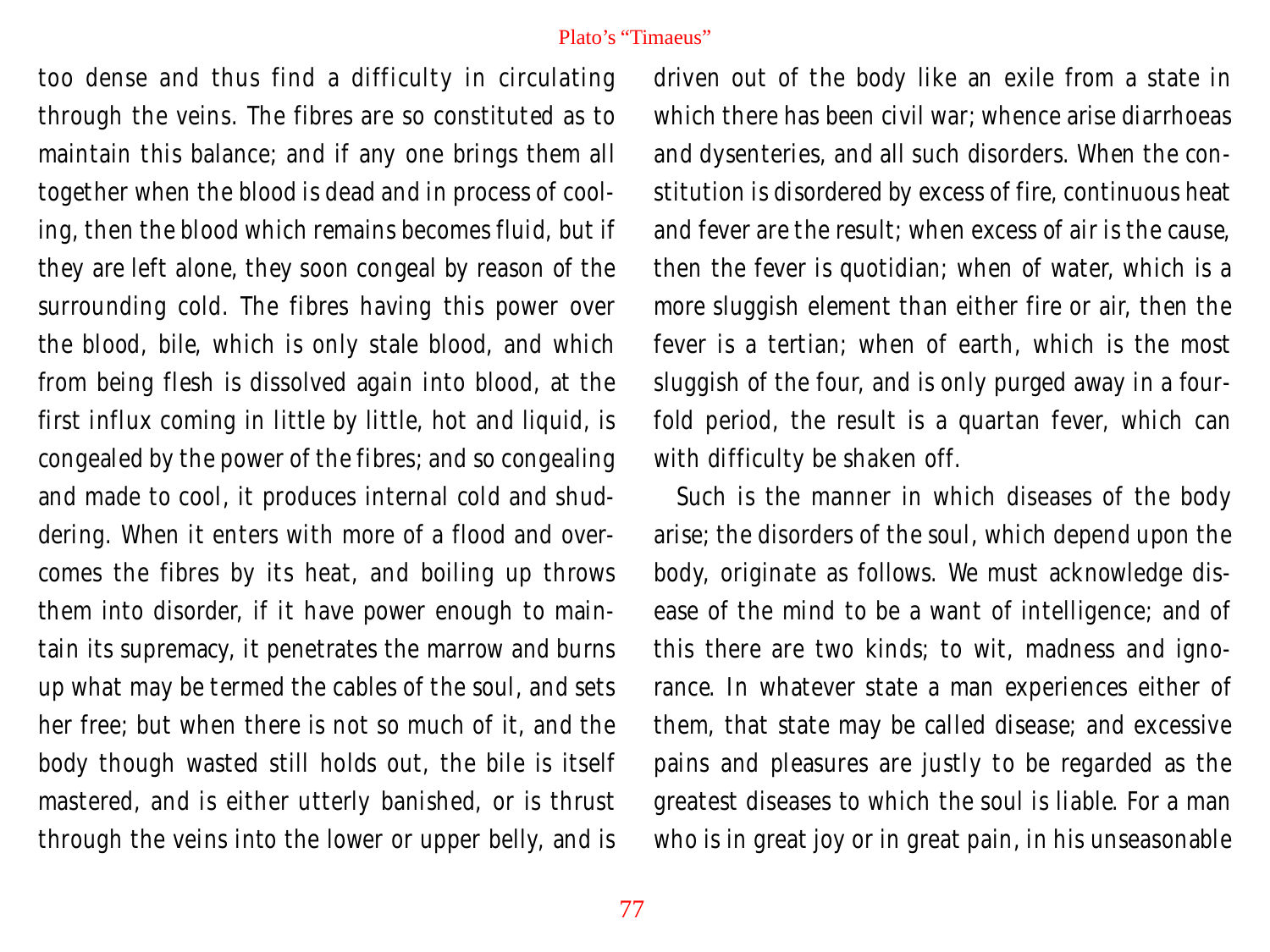eagerness to attain the one and to avoid the other, is not able to see or to hear anything rightly; but he is mad, and is at the time utterly incapable of any participation in reason. He who has the seed about the spinal marrow too plentiful and overflowing, like a tree overladen with fruit, has many throes, and also obtains many pleasures in his desires and their offspring, and is for the most part of his life deranged, because his pleasures and pains are so very great; his soul is rendered foolish and disordered by his body; yet he is regarded not as one diseased, but as one who is voluntarily bad, which is a mistake. The truth is that the intemperance of love is a disease of the soul due chiefly to the moisture and fluidity which is produced in one of the elements by the loose consistency of the bones. And in general, all that which is termed the incontinence of pleasure and is deemed a reproach under the idea that the wicked voluntarily do wrong is not justly a matter for reproach. For no man is voluntarily bad; but the bad become bad by reason of an ill disposition of the body and bad education, things which are hateful to

every man and happen to him against his will. And in the case of pain too in like manner the soul suffers much evil from the body. For where the acid and briny phlegm and other bitter and bilious humours wander about in the body, and find no exit or escape, but are pent up within and mingle their own vapours with the motions of the soul, and are blended with them, they produce all sorts of diseases, more or fewer, and in every degree of intensity; and being carried to the three places of the soul, whichever they may severally assail, they create infinite varieties of ill-temper and melancholy, of rashness and cowardice, and also of forgetfulness and stupidity. Further, when to this evil constitution of body evil forms of government are added and evil discourses are uttered in private as well as in public, and no sort of instruction is given in youth to cure these evils, then all of us who are bad become bad from two causes which are entirely beyond our control. In such cases the planters are to blame rather than the plants, the educators rather than the educated. But however that may be, we should endeavour as far as we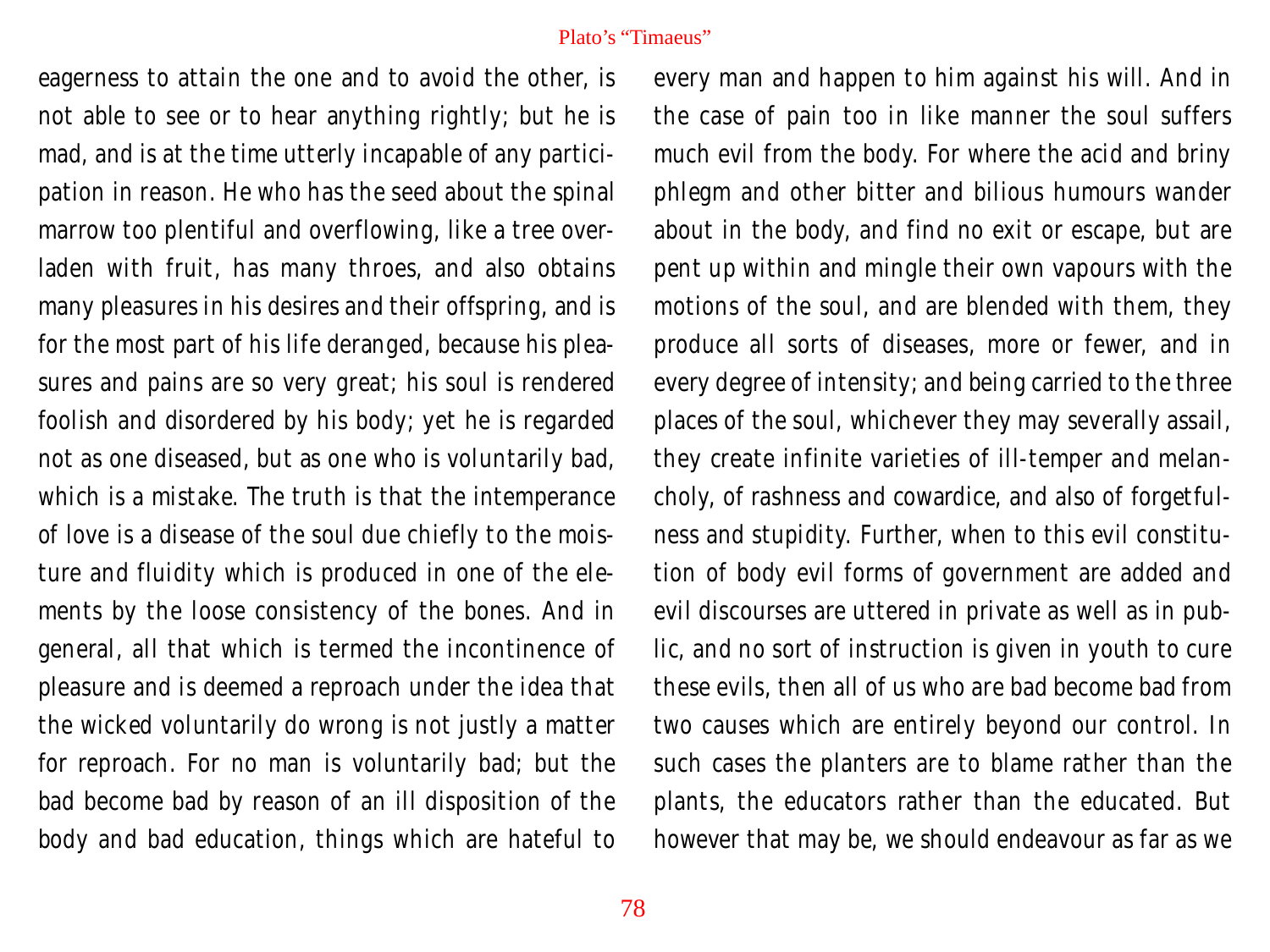can by education, and studies, and learning, to avoid vice and attain virtue; this, however, is part of another subject.

There is a corresponding enquiry concerning the mode of treatment by which the mind and the body are to be preserved, about which it is meet and right

that I should say a word in turn; for it is more our duty to speak of the good than of the evil. Everything that is good is fair, and the fair is not without proportion, and the animal which is to be fair must have due proportion. Now we perceive lesser symmetries or proportions and reason about them, but of the highest and greatest we take no heed; for there is no proportion or disproportion more productive of health and disease, and virtue and vice, than that between soul and body. This however we do not perceive, nor do we reflect that when a weak or small frame is the vehicle of a great and mighty soul, or conversely, when a little soul is encased in a large body, then the whole animal is not fair, for it lacks the most important of all symmetries; but the due proportion of mind and body is the fairest and loveliest of all sights to him who has the seeing eye. Just as a body which has a leg too long, or which is unsymmetrical in some other respect, is an unpleasant sight, and also, when doing its share of work, is much distressed and makes convulsive efforts, and often stumbles through awkwardness, and is the cause of infinite evil to its own self in like manner we should conceive of the double nature which we call the living being; and when in this compound there is an impassioned soul more powerful than the body, that soul, I say, convulses and fills with disorders the whole inner nature of man; and when eager in the pursuit of some sort of learning or study, causes wasting; or again, when teaching or disputing in private or in public, and strifes and controversies arise, inflames and dissolves the composite frame of man and introduces rheums; and the nature of this phenomenon is not understood by most professors of medicine, who ascribe it to the opposite of the real cause. And once more, when a body large and too strong for the soul is united to a small and weak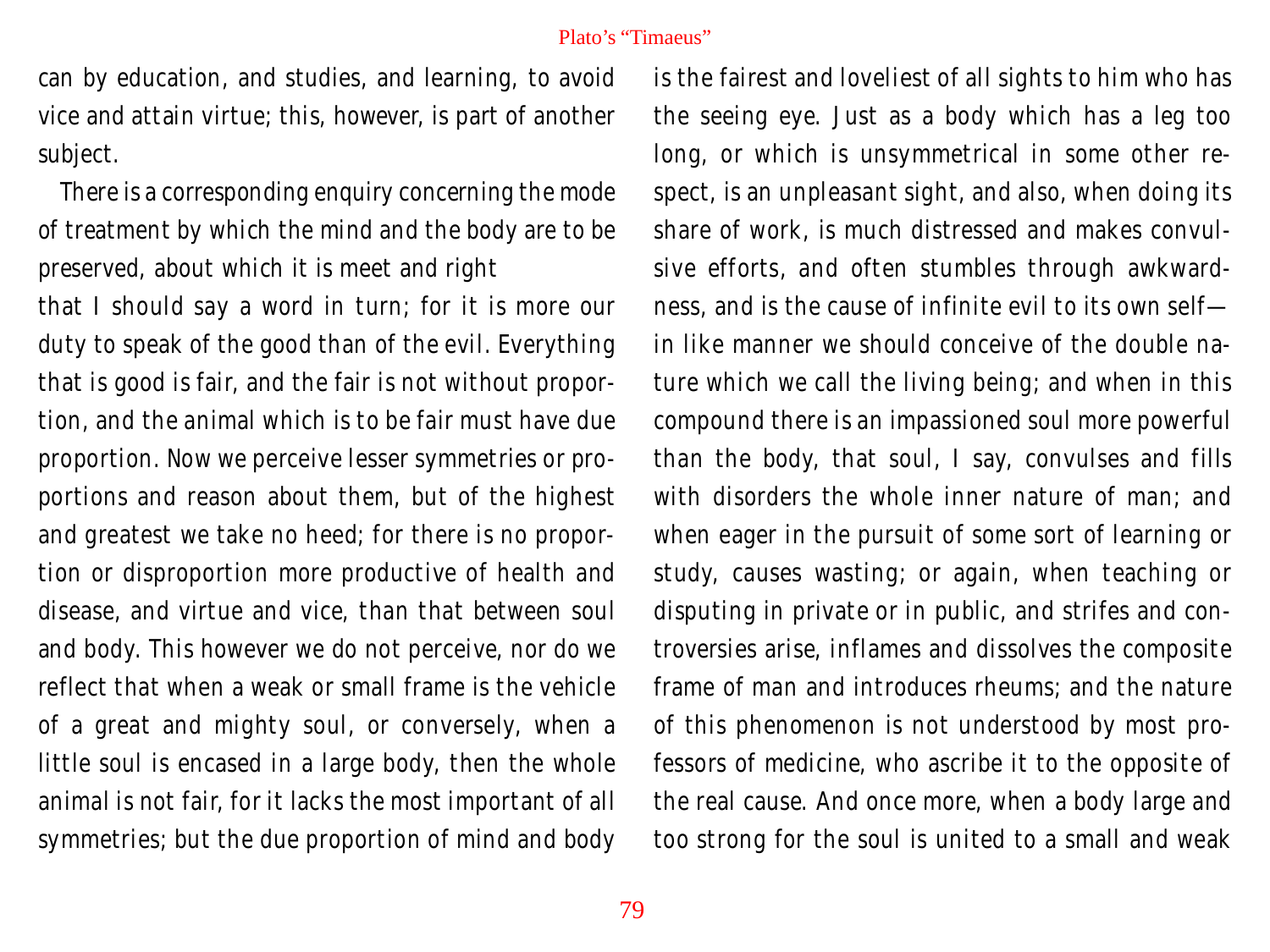intelligence, then inasmuch as there are two desires natural to man,—one of food for the sake of the body, and one of wisdom for the sake of the diviner part of us—then, I say, the motions of the stronger, getting the better and increasing their own power, but making the soul dull, and stupid, and forgetful, engender ignorance, which is the greatest of diseases. There is one protection against both kinds of disproportion: that we should not move the body without the soul or the soul without the body, and thus they will be on their guard against each other, and be healthy and well balanced. And therefore the mathematician or any one else whose thoughts are much absorbed in some intellectual pursuit, must allow his body also to have due exercise, and practise gymnastic; and he who is careful to fashion the body, should in turn impart to the soul its proper motions, and should cultivate music and all philosophy, if he would deserve to be called truly fair and truly good. And the separate parts should be treated in the same manner, in imitation of the pattern of the universe; for as the body is heated

and also cooled within by the elements which enter into it, and is again dried up and moistened by external things, and experiences these and the like affections from both kinds of motions, the result is that the body if given up to motion when in a state of quiescence is overmastered and perishes; but if any one, in imitation of that which we call the fostermother and nurse of the universe, will not allow the body ever to be inactive, but is always producing motions and agitations through its whole extent, which form the natural defence against other motions both internal and external, and by moderate exercise reduces to order according to their affinities the particles and affections which are wandering about the body, as we have already said when speaking of the universe, he will not allow enemy placed by the side of enemy to stir up wars and disorders in the body, but he will place friend by the side of friend, so as to create health. Now of all motions that is the best which is produced in a thing by itself, for it is most akin to the motion of thought and of the universe; but that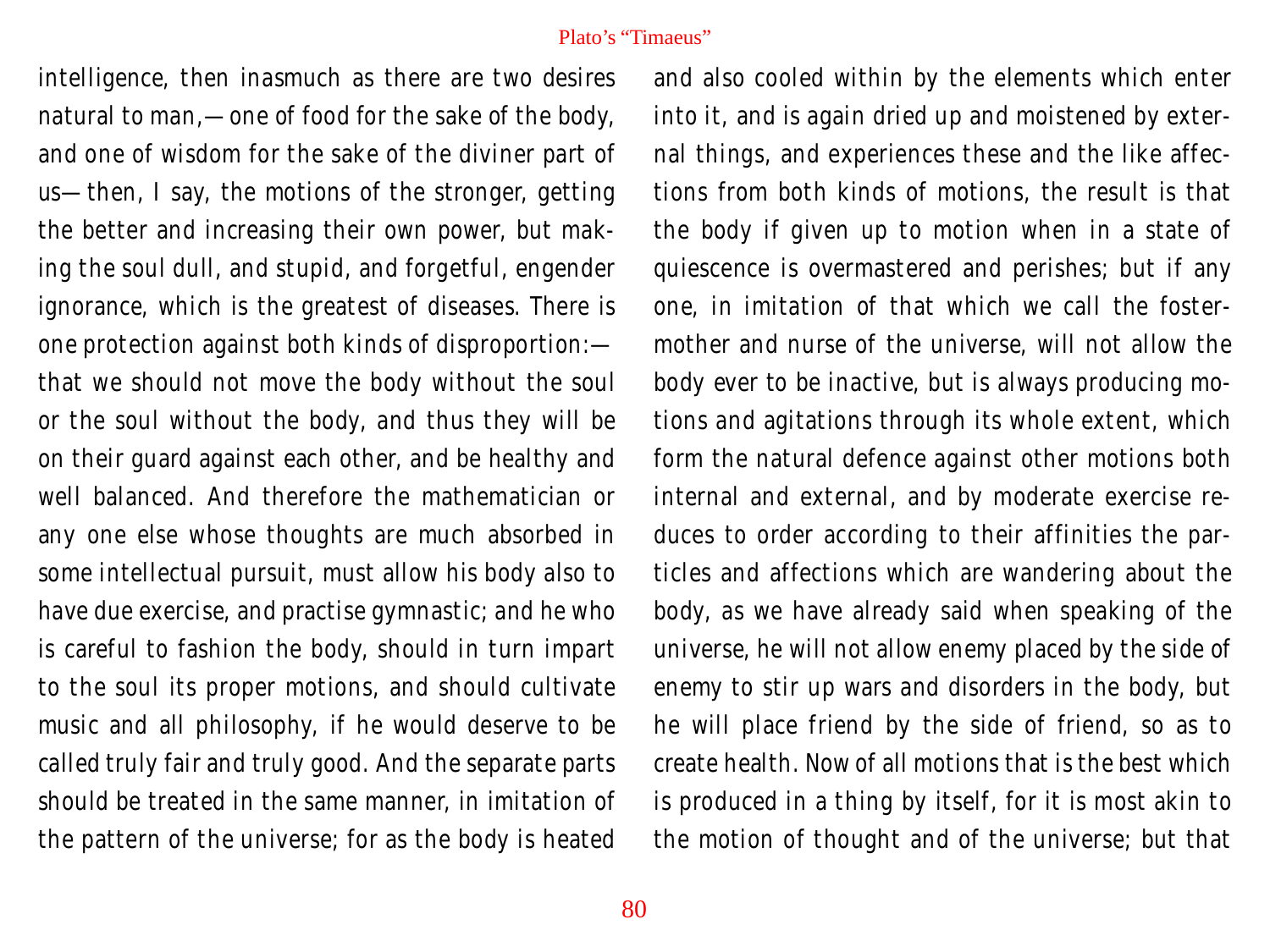motion which is caused by others is not so good, and worst of all is that which moves the body, when at rest, in parts only and by some external agency. Wherefore of all modes of purifying and re-uniting the body the best is gymnastic; the next best is a surging motion, as in sailing or any other mode of conveyance which is not fatiguing; the third sort of motion may be of use in a case of extreme necessity, but in any other will be adopted by no man of sense: I mean the purgative treatment of physicians; for diseases unless they are very dangerous should not be irritated by medicines, since every form of disease is in a manner akin to the living being, whose complex frame has an appointed term of life. For not the whole race only, but each individual—barring inevitable accidents comes into the world having a fixed span, and the triangles in us are originally framed with power to last for a certain time, beyond which no man can prolong his life. And this holds also of the constitution of diseases; if any one regardless of the appointed time tries to subdue them by medicine, he only aggravates

and multiplies them. Wherefore we ought always to manage them by regimen, as far as a man can spare the time, and not provoke a disagreeable enemy by medicines.

Enough of the composite animal, and of the body which is a part of him, and of the manner in which a man may train and be trained by himself so as to live most according to reason: and we must above and before all provide that the element which is to train him shall be the fairest and best adapted to that purpose. A minute discussion of this subject would be a serious task; but if, as before, I am to give only an outline, the subject may not unfitly be summed up as follows.

I have often remarked that there are three kinds of soul located within us, having each of them motions, and I must now repeat in the fewest words possible, that one part, if remaining inactive and ceasing from its natural motion, must necessarily become very weak, but that which is trained and exercised, very strong. Wherefore we should take care that the movements of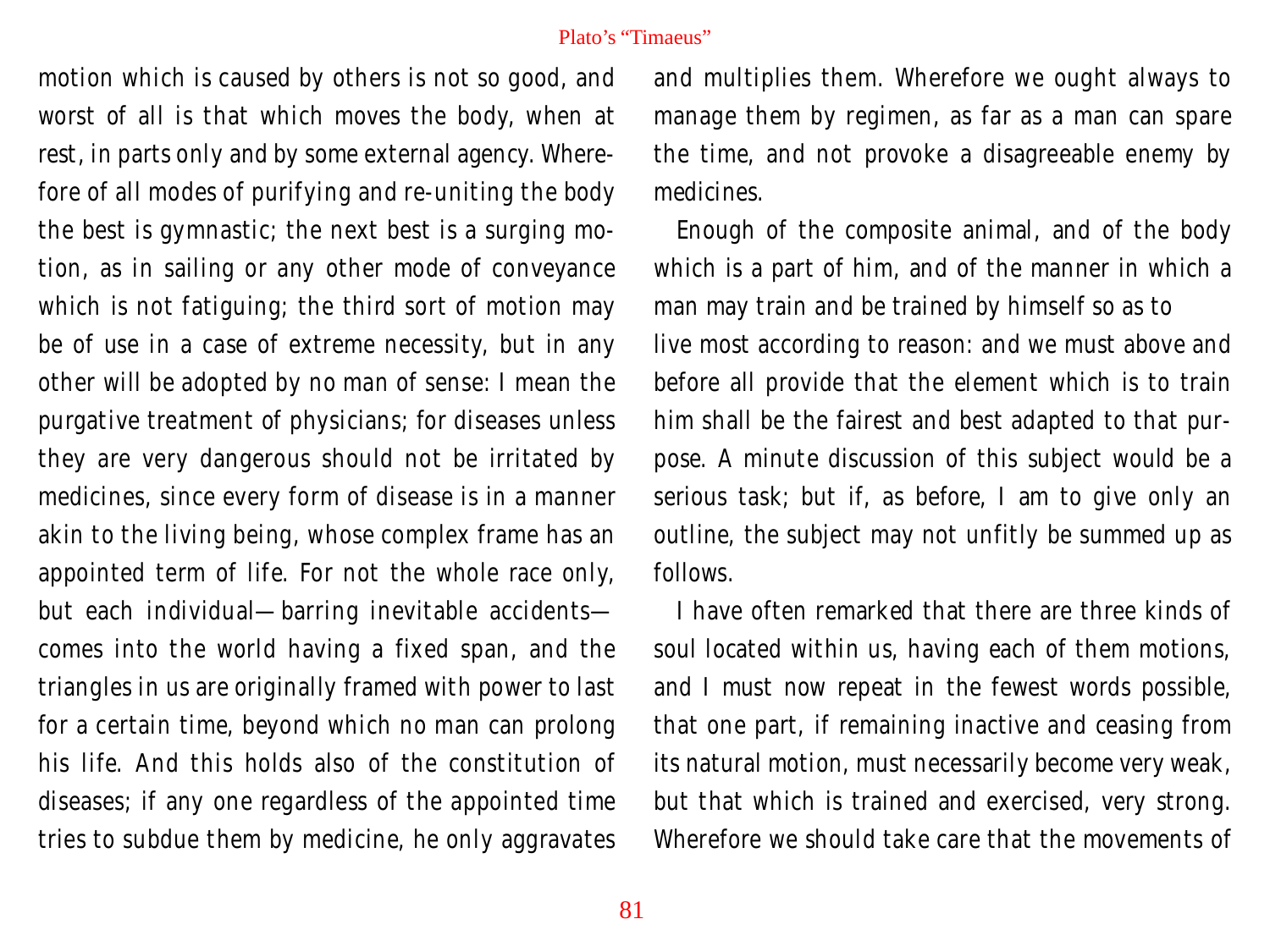the different parts of the soul should be in due proportion.

And we should consider that God gave the sovereign part of the human soul to be the divinity of each one, being that part which, as we say, dwells at the top of the body, and inasmuch as we are a plant not of an earthly but of a heavenly growth, raises us from earth to our kindred who are in heaven. And in this we say truly; for the divine power suspended the head and root of us from that place where the generation of the soul first began, and thus made the whole body upright. When a man is always occupied with the cravings of desire and ambition, and is eagerly striving to satisfy them, all his thoughts must be mortal, and, as far as it is possible altogether to become such, he must be mortal every whit, because he has cherished his mortal part. But he who has been earnest in the love of knowledge and of true wisdom, and has exercised his intellect more than any other part of him, must have thoughts immortal and divine, if he attain truth, and in so far as human nature is capable of sharing in immortality, he

must altogether be immortal; and since he is ever cherishing the divine power, and has the divinity within him in perfect order, he will be perfectly happy. Now there is only one way of taking care of things, and this is to give to each the food and motion which are natural to it. And the motions which are naturally akin to the divine principle within us are the thoughts and revolutions of the universe. These each man should follow, and correct the courses of the head which were corrupted at our birth, and by learning the harmonies and revolutions of the universe, should assimilate the thinking being to the thought, renewing his original nature, and having assimilated them should attain to that perfect life which the gods have set before mankind, both for the present and the future.

Thus our original design of discoursing about the universe down to the creation of man is nearly completed. A brief mention may be made of the generation of other animals, so far as the subject admits of brevity; in this manner our argument will best attain a due proportion. On the subject of animals, then, the fol-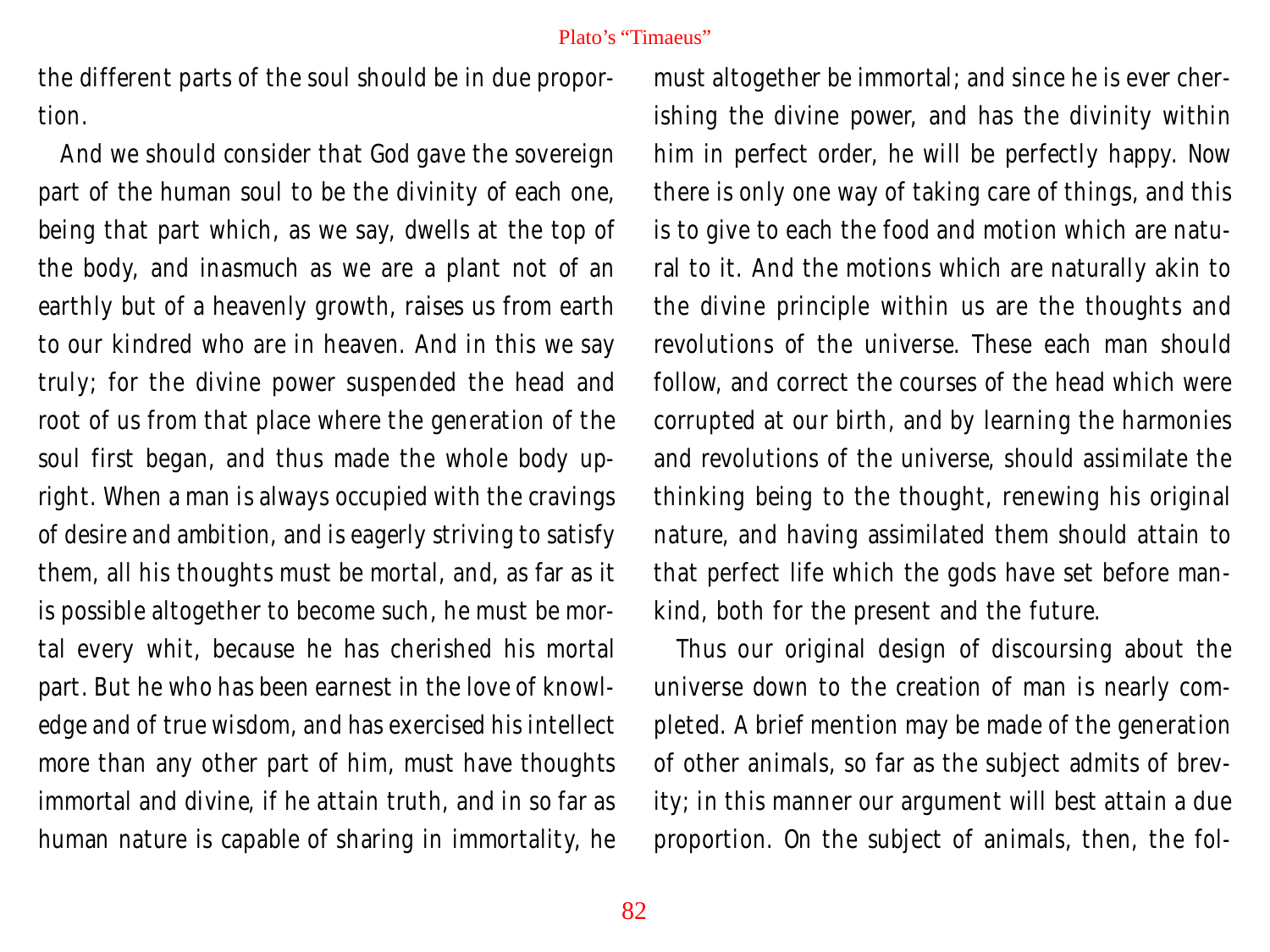lowing remarks may be offered. Of the men who came into the world, those who were cowards or led unrighteous lives may with reason be supposed to have changed into the nature of women in the second generation. And this was the reason why at that time the gods created in us the desire of sexual intercourse, contriving in man one animated substance, and in woman another, which they formed respectively in the following manner. The outlet for drink by which liquids pass through the lung under the kidneys and into the bladder, which receives and then by the pressure of the air emits them, was so fashioned by them as to penetrate also into the body of the marrow, which passes from the head along the neck and through the back, and which in the preceding discourse we have named the seed. And the seed having life, and becoming endowed with respiration, produces in that part in which it respires a lively desire of emission, and thus creates in us the love of procreation. Wherefore also in men the organ of generation becoming rebellious and masterful, like an animal disobedient to reason, and maddened

with the sting of lust, seeks to gain absolute sway; and the same is the case with the so-called womb or matrix of women; the animal within them is desirous of procreating children, and when remaining unfruitful long beyond its proper time, gets discontented and angry, and wandering in every direction through the body, closes up the passages of the breath, and, by obstructing respiration, drives them to extremity, causing all varieties of disease, until at length the desire and love of the man and the woman, bringing them together and as it were plucking the fruit from the tree, sow in the womb, as in a field, animals unseen by reason of their smallness and without form; these again are separated and matured within; they are then finally brought out into the light, and thus the generation of animals is completed.

Thus were created women and the female sex in general. But the race of birds was created out of innocent light-minded men, who, although their minds were directed toward heaven, imagined, in their simplicity, that the clearest demonstration of the things above was to